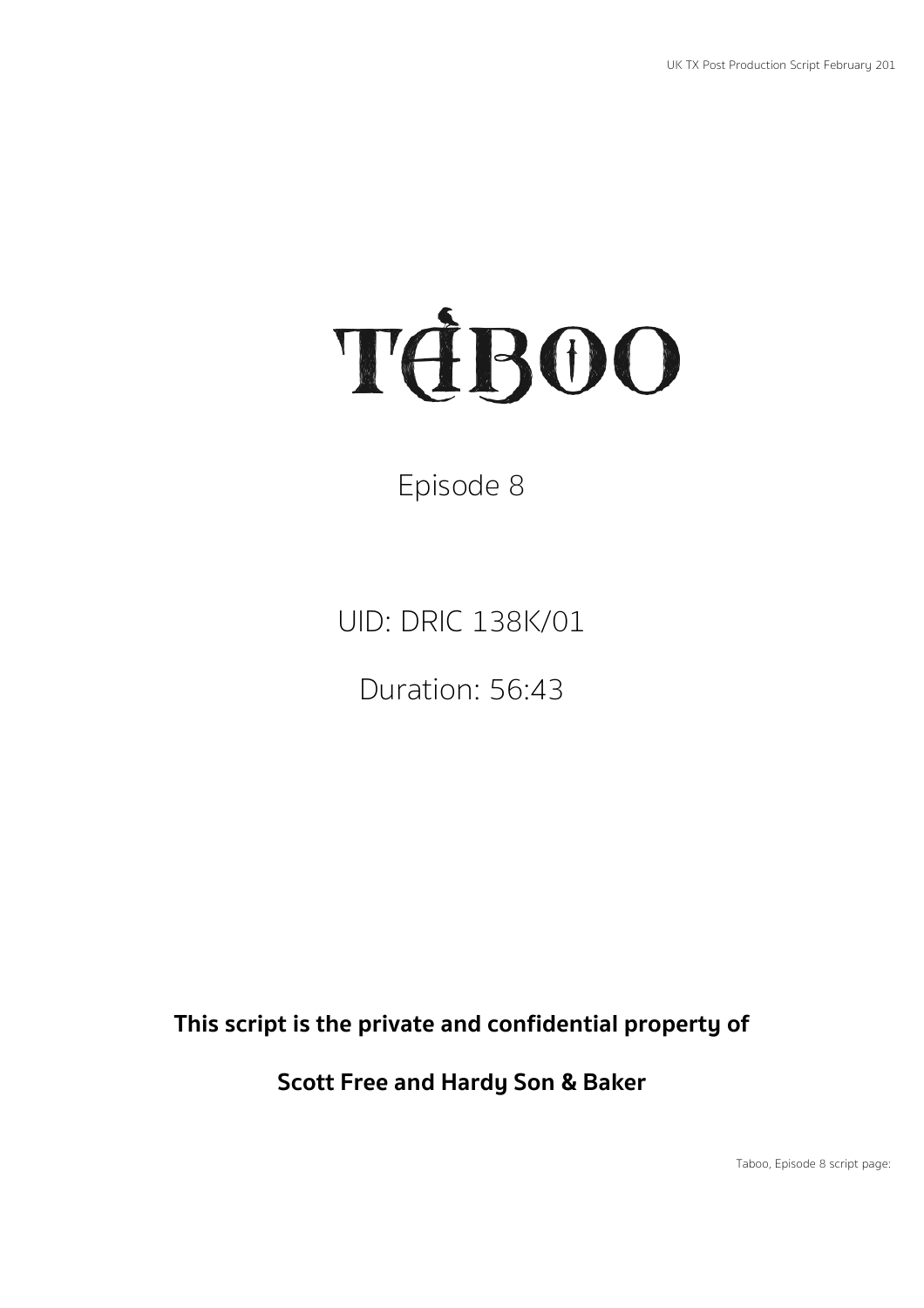*Scored Music '108m01' In: 10:00:00*

# **PREVIOUSLY**

# **IN: 10:00:00 INT. JAMES' OFFICE - DAY**

James with Zilpha.

ZILPHA (Bluff reminiscence) When you first came back, you told me you loved me.

#### JAMES

There is no us.

Zilpha starts to cry.

# **IN: 10:00:05 FLASHCUT: SLAVES HELD IN THE HOLD OF THE SHIP. A NAIL IS HAMMERED IN TO LOCK THE HATCH DOWN.**

CHICHESTER (V.O.) I'm investigating the sinking of a sloop called  $\dots$  the Cornwallis. I want you to write an account naming…

#### **IN: 10:00:10 INT. CHAMBER HOUSE, HALLWAY/DRAWING ROOM - NIGHT**

Chichester sits with James.

#### **CHICHESTER** Sir Stuart Strange as the man…

# **IN: 10:00:13 INT. SIR STUART STRANGE'S OFFICE - NEXT MORNING**

Sir Stuart sits at his desk.

CHICHESTER (V.O.) Who organized the loading with slaves.

# **IN: 10:00:15 INT CHAMBER HOUSE ATTIC/STAIRS - DAY**

James hands Robert a key.

JAMES

For the safe.

# **IN: 10:00:19 EXT/INT. EAST INDIA COMPANY, BOARD ROOM - DAY**

**Establisher**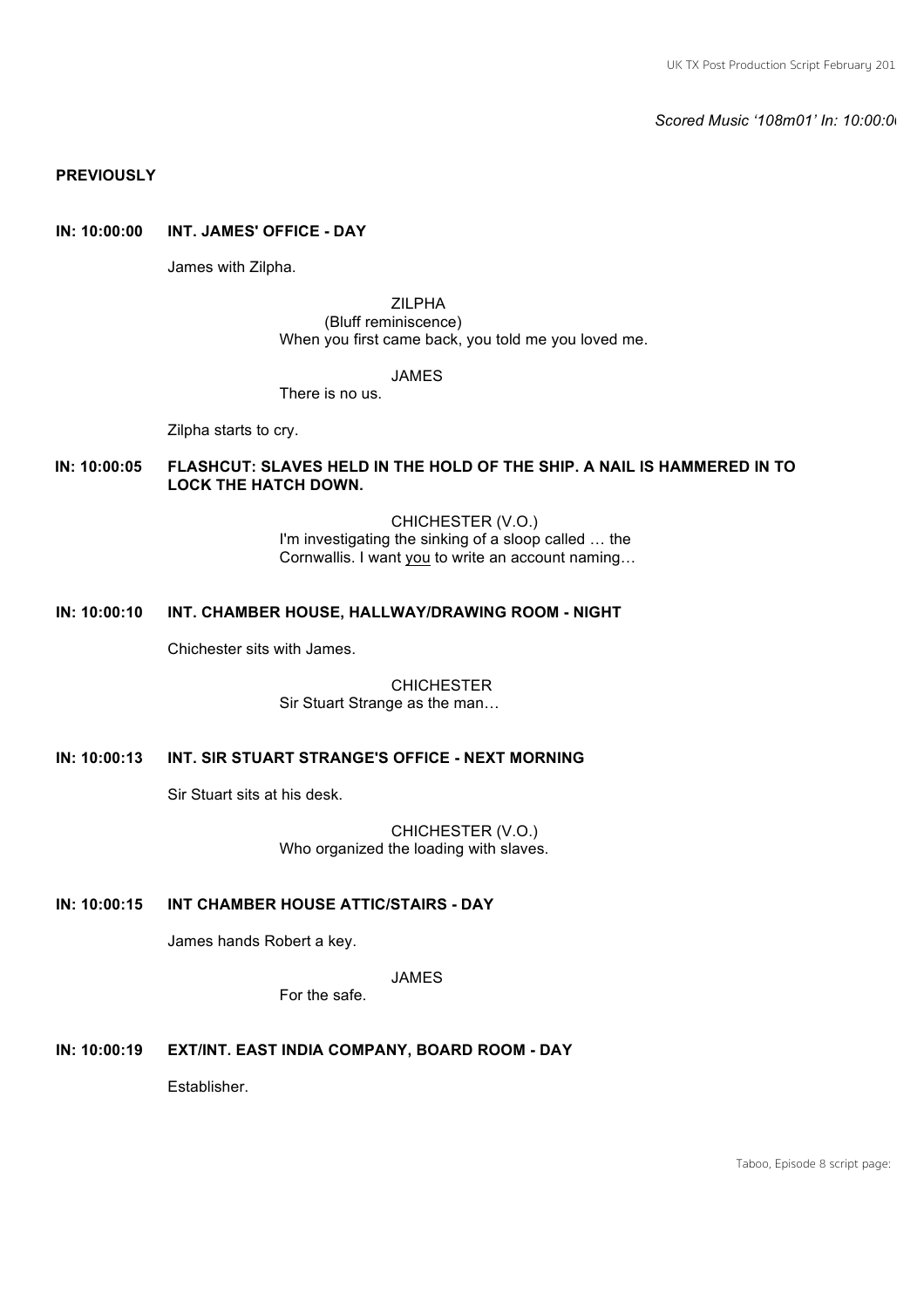HELGA and PEARL stand before the board of the EIC.

#### **STRANGE**

(to Pearl) You witnessed the division of the gun powder and you heard its destination.

HELGA On direct instruction of James Delaney himself, sir.

#### **IN: 10:00:25 EXT. IBBOTSON'S FARM - GUNPOWDER FACTORY - DAY**

The men cover their mouths with scarves.

#### **IN: 10:00:28 INT. EAST INDIA COMPANY, BOARD ROOM - DAY**

Smiles all round in the board room. Godfrey sits listening.

**STRANGE** We have Delaney, we have Nootka, we have the China trade.

Sir Stuart laughs whilst he drinks his port.

# **IN: 10:00:32 INT TOWER OF LONDON, CELL - DAY**

James is beaten by the guards.

# **IN: 10:00:36 INT TOWER OF LONDON, TORTURE CHAMBER - DAY**

James, his head in a sack, is sitting on a chair, laid out to the side is an array of torture instruments.

> COOP They will walk you along a tight rope. A line between life and death.

JAMES I will give you all the information that you request, in return I will need a single meeting with Sir Stuart Strange.

# **IN: 10:00:43 EXT. GOLF COURSE - DAY**

Chichester has found Sir Stuart on the golf course.

**STRANGE** If your witness is Delaney,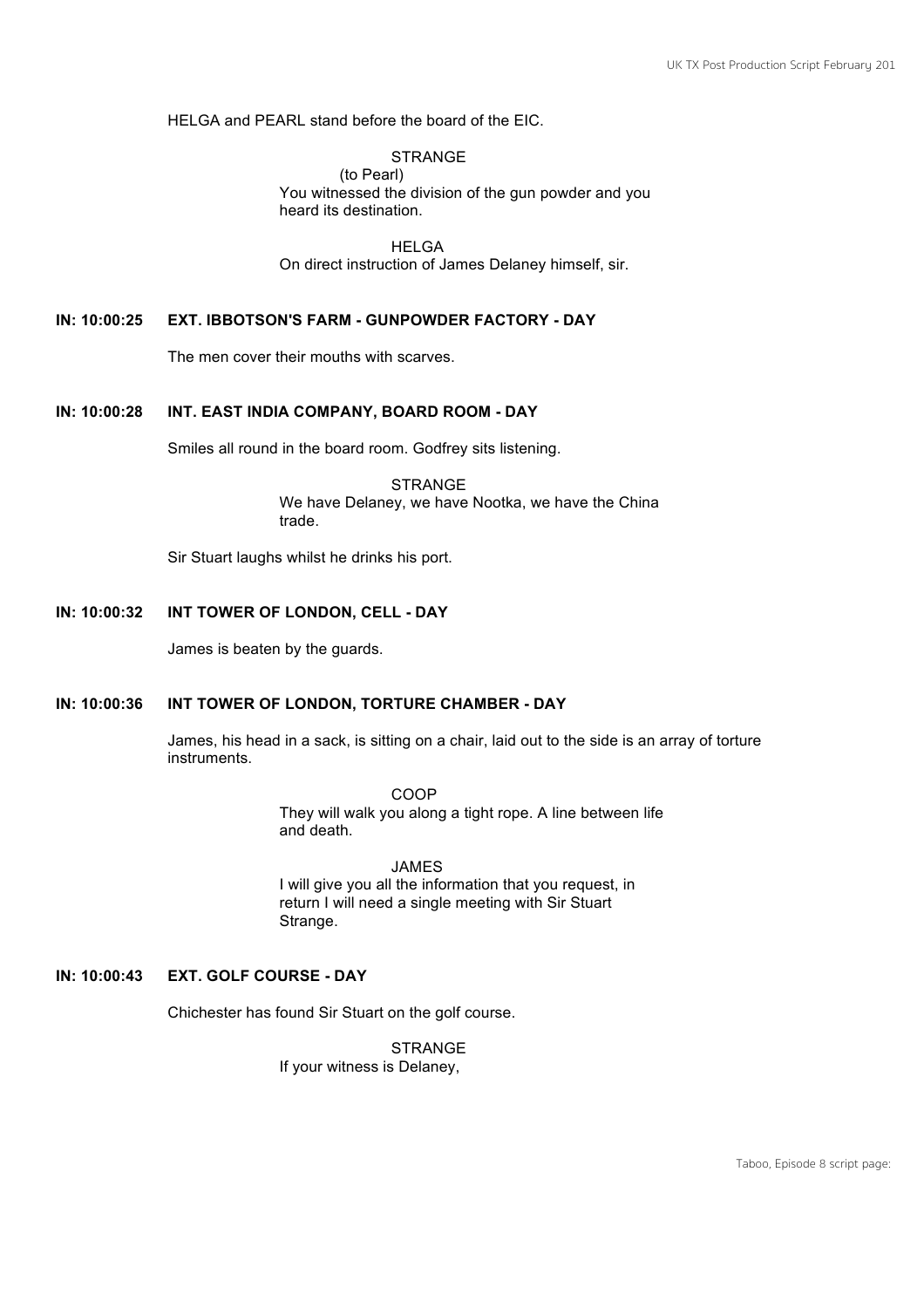# **IN: 10:00:46 INT TOWER OF LONDON, TORTURE CHAMBER - DAY**

James, is being held down and waterboarded.

STRANGE (V.O.) He is being held in the Tower of London charged with treason.

# **IN: 10:00:49 EXT. GOLF COURSE - DAY**

## **CHICHESTER**

No.

Strange stops and turns, his eyes burning with rage at Chichester.

CHICHESTER (CONT'D) I have another witness.

#### **IN: 10:00:52 INT. MOLLY HOUSE - BACK ROOM - DAY**

Godfrey is frantically packing, as James sits calmly in his armchair, drinking a brandy.

> JAMES When my ship is ready, I will send for you.

**GODFREY** Language 10:00:54 You don't have a bloody ship!

#### **IN: 10:00:55 EXT LONDON STREETS/ALLEYWAY - DAY**

Lorna finds Temple sitting in front of a shrine to Winter.

#### **IN: 10:00:57 INT. JAMES DELANEY'S HOUSE - DAY**

Brace is hard at work scrubbing a pot. Perhaps too hard. He works with a feverish intensity in cold water. Lorna enters taking off her coat, filled with her news...

> LORNA Brace, I spoke to a witness. It wasn't James that killed the girl... It was the East India Company. I need to tell James....

Brace stares at Lorna, tears in his eyes.

BRACE

They've got him.

LORNA

Where is he?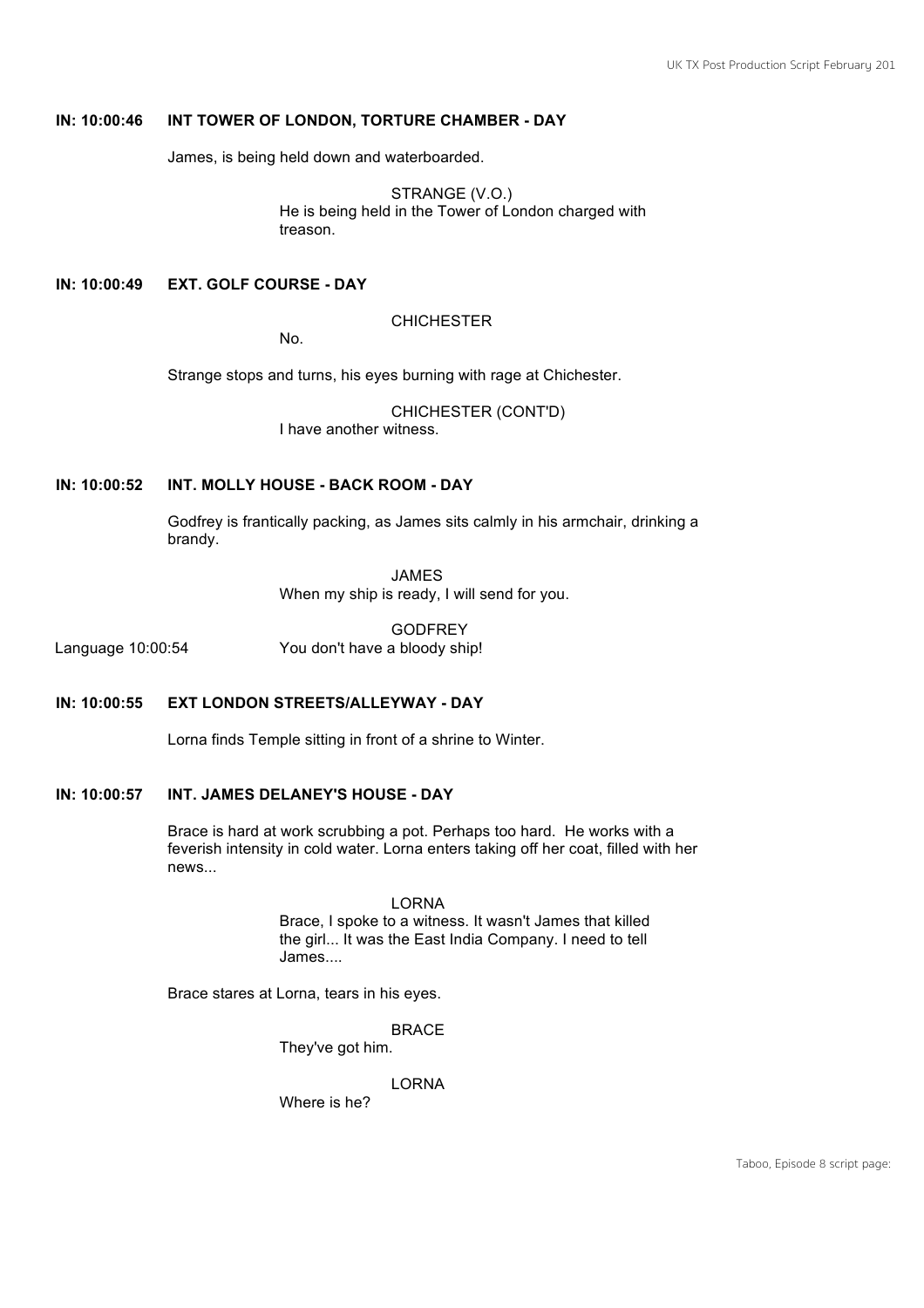# **IN: 10:01:03 INT. TOWER OF LONDON, CELL - DAY**

James is in the cell Coop promised with the view over the River Thames, which flows by, not caring.

James is exhausted by the torture, in pain but bandaged. A bottle of wine has been left for him but it is untouched. He is sitting at a table with paper, ink and quill.

Then the cell door is unlocked. A guard ushers Sir Stuart Strange inside. Strange looks disgusted to be here, furious as hell, but he knows he has no choice.

BRACE (V.O.)

They took him to the Tower…

# **STRANGE**

I'm here!

James looks up....

JAMES I have a use for you.

*Scored Music '108m01' out: 10:01:10 Scored Music 'Titles' In: 10:01:10*

# **IN: 10:01:11 GENERIC TITLE SEQUENCE**

Bubbles from deep water rise to the surface. We see bodies floating. The stars and stripes float by. Pull back to reveal some of the bodies in chains.

#### **TOM HARDY**

#### **LEO BILL : JESSIE BUCKLEY**

#### **OONA CHAPLIN MARK GATISS**

#### **STEPHEN GRAHAM MARINA HANDS**

#### **DAVID HAYMAN EDWARD HOGG**

#### **TOM HOLLANDER MICHAEL KELLY**

# **LUCIAN MSAMATI : FRANKA POTENTE**

#### **JONATHAN PRYCE JASON WATKINS**

# **EXECUTIVE PRODUCERS RIDLEY SCOTT : TOM HARDY : STEVEN KNIGHT**

#### **EXECUTIVE PRODUCERS**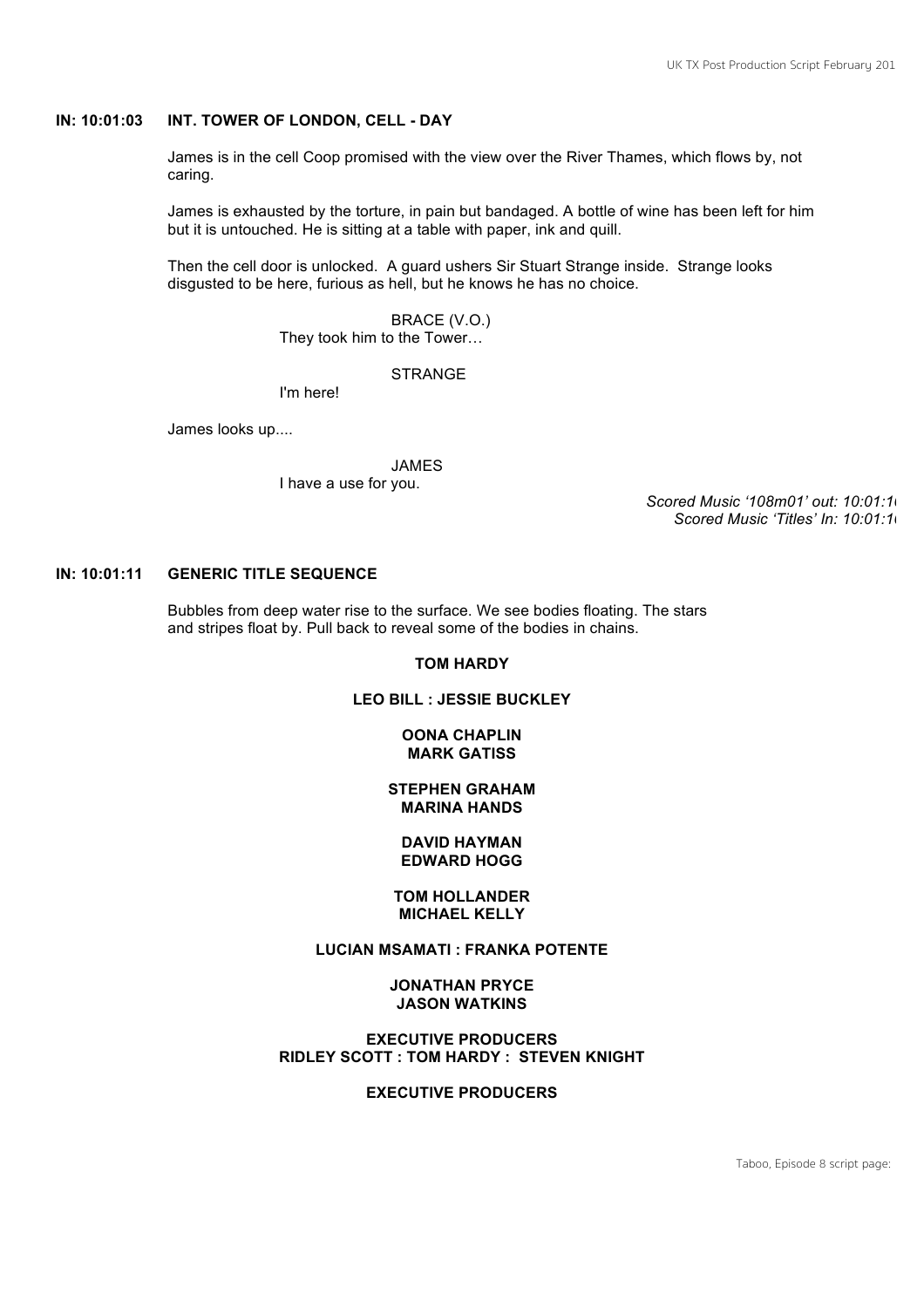### **DEAN BAKER : KATE CROWE**

#### **PRODUCED BY TIMOTHY BRICKNELL**

# **CREATED BY STEVEN KNIGHT WITH TOM HARDY & CHIPS HARDY**

#### **WRITTEN BY STEVEN KNIGHT**

# **DIRECTED BY ANDERS ENGSTRÖM**

# **TABOO**

**FROM BLACK**

*Scored Music 'Titles' out: 10:02:12 Scored Music '108m03' In: 10:02:12*

ZILPHA (V.O.) Dear James, at last, I have found a way out of the cage which I have been living.

# **IN: 10:02:18 EXT. LONDON BRIDGE - DAWN**

We see Zilpha walking with purpose along the bridge at dawn. The sun is rising over the river. Zilpha stops as others continue around her.

ZILPHA (V.O.)

Eye's I didn't know I had were opened. I saw the limits of my life, the iron bars around my soul. At last I found a way to slip between them. I intend to leave society, leave London, leave England behind. Travel to a place where I will be free. It is a place where some day I hope we will meet and be happy.

Scored Music '108m03' out: 10:02:59 *Scored Music '108m04' In: 10:03:04*

She then climbs onto the parapet. In wide we see her falling, her dress billowing as she falls and then hits the swirling river. We follow her as she submerges.

# **IN: 10:03:06 EXT. TOWER OF LONDON - MORNING**

The last chimes ring out.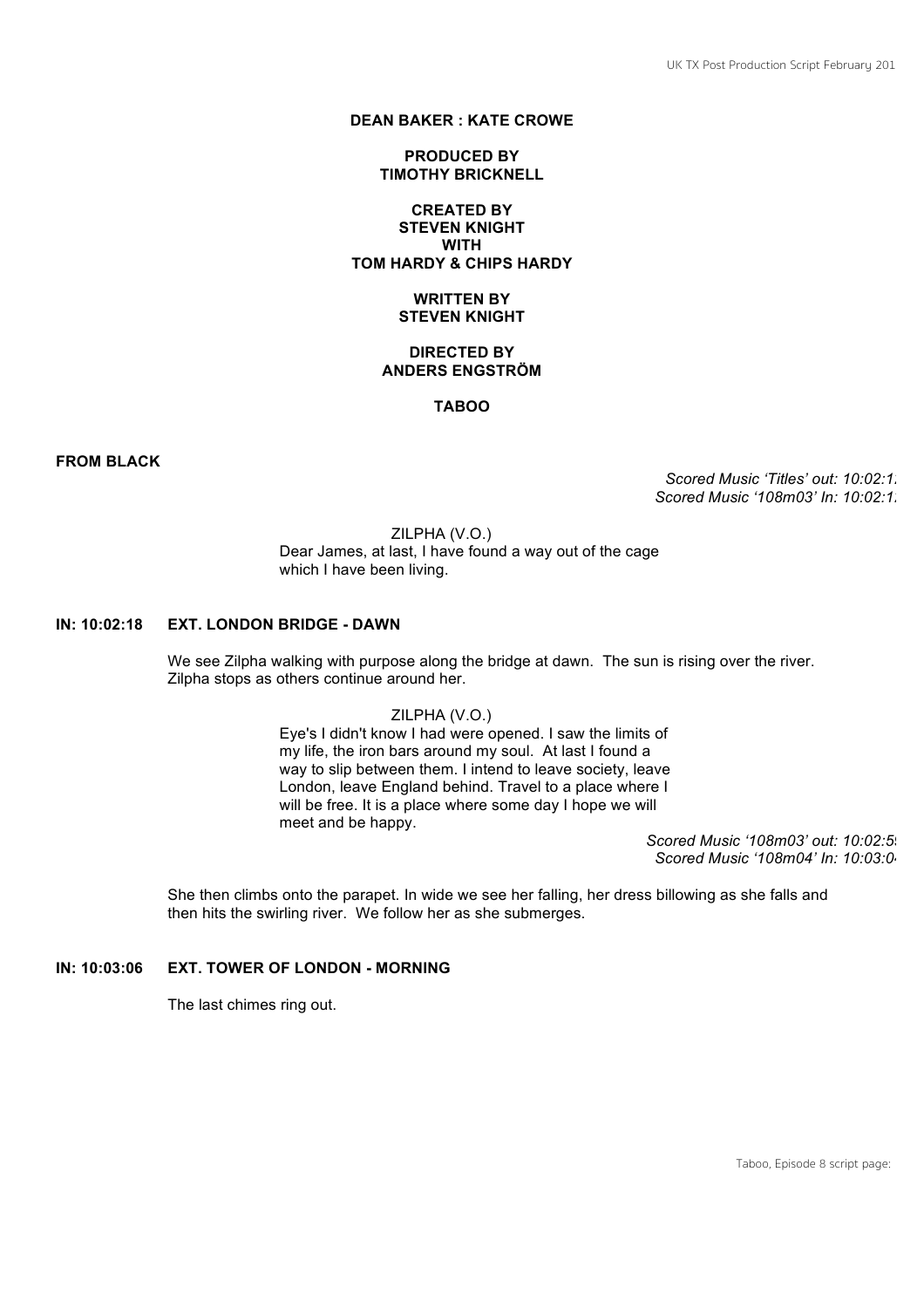### **IN: 10:03:11 INT JAMES'S CELL - MORNING**

James has been tortured but appears to be placid, in spite of his wounds. As Sir Stuart speaks, James writes.

*Scored Music '108m04' out: 10:03:15*

#### STRANGE In those days I always chose boys who had the shadow of death on them.

A pause.

#### STRANGE (CONT'D) I thought they would be less likely to return. Of course they do return. As ghosts. Now I am older...

JAMES (INTERRUPTING) How many boys? How many Company boys did you send to crew your private ships?

Strange speaks with an amused formality.

#### **STRANGE**

Please don't believe that I will say anything to confirm or deny any action past, present or future, in any regard whatsoever to this business. (beat)

But the point is, you see. You didn't die did you? Not even over there. Where *everyone* dies.

#### JAMES

No. No I did not…. I was rescued by an African, who saved me. And he cured me... And he showed me to myself.

James pauses and looks even more intently at Strange.

JAMES (CONT'D) The things I did in Africa, makes your transactions look paltry.

Strange feigns indifference.

#### JAMES (CONT'D)

I witnessed and participated in darkness that you cannot conceive.

A pause.

#### **STRANGE**

And will you be including that in your account with the Royal Commission?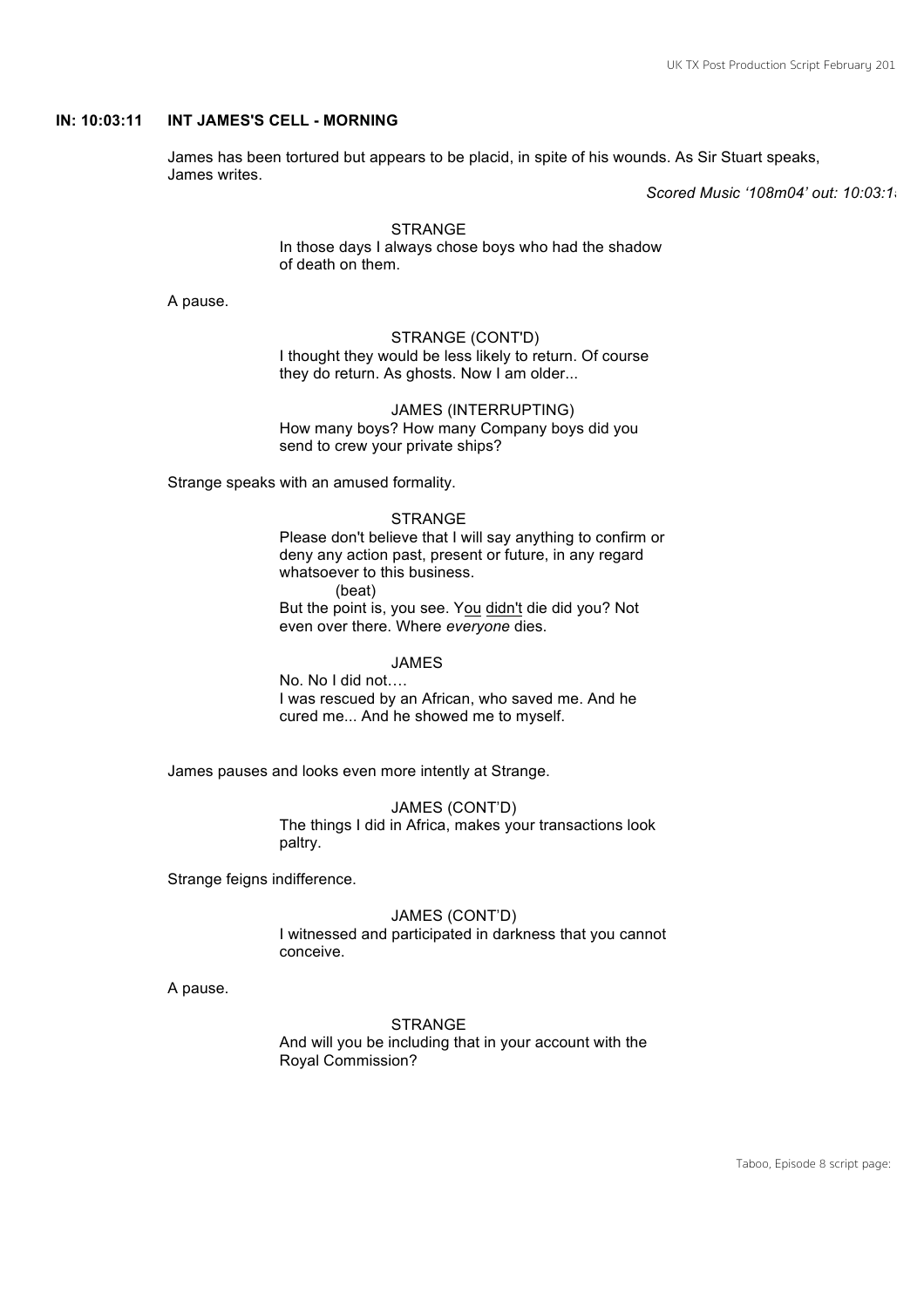#### JAMES

No! Luckily I'm not being tried for that today…

James glances at him. Strange smiles and looks at the wine bottle, he grabs and opens it. Strange sniffs the contents and then takes a swig from it.

#### STRANGE

Oh… (laughs) They serve good hock to traitors.

JAMES

Perhaps you'll be served the same.

Strange laughs as he puts the bottle back onto the table. He looks at James who continues to write. Strange goes back to the issue which they now discuss casually...

> **STRANGE** I understand you asked poor sweet Godfrey to write an account too.

#### JAMES

Hmmm.

Strange sighs loudly.

#### **STRANGE**

I assume you want to make some sort of a deal.

*Scored Music '108m04b' In: 10:05:44*

James looks up, saying nothing. Strange shows a little irritation...

As a reply James pushes a sheet of paper across the table towards Strange.

Strange takes the paper reads it.

STRANGE (CONT'D) Is this the extent of your ambition?

JAMES It is in return for my silence and, for Godfrey to burn his account.

Strange has only read the first part of the demand and hands the sheet of paper back to James.

**STRANGE** 

No! I can't deliver that.

James taps the wine bottle with his pen.

JAMES

Then you'd better get used to the taste.

Strange looks uneasy.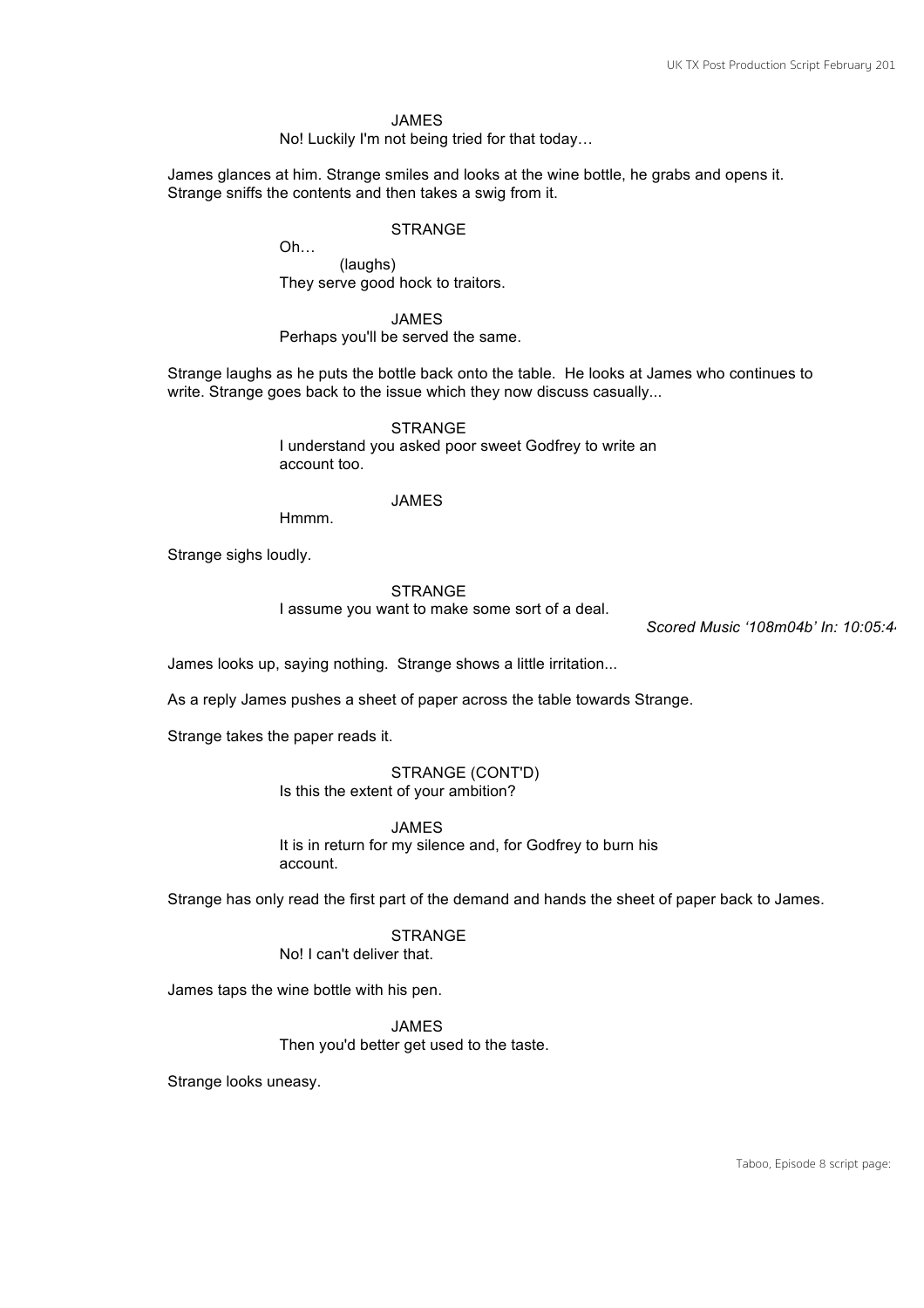JAMES (CONT'D) I'm working on this here. (reads from what he has been writing) "When the Cornwallis left Cabinda and became "The Influence" it was I, James Delany, who stowed the Jack and Company flags." Tut, tut, tut….

A pause. The words have a horrible meaning for Strange. Strange is wrong footed and horrified by this knowledge....

> JAMES (CONT'D) An East India ship, renamed, laden with illegal slaves and flying the stars and stripes. At the direct request of Sir Stuart Strange.

James is matter of fact.

#### JAMES (CONT'D)

That's treason.

A pause. Strange snaps back...

#### **STRANGE**

One living witness.

Strange is made of stone. James again offers the sheet of paper.

JAMES In one hour I will be interviewed by the King's private secretary, three attorneys and half a dozen clerks. They will want it in writing.

Strange finally looks again at the list...

JAMES (CONT'D)

And at midday…

# **IN: 10:07:33 EXT. DOCK - DAY**

Godfrey arrives at his destination. Dressed in woman's clothes he is helped from the boat by Martinez and escorted into hiding..

> JAMES (V.O.) Godfrey, poor sweet Godfrey…

#### **IN: 10:07:40 INT JAMES'S CELL - MORNING**

Back in the cell.

JAMES … he will deliver his own account to the Royal Commission confirming…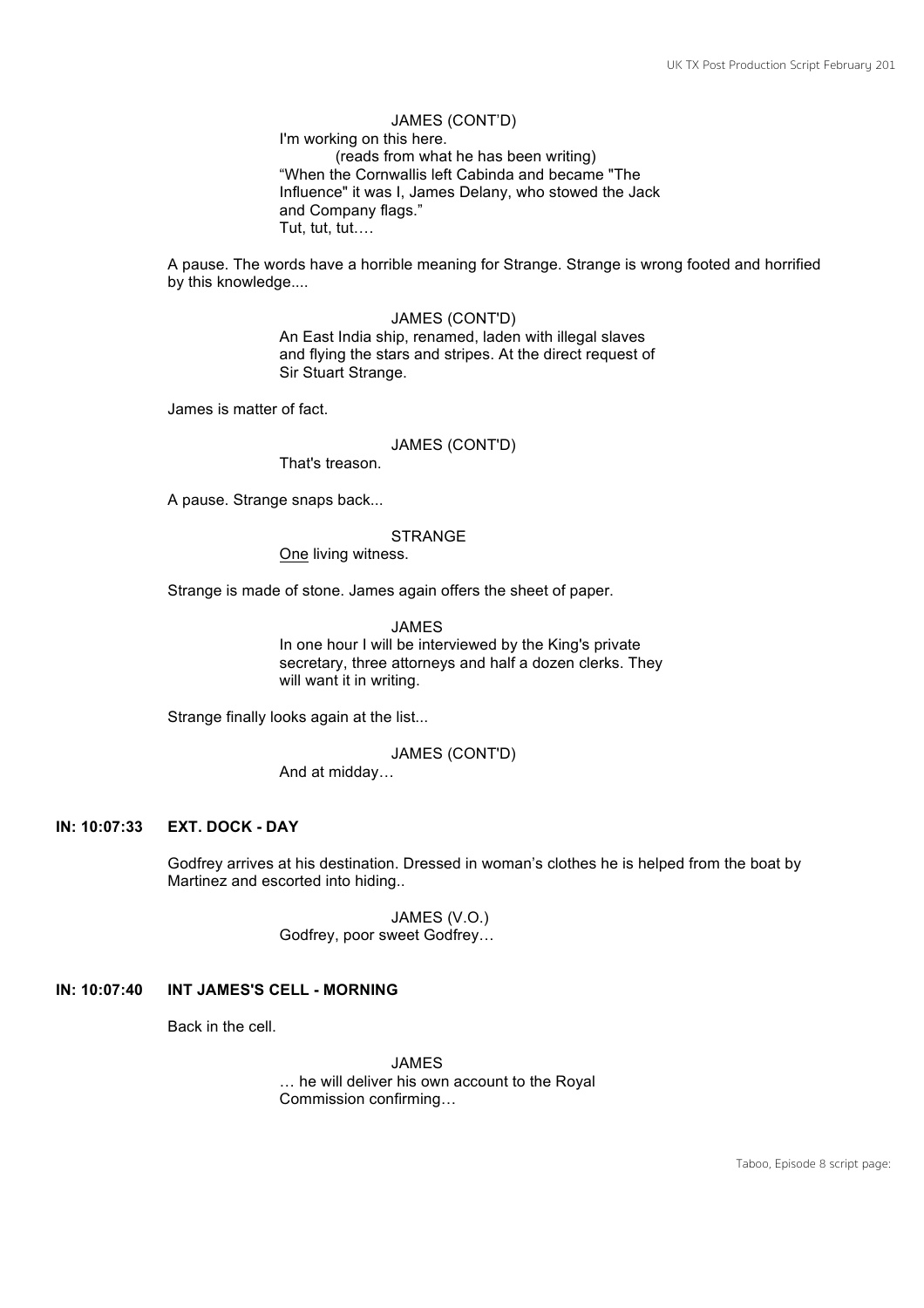# **IN: 10:07:42 INT. WOODEN SHACK - DAY**

Godfrey sits inside a wooden shack. In a corner, holding his satchel

JAMES (V.O.) …how you concealed…

#### **IN: 10:07:45 INT JAMES'S CELL - MORNING**

Back in the cell.

JAMES …your ownership of this ship and its cargo…. By committing treason. So that's one living witness…

#### **IN: 10:08:01 INT. WOODEN SHACK - DAY**

On Godfrey.

JAMES (V.O.) … and one account from an East India Company Clerk prepared to give information…

#### **IN: 10:08:07 INT. JAMES'S CELL - MORNING**

Back in the cell.

JAMES (V.O.) …heard under a raised hand.

James raises his hand.

A pause.

James folds his account and pushes it back towards Strange.

JAMES (CONT'D) Keep it. I remember it all.

*Scored Music '108m04b' out: 10:08:36 Scored Music '108m05' In: 10:08:36*

At last Strange takes the list.

JAMES (CONT'D)

I need a ship. You have four hours.

Strange sighs and turns to leave.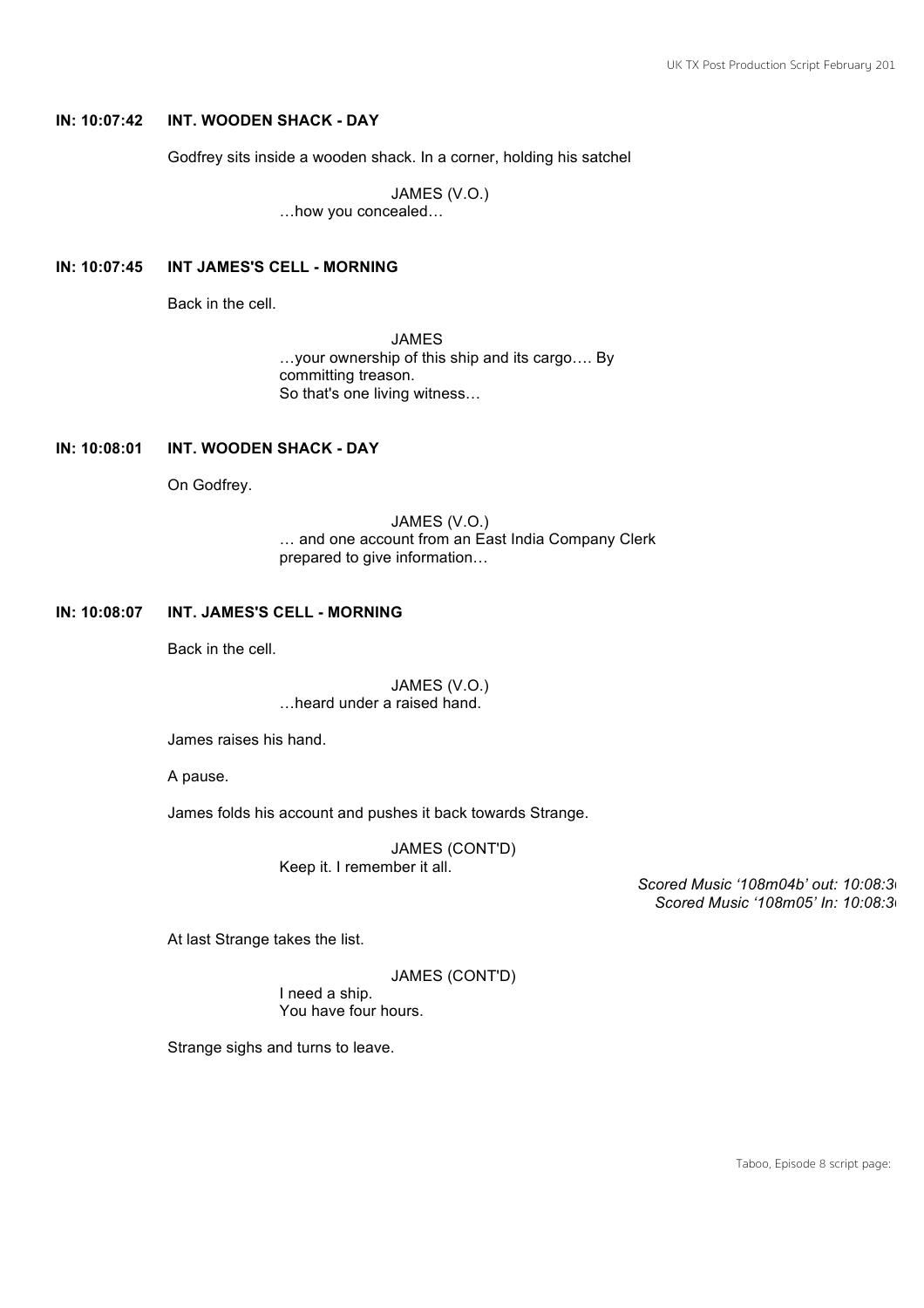# **IN: 10:08:40 EXT. TOWER OF LONDON FROM ACROSS A MISTY THAMES - MORNING**

Robert stands outside the tower. We stay with Robert for a moment. Then the church bell chimes eight and Robert takes it as his cue to hurry away...

# **IN: 10:08:43 INT. CHAMBER HOUSE. LANDING AND HALLWAY - MORNING**

The grandfather clock chimes inside the house.

Lorna is running down the stairs

LORNA

Brace? I'm going out. I need to see someone.

# **IN: 10:08:50 INT. CHAMBER HOUSE ATTIC - DAY**

Robert enters at speed. His hands are steady as he opens the safe. Inside he finds a bundle of envelopes.

On the envelopes are hand written names. We glimpse 'Mr Cholmondeley', but there are others. Robert grabs the envelopes and runs downstairs.

#### **IN: 10:09:00 INT. CHAMBER HOUSE KITCHEN - MORNING**

Brace is stood in the kitchen at the table Robert runs to him and puts a letter on the table.

ROBERT

From Mr. Delaney.

# **IN: 10:09:05 EXT. LONDON STREET - DAY**

We see Robert running. He has found a pace and his breathing is even.

#### **IN: 10:09:09 INT. CHAMBER HOUSE KITCHEN - DAY**

Brace opens the letter and reads it.

# **IN: 10:09:12 EXT. HOSPITAL DORMITORY YARD - DAY**

The small tenement is attached to a hospital (and is accommodation for staff of the hospital).

Robert runs into the yard and his boots echo on the cobbles. He begins to scan the iron numbers on various doors. He finds the number he is looking for and runs inside.

# **IN: 10:09:16 INT. SMALL TENEMENT ROOM. - DAY**

We find a woman sleeping naked on a bed. We also find the nitrous oxide dispenser that Cholmondeley uses for his party entertainments.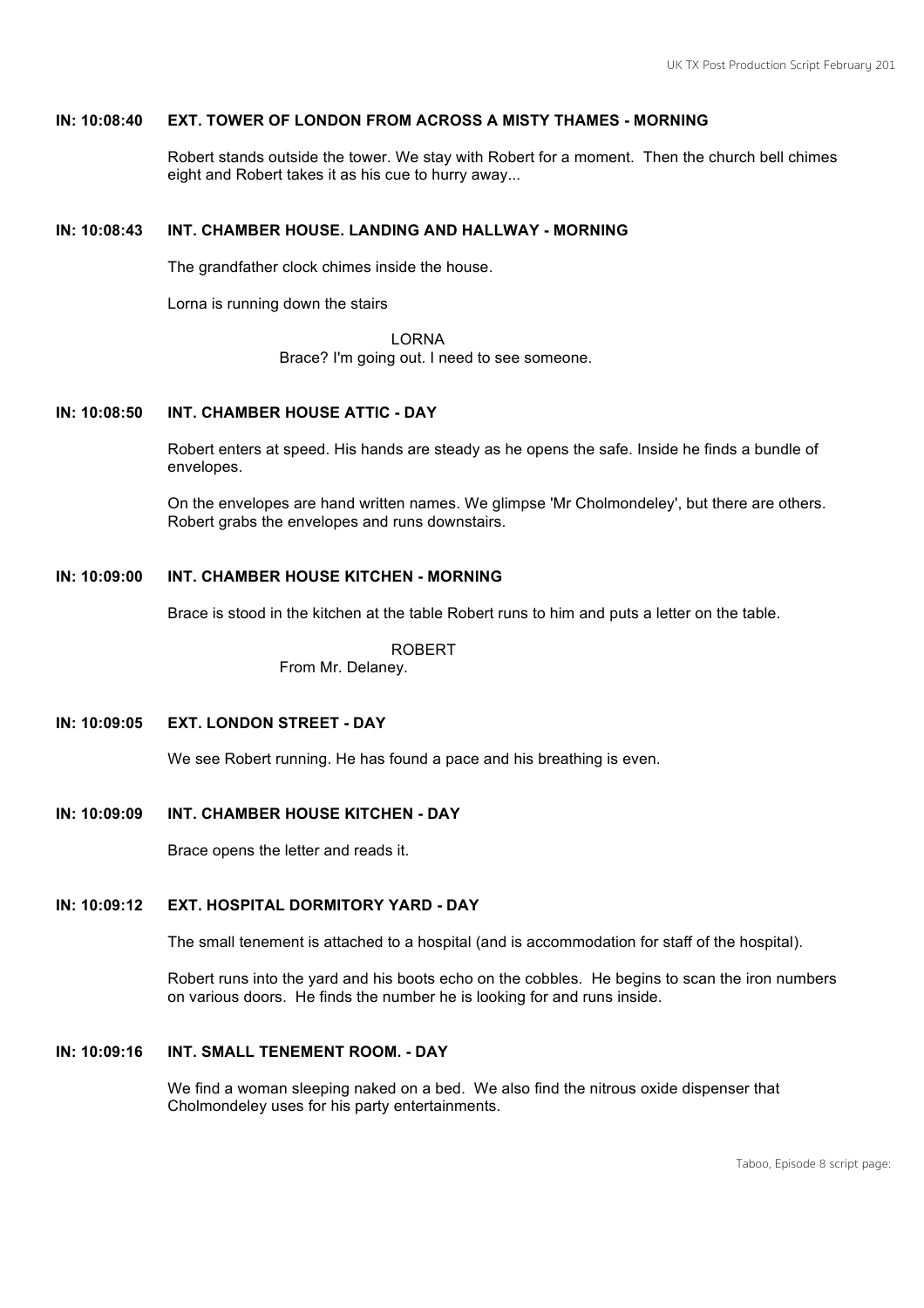Then we find Cholmondeley himself, sleeping on the floor beside the bed where the woman is sleeping.

*Scored Music '108m05' out: 10:09:30*

ROBERT (O.S.) Mr. Cholmondeley? Mr. Cholmondeley? I have a message for you. Sir.

Robert bursts through the door.

ROBERT Mr. Cholmondeley? I have a message for you. Sir. From Mr Delaney…

Cholmondeley opens his eyes but doesn't move. He reacts to a terrible pain in his head, the result of various chemicals.

Through his hangover Cholmondeley breathes softly....

CHOLMONDELEY How the hell did he find me? Just humour me, I'm a scientist so I'm curious. He sees me in my dreams. Is that it?

ROBERT (leaving the envelope on the bed) I just deliver messages Sir.

*Scored Music '108m06' In: 10:09:55* 

Robert hurries away.

# **IN: 10:09:59 EXT. DOLPHIN SHACK - DAY**

Robert runs across the harbour to the Dolphin.

# **IN: 10:10:05 INT. DOLPHIN - DAY**

Robert enters the main 'bar', breathless. Atticus is gutting a rabbit. Robert calls out...

ROBERT

**Atticus!** 

Robert hands him his envelope (which he was expecting) and then turns to hurry away....

**ATTICUS** 

Good boy.

#### **IN: 10:10:15 INT. EIC CORRIDOR - DAY**

Sir Stuart walks fast down the corridor, yelling.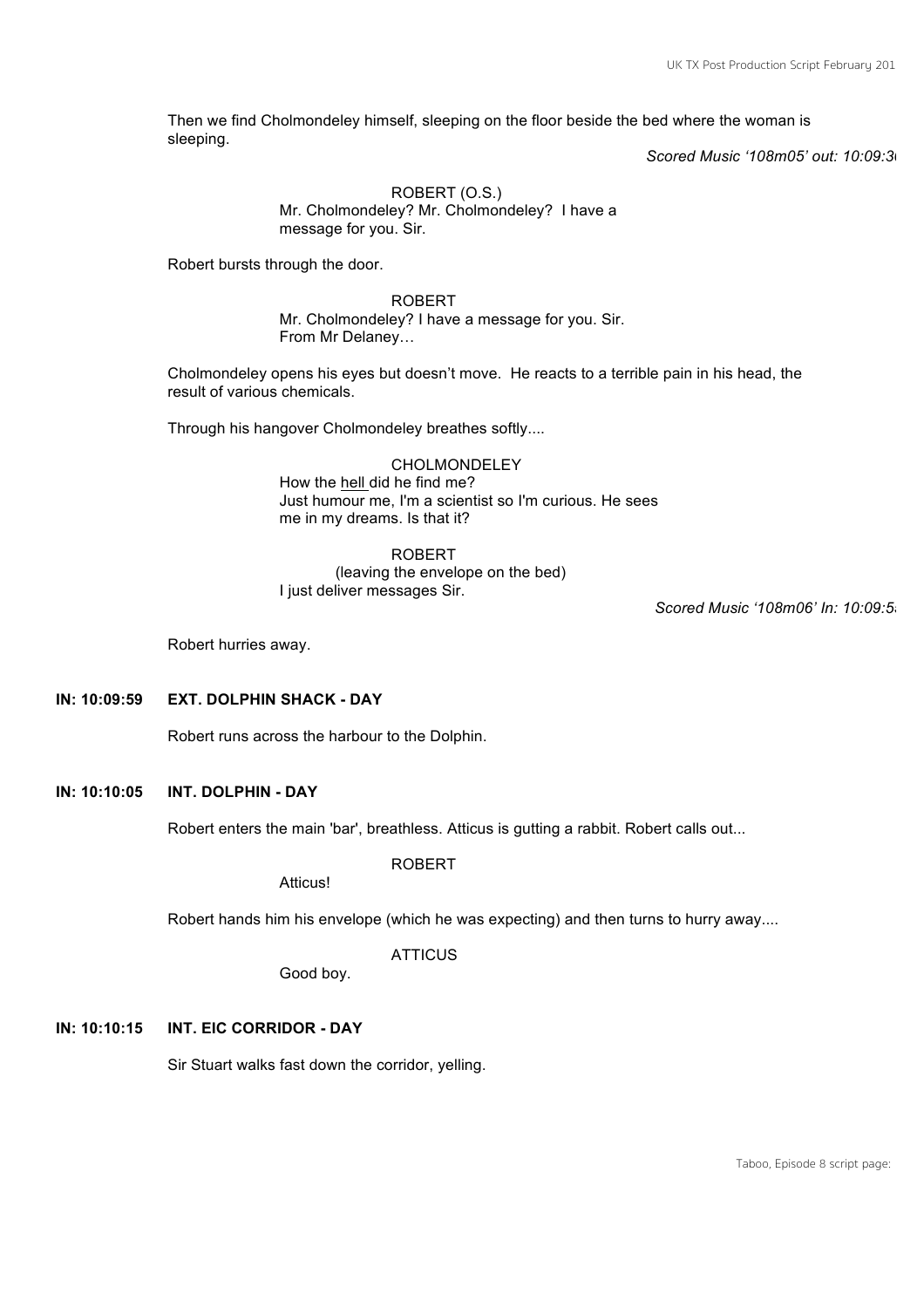# **STRANGE**

Wilton!! Pettifer!!

#### **IN: 10:10:18 INT. SIR STUART STRANGE'S OFFICE - DAY**

The office is empty. Strange enters quickly, take off his coat, trips over it as he tries to lie it on a chair.

SIR STUART

Language 10:10:23 Ah, Fuck it!

*Scored Music '108m06' out: 10:10:30*

A man at the end of a rope capable of anything.

Wilton and Pettifer then enter at a trot as Sir Stuart sits at his desk, taking out his pocket watch.

As they enter they try to read Sir Stuart's face but he has no expression.

SIR STUART Gentlemen, there are things I need you to do.

# **IN: 10:10:40 EXT. GROUNDS OF MODEST SUBURBAN HOUSE - DAY**

We see Pearl, kissing an EIC soldier whilst playing PALL MALL in the garden.

PEARL Are you going to teach me then?

**SOLDIER** Yeah... Go on... Go on, hit the ball. Swing for it then. You're not holding it tight enough!

We see Pettifer coming towards them. He grabs the hammer from Pearl.

PETTIFER Where's the other one?

The soldier quickly runs to pick up his rifle from the ground.

SOLDIER

Sorry sir…

Pearl gestures toward a nearby stand of trees...

PEARL She don't speak. She's in mourning.

**PETTIFER** 

Fetch her.

The soldier goes off toward Helga. Pettifer addresses Pearl...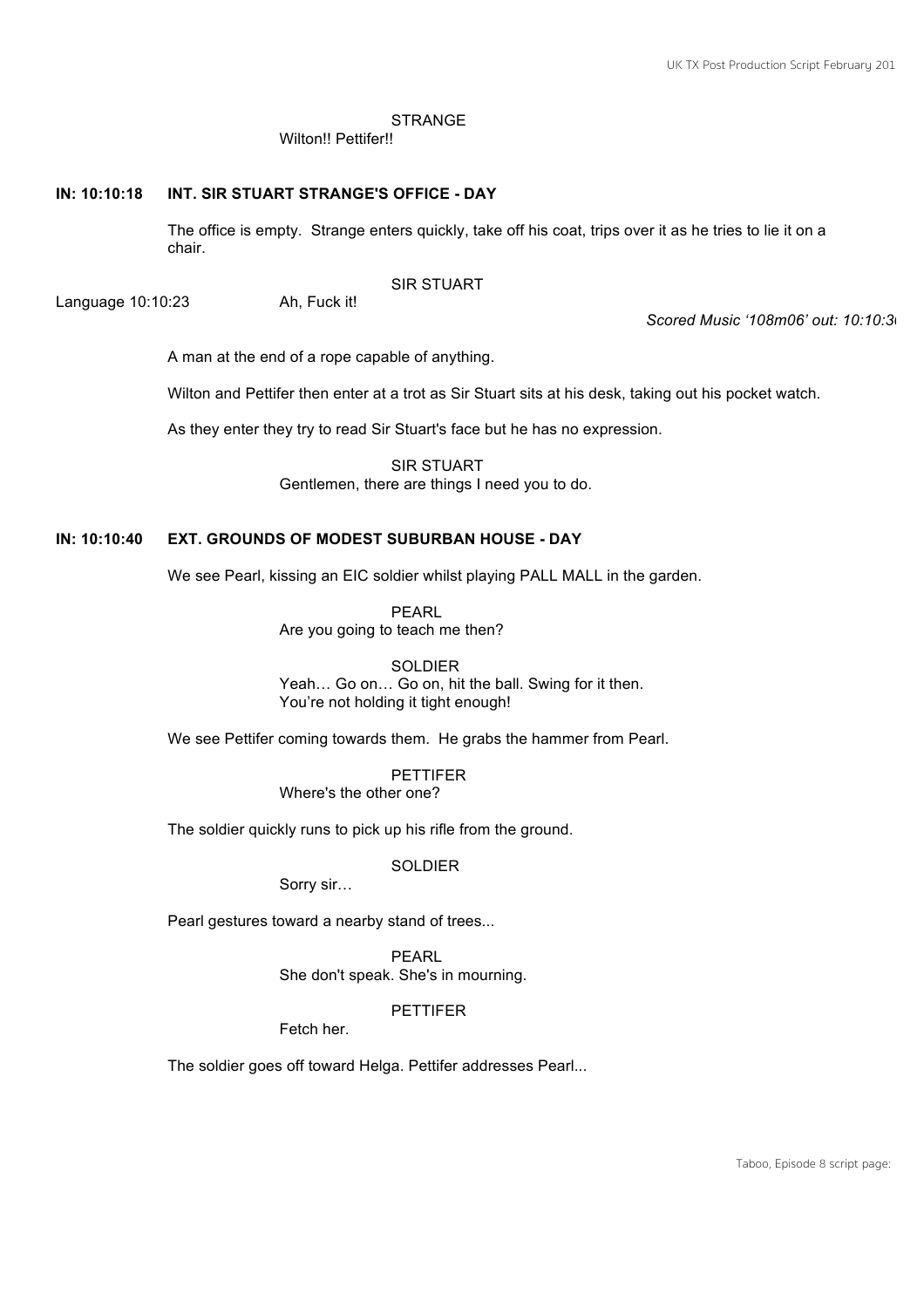PETTIFER (CONT'D) I've had a coach drawn up. You ladies are going on a tour of the grounds. At the point of a bayonet if necessary.

In the near distance we see Helga resisting the soldier. Pettifer calls out...

PETTIFER (CONT'D)

Bring her!

**SOLDIER** 

Come on!

HELGA I want to know where you're taking us?

Scored Music '108m07' In: 10:11:1

Pettifer takes a pistol out of the carriage and holds it aloft.

The women are loaded into the carriage.

In!

PETTIFER

PETTIFER

(shouts) Go!

The carriage drives off.

#### **IN: 10:11:34 INT. HOLDING ROOM - TOWER OF LONDON - DAY**

Coop and several Attorneys are waiting in a secure room which has a long oak table.

# **IN: 10:11:38 INT. JAMES'S CELL - DAY**

James is sitting on a wooden bench with a hood over his face.

JAMES

(in Ashanti)

IT IS PRODUCTION'S INTENT NOT TO SUBTITLE TRANSLATION: I will gain revenge on those who stole my body.

# **IN: 10:11:48 INT. HOLDING ROOM - TOWER OF LONDON - DAY**

A guard walks down a corridor.

# **IN: 10:11:51 INT. HOLDING ROOM - TOWER OF LONDON - DAY**

We see Coop and several Attorneys waiting in the secure room.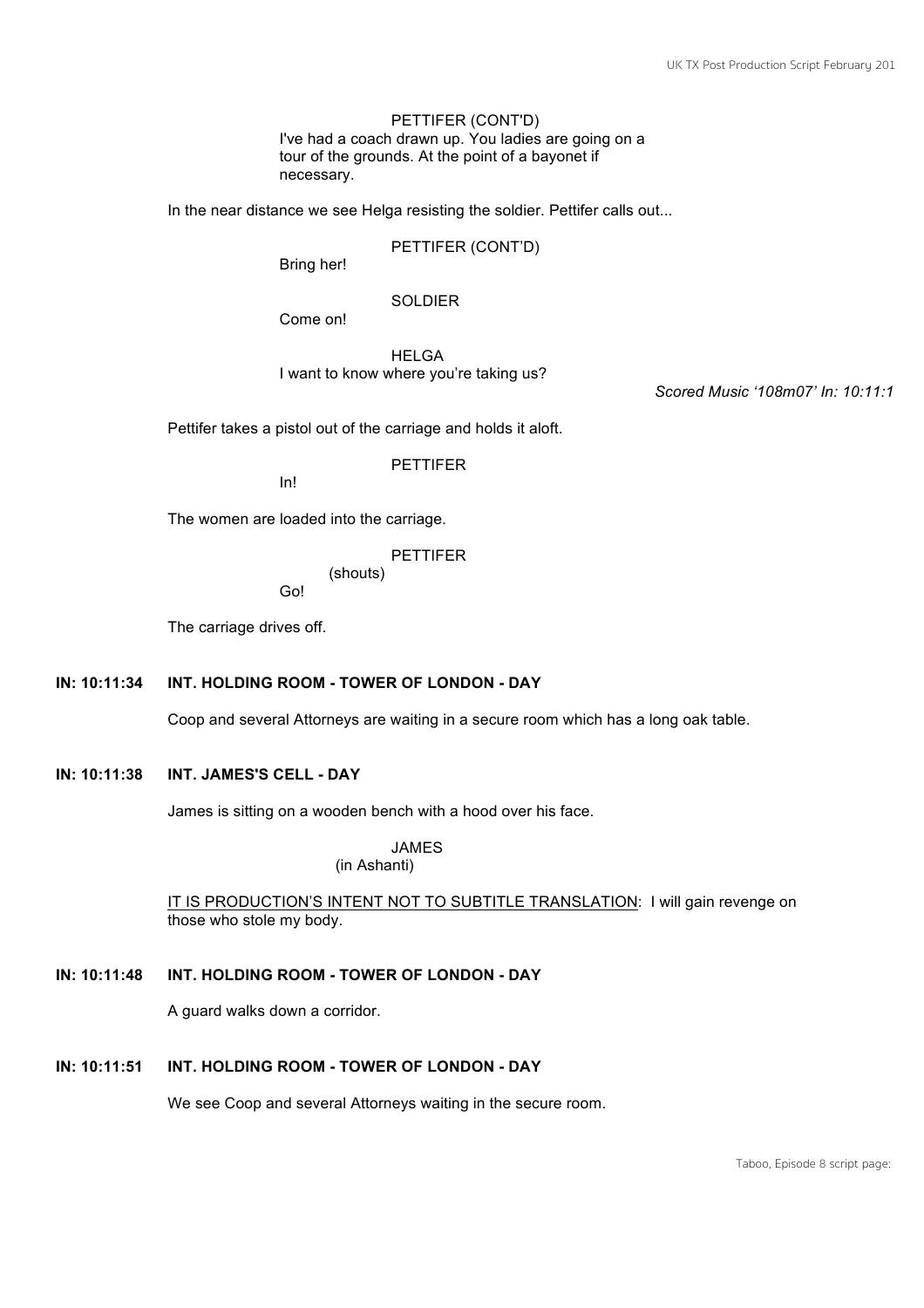#### **IN: 10:11:53 INT. JAMES'S CELL - DAY**

James is still sitting on the wooden bench with a hood over his face. Blood drips from the hood and a rat is at his bloody feet.

JAMES

(in Ashanti)

IT IS PRODUCTION'S INTENTION NOT TO SUBTITLE TRANSLATION: I will break down their houses. This is how it started and I will end it the same way.

The cell door opens and guards enter.

One of the guards grabs James, lifts his hood and looks at his face.

JAMES Tell them that I'm not ready. I need to see a Doctor!

The guard throws James on the floor.

# **IN: 10:12:19 INT HOLDING ROOM-TOWER OF LONDON - DAY**

Coop and the Attorneys are waiting. Coop is pacing in unease.

#### **IN: 10:12:23 INT JAMES'S CELL - DAY**

A guard goes to James on the floor and as he does so, James starts to shake. He fits. White foam comes from his mouth.

The guard looks to his colleague, alarmed. He makes a decision and turns to leave the cell.

GUARD

Watch him.

# **IN: 10:12:34 INT HOLDING ROOM - TOWER OF LONDON - DAY**

Coop and the Attorneys are still waiting. There is a group of clerks with open ledgers ready to take notes.

The guard we we saw in the cell enters and announces...

**GUARD** Mr. Delaney is in need of a doctor, Sir.

*Scored Music '108m07' out: 10:12:47*

The Guard looks at Coop, not knowing what to say.

COOP He must be bluffing. Or has he fallen off the tightrope?

Coop reads the guard's expression - he's not bluffing.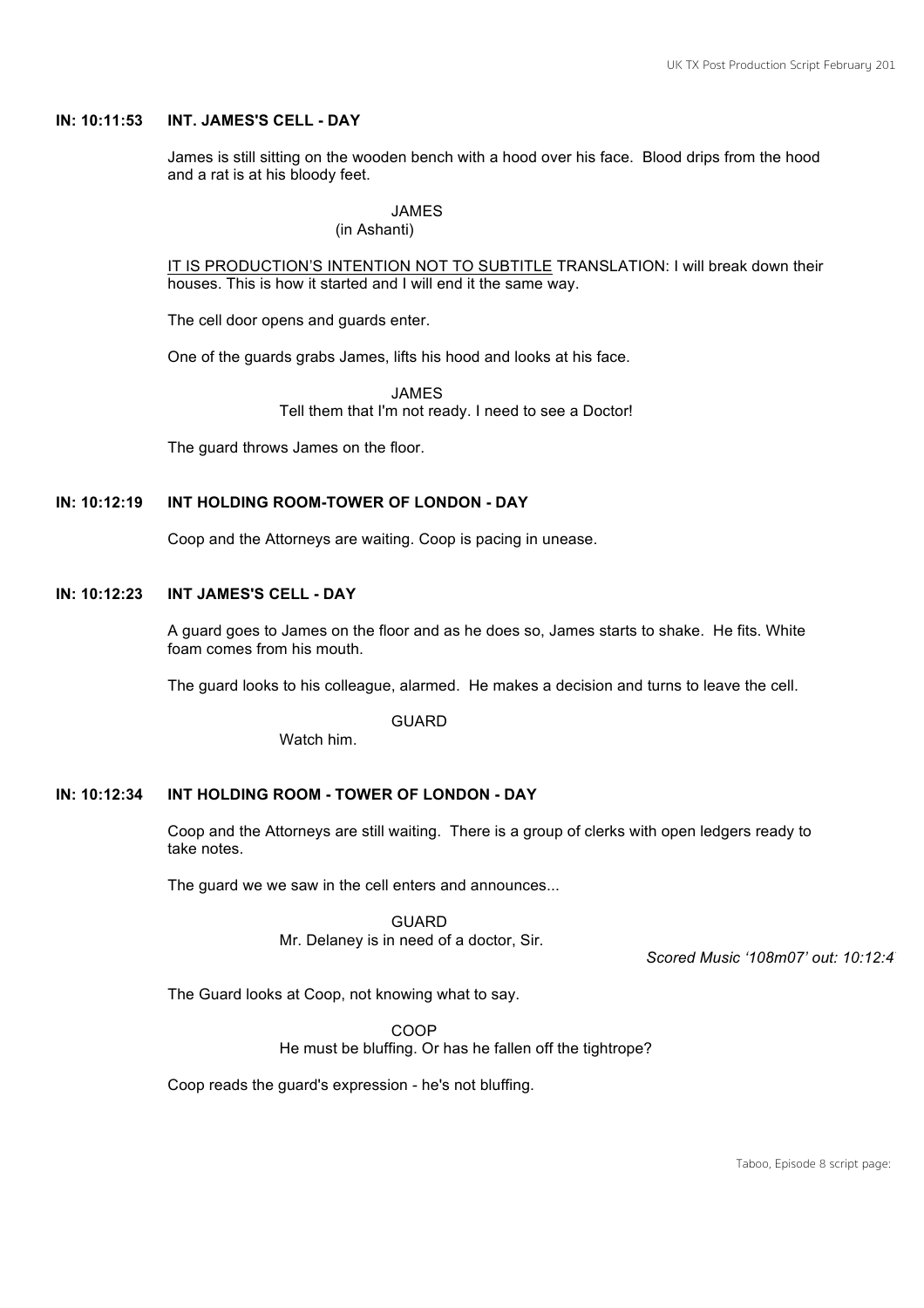#### COOP (CONT'D) Oh you go and bring the Doctor then.

The guard leaves.

#### COOP (CONT'D)

And we can all pray to God that we haven't completely fried his brain.

Coop checks his pocket watch...

#### **IN: 10:13:02 EXT WOODED COUNTRY/SHADOWS AND DAPPLED SUNLIGHT - DAY**

The carriage carrying Helga and Pearl travels along the road. Highwaymen appear, one of them shoots one of the men up front.

> **ATTICUS** Hold up! OUT! The rest of ya… Out! Now!

Pettifer steps out first with his pistol still in his hand but pointing up at the sky. Pettifer discharges his pistol into the air.

We should see that this 'kidnap' was pre-arranged.

Pettifer turns to reassure Helga....

PETTIFER

These gentlemen are actually here to rescue you.

Helga recognizes Atticus.

**HELGA** 

Atticus?

*Scored Music '108m07b' In: 10:13:31*

Atticus takes off his mask.

**ATTICUS** 

If it was down to me you'd have been dead long ago. Delaney orders you shouldn't be harmed.

Atticus spits.

# ATTICUS (CONT'D)

Language 10:13:38 There's still plenty of cocks left for you to suck.

*Scored Music '108m08' In: 10:13:40*

Pettifer is getting anxious to be away and calls out to Atticus...

PETTIFER The agreement is that you take the ladies away in the coach and I walk back to the house and report that they were kidnapped.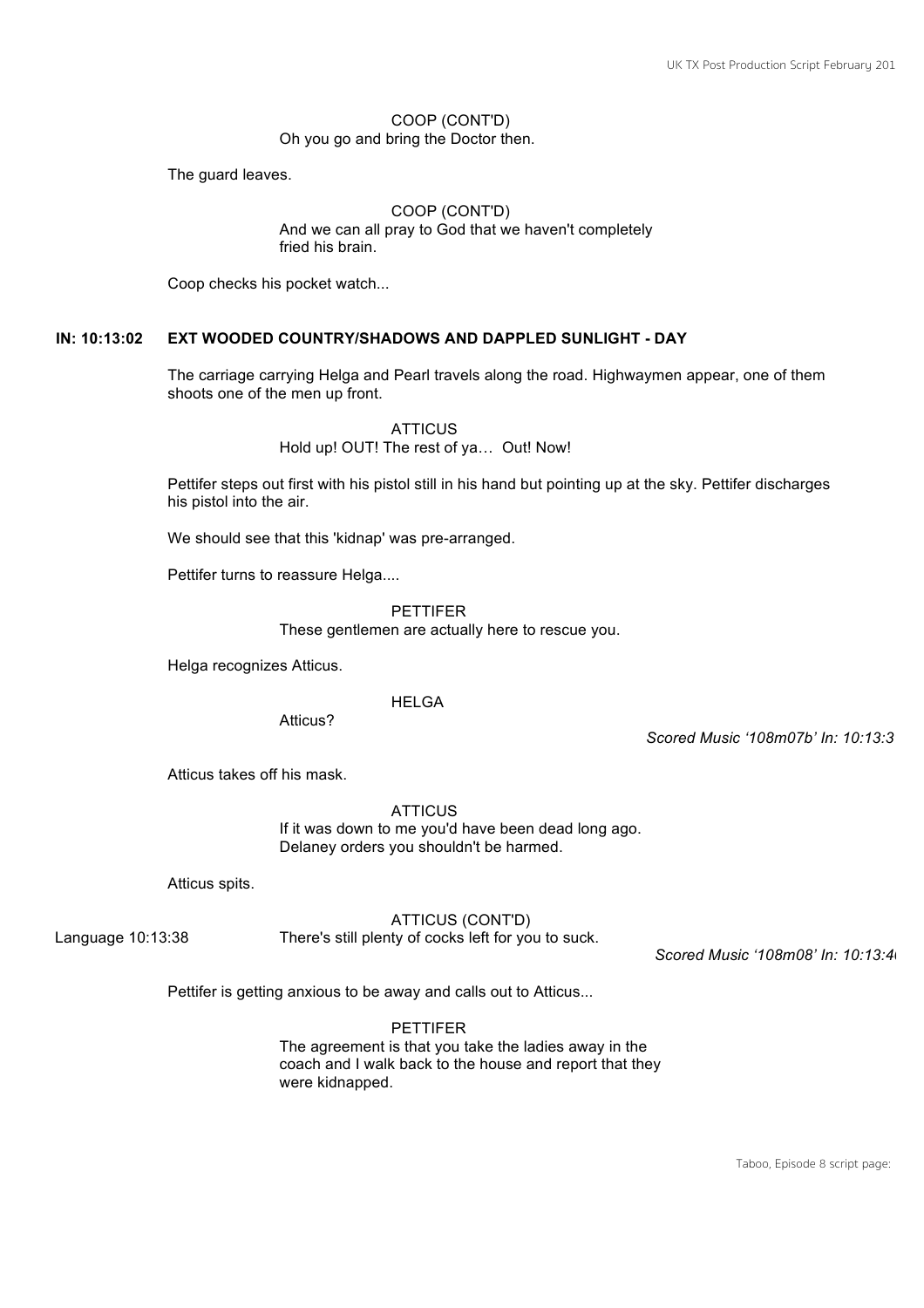Atticus now points his gun at Pettifer...

Atticus speaks only to Helga.

**ATTICUS** In truth, your beloved child was killed for a greater purpose. Isn't that right Mr. Pettifer?

Pettifer begins to sense betrayal. He speaks quickly...

PETTIFER There is an agreement in place between my master and yours.

#### **ATTICUS**

Indeed there is.

*Scored Music '108m07b' out: 10:14:03*

Atticus fires and shoots Pettifer dead. Helga is frozen.

ATTICUS (CONT'D)

Get in.

Helga and Pearl get back into the carriage and Cole climbs up front, to sit next to the driver.

**COLE** 

Drive on!

#### **IN: 10:14:23 INT. SIR STUART STRANGE'S OFFICE - DAY**

Sir Stuart sits at his desk. His pocket watch stares back at him. It is now 9.30. We might be aware he sentenced Pettifer to death and should begin to wonder what else he is capable of.

Wilton enters with a document, which he hands to Sir Stuart.

*Scored Music '108m08' out: 10:14:30*

**WILTON** 

A Brig called the Good Hope. It is fitted out for a voyage to Constantinople and is set to leave tomorrow on the ebb.

**STRANGE** 

Is it yet loaded?

WILTON

No.

Strange flicks through the document and then hands it back to Wilton

**STRANGE** Draw up papers to have it diverted. Have it rowed to Wapping Wall by a skeleton crew. It's to be tied up with only provisions on board.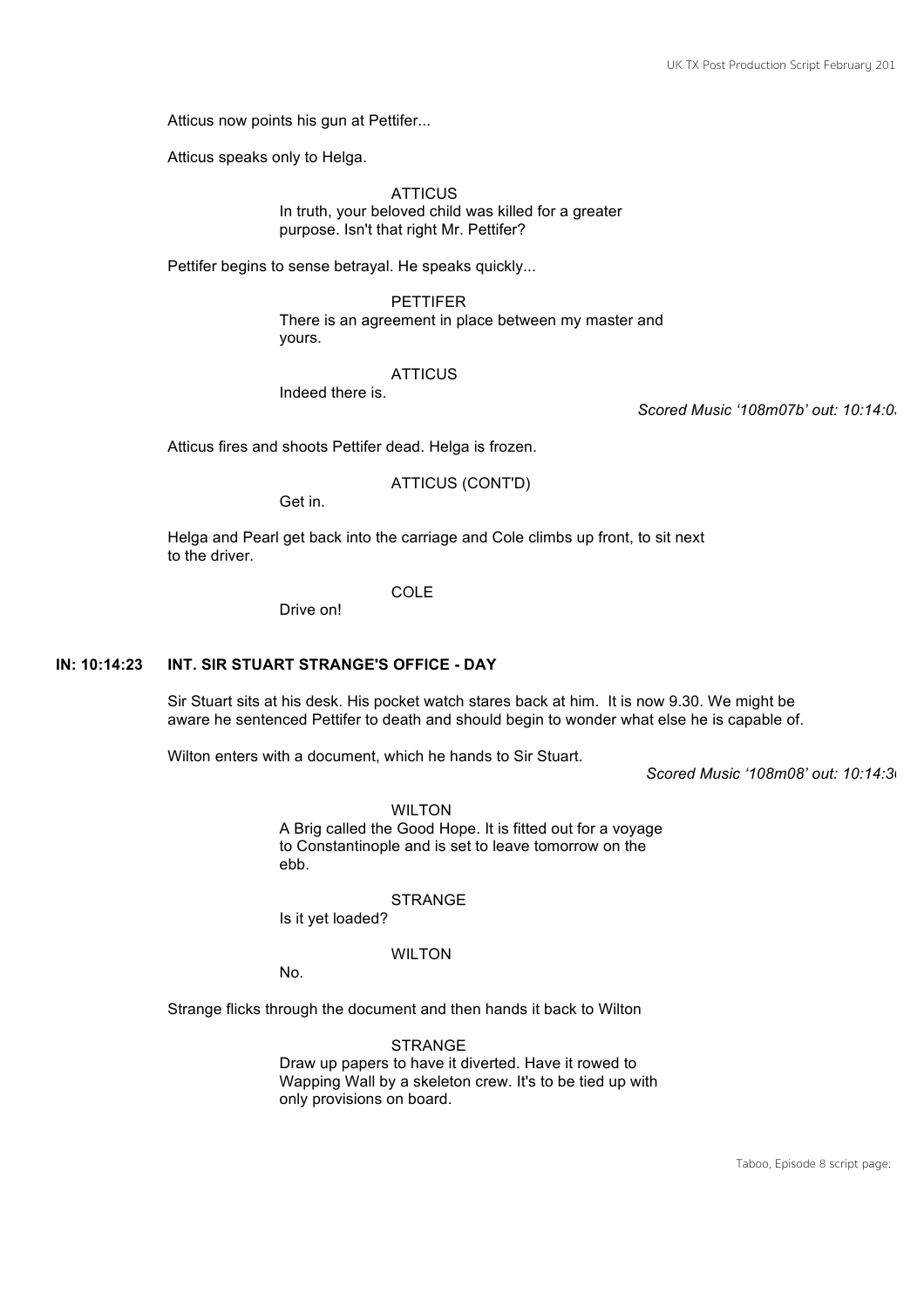A pause. He glances at the sheet of paper that James gave him in the tower.

STRANGE (CONT'D) Enough for a crew of fifteen for a two month journey.

A pause. Wilton knows Strange is a powder keg but some questions he must ask.

WILTON Err, for what reason Sir?

Strange glares at Wilton (who is fully aware of what is going on)....

WILTON (CONT'D) Err, What I mean is, what is the official reason I should give in the day book?

Strange finally speaks breezily...

#### STRANGE

The official reason. Ah let's see… Um.. 'The Good Hope was taken to Wapping Wall for an unannounced inspection of its hull for short measure of tar in case of fraudulent accounting by the ship fitters Master and Preece'. Hmm? Put *that* in the day book.

Wilton nods. It is agony but he has another question....

WILTON And what is the official reason for sending two company dray carts to Bedlam insane asylum?

A pause. Strange shakes his head. This day may get the better of him but he laughs (and his anger grows as he talks)...

> **STRANGE** Because this whole thing is insane. Because this day is insane. Because Delaney is insane. Because I AM INSANE!

He gathers himself and concludes with a menace....

#### STRANGE (CONT'D)

Just do it.

Wilton nods

WILTON Should we await Mr. Pettifer's return?

Strange does not look up from the document he is reading.

**STRANGE** No. We should not await Mr. Pettifer's return.

A shadow of unease passes over Wilton's face. Strange looks up impatiently...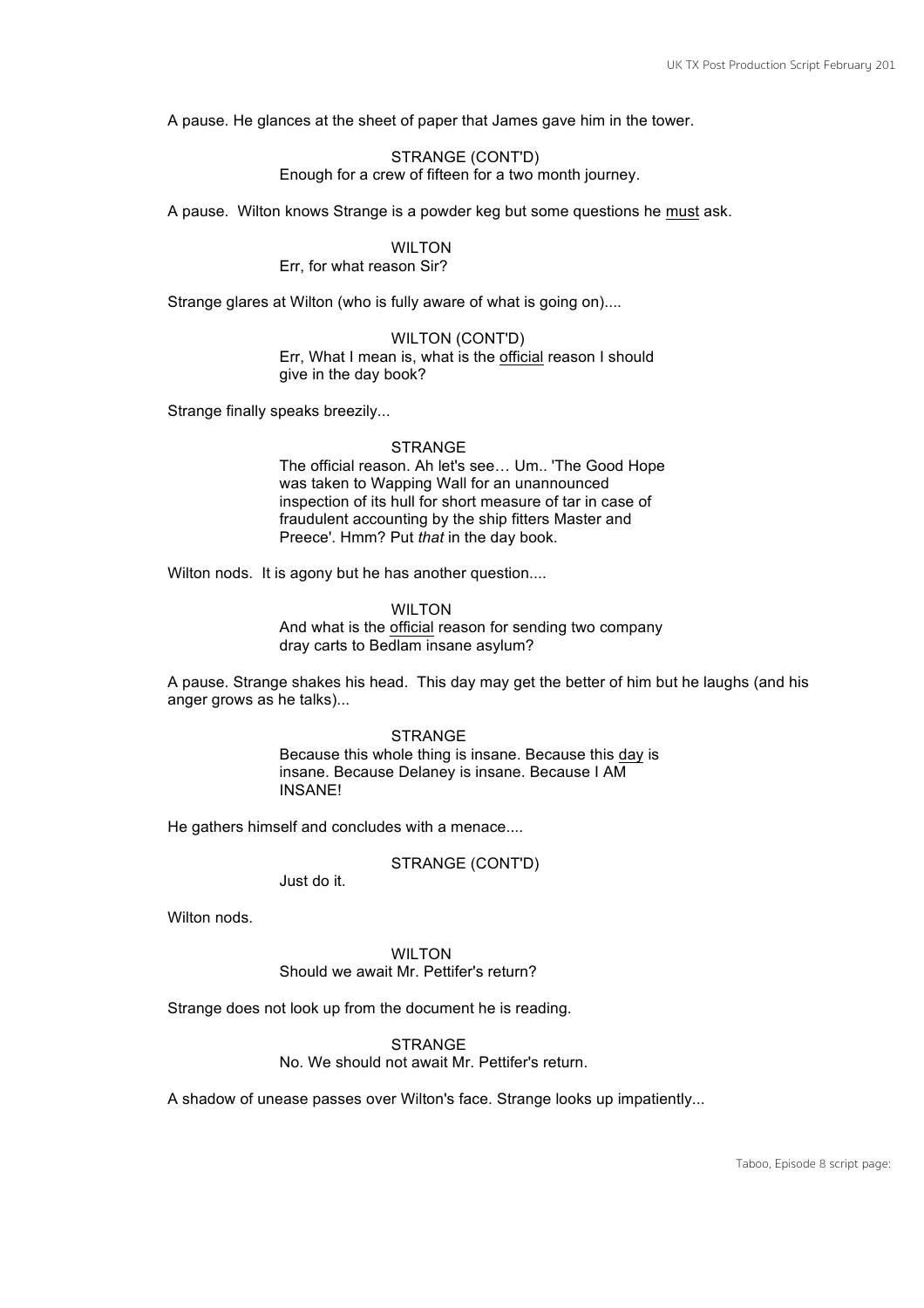STRANGE (CONT'D)

Language 10:15:54 Just fuck off! Will you?

*Scored Music '108m09' In: 10:15:56*

Sir Stuart looks at the time on his pocket watch and taps it on the desk.

# **IN: 10:16:06 EXT. CARRIAGE/CROSS ROADS - DAY**

The carriage slows and pulls up next to an unmarked carriage, which is parked at the crossroads.

Atticus dismounts from his horse, as does French Bill.

**ATTICUS** Come on… Out. We need to burn this.

Atticus opens the carriage door and Helga and Pearl get out.

HELGA Atticus, I want an explanation...

A voice from the second carriage interrupts this tension...

*Scored Music '108m09' out: 10:16:30*

# LORNA

Helga get in! Come on!

Helga and Pearl turn and see Lorna and Temple sitting in the carriage. Helga gets in.

#### **IN: 10:16:37 INT. CARRIAGE - DAY**

Lorna and Temple sit side by side. When Helga and Pearl get in, Lorna gives Temple a reassuring hug...

LORNA

It's alright. You have nothing to fear...

Temple looks down at his lap. He is clearly frightened. Outside we hear the din of the horse exchange...

HELGA

What?

Helga stares at him, intense. Temple clams up. Lorna starts herself.

LORNA Temple was on the foreshore. He saw James sleeping, in the mud and Winter lay down beside him.

Helga switches her gaze from Lorna, back to Temple.

*Scored Music '108m10' In: 10:16:51*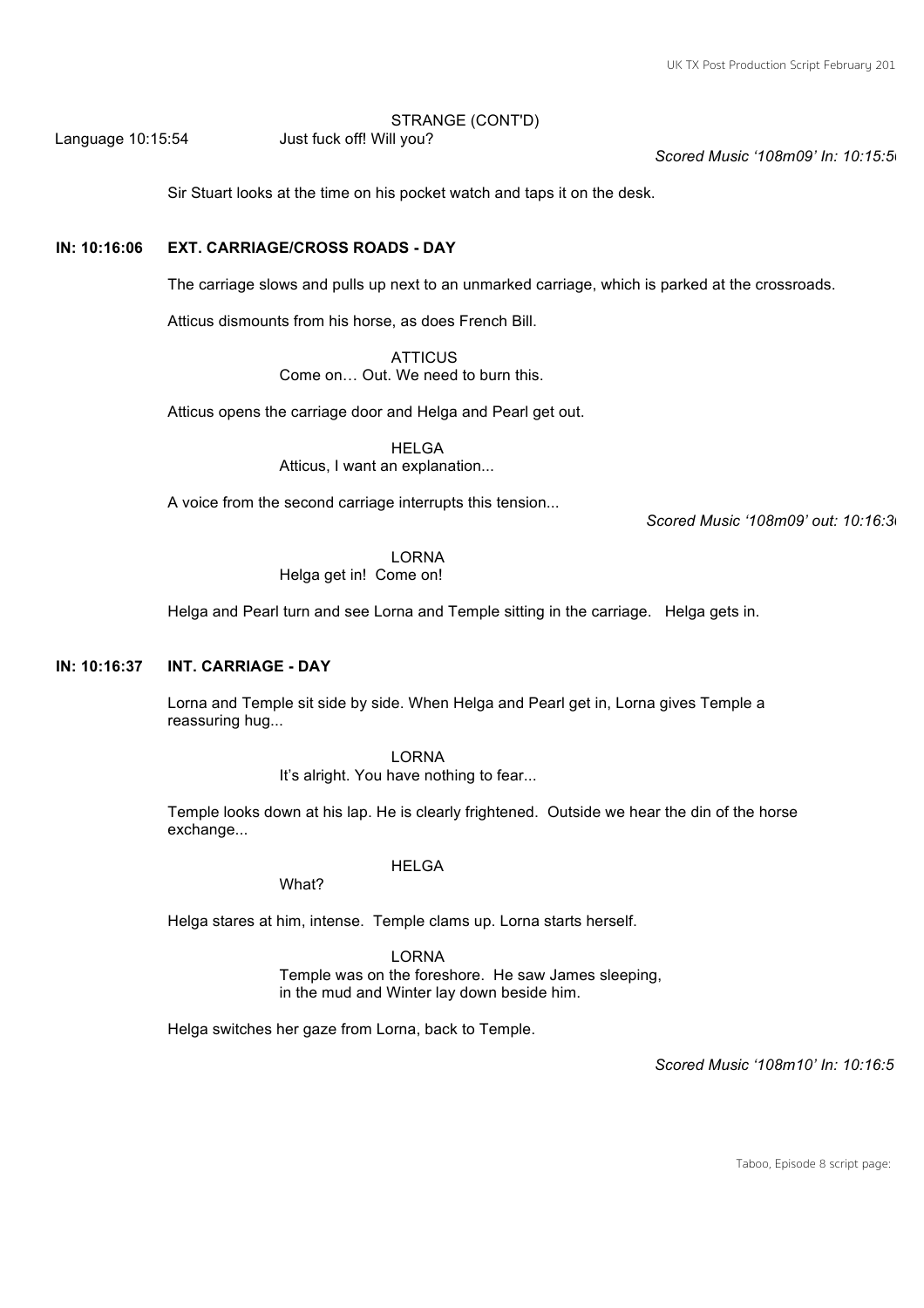LORNA (CONT'D) (speeding up) He then saw a man arrive in a boat … (to Temple) "moving like a ghost" wasn't he?

Temple nods.

LORNA (CONT'D) (to Helga) It was this ghost that killed your Winter as she slept.

Helga winces at the thought, but stares at Temple.

LORNA (CONT'D) The man then got back in the boat Temple followed him along the foreshore, where he was met by someone on the other side.

TEMPLE They were in a carriage.

Temple points to the carriage that Helga just got out of.

TEMPLE (CONT'D) Like the one, you just came out off.

LORNA The East India Company.

Helga is upset but she wants to make sure this is the truth, she leans in to Temple.

HELGA Is that the truth little boy?

Temple just looks wide eyed at her.

HELGA (CONT'D) You know what happens to little boys that lie don't you?

Helga stares at Temple, the force of her look and her words are clearly scaring him.

TEMPLE

I swear it's the truth.

Lorna looks from Temple to Helga.

LORNA James is offering you a new start.

We go out on Helga's look.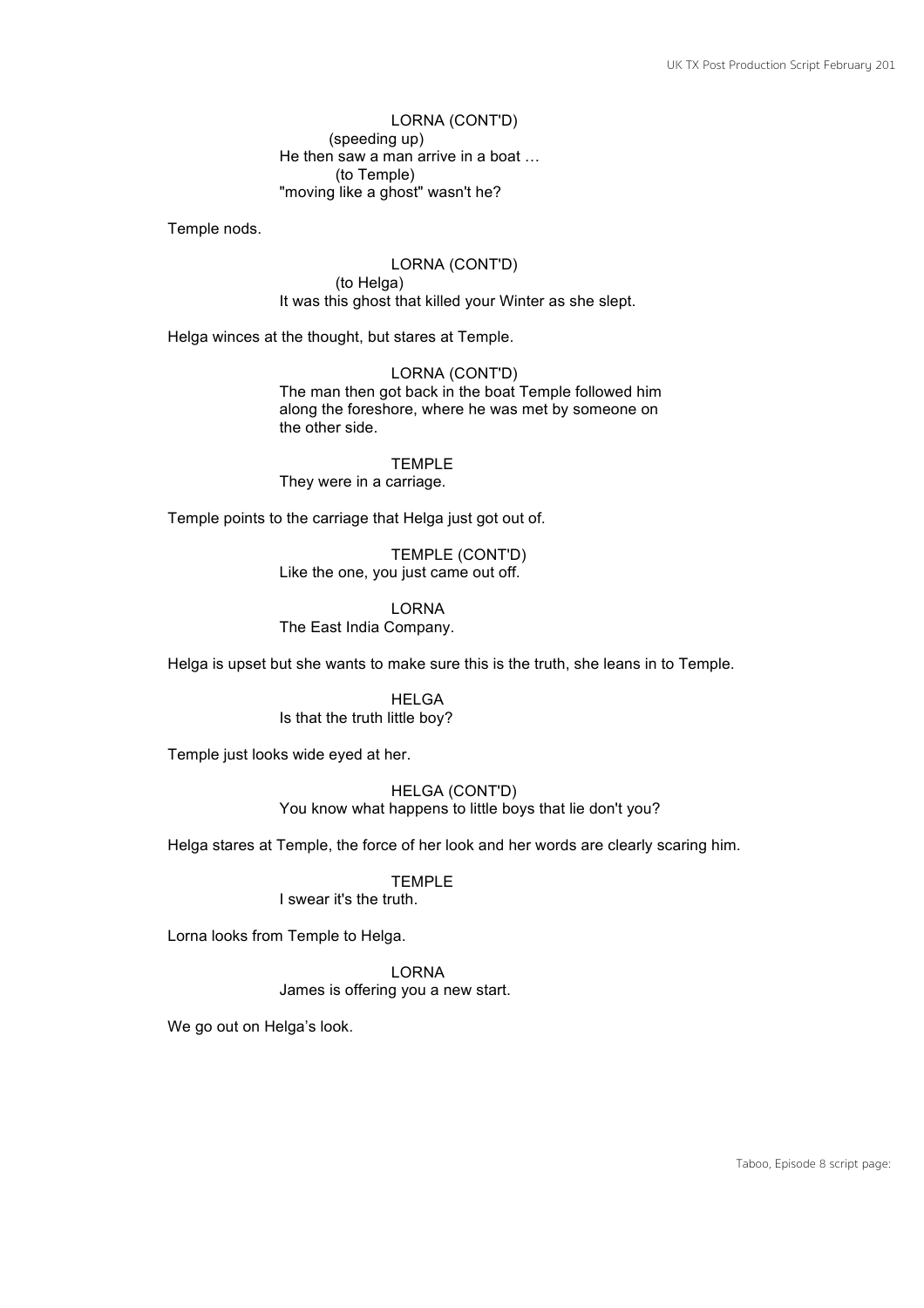# **IN: 10:17:35 INT. APOTHECARY'S LABORATORY - ST BARTS. - DAY**

A door is closed as Cholmondeley enters. He shakes off his hangover with a sip of brandy from a flask.

Scored Music '108m10' out: 10:17:4. *Scored Music '108m11' In: 10:17:4* 

CHOLMONDELEY (TO HIMSELF)

So James….

He approaches the shelves of chemicals and powders that are stored on a table. He looks amused as he puts on his hat....

CHOLMONDELEY (TO HIMSELF)

…things that go bang….

# **IN: 10:17:57 INT. CHAMBER HOUSE - LORNA'S BEDROOM - DAY**

Lorna returns and finds a letter in her room. Lorna reads and reacts, scared and excited by what James has entrusted her with. Once she has digested the contents she begins to prepare.

# **IN: 10:18:18 INT. APOTHECARY'S LABORATORY - ST BARTS. - DAY**

Cholmondeley carries out an experiment with the result of a BANG as required.

CHOLMONDELEY (SOFTLY) There… There… Things that cause confusion!

#### **IN: 10:18:31 EXT. CHAMBER HOUSE - DAY**

We see Lorna leaving the house.

# **IN: 10:18:37 INT. JAMES'S CELL - DAY**

James is getting a cut above his eye stitched by the doctor. A guard enters.

*Scored Music '108m11' out: 10:18:53*

GUARD His majesty's representatives want to know how much longer?

DOCTOR Another half an hour at least.

The guard turns and leaves. James opens his eyes.

COUNTESS MUSGROVE (OS) I swear to God he was beaten half to death….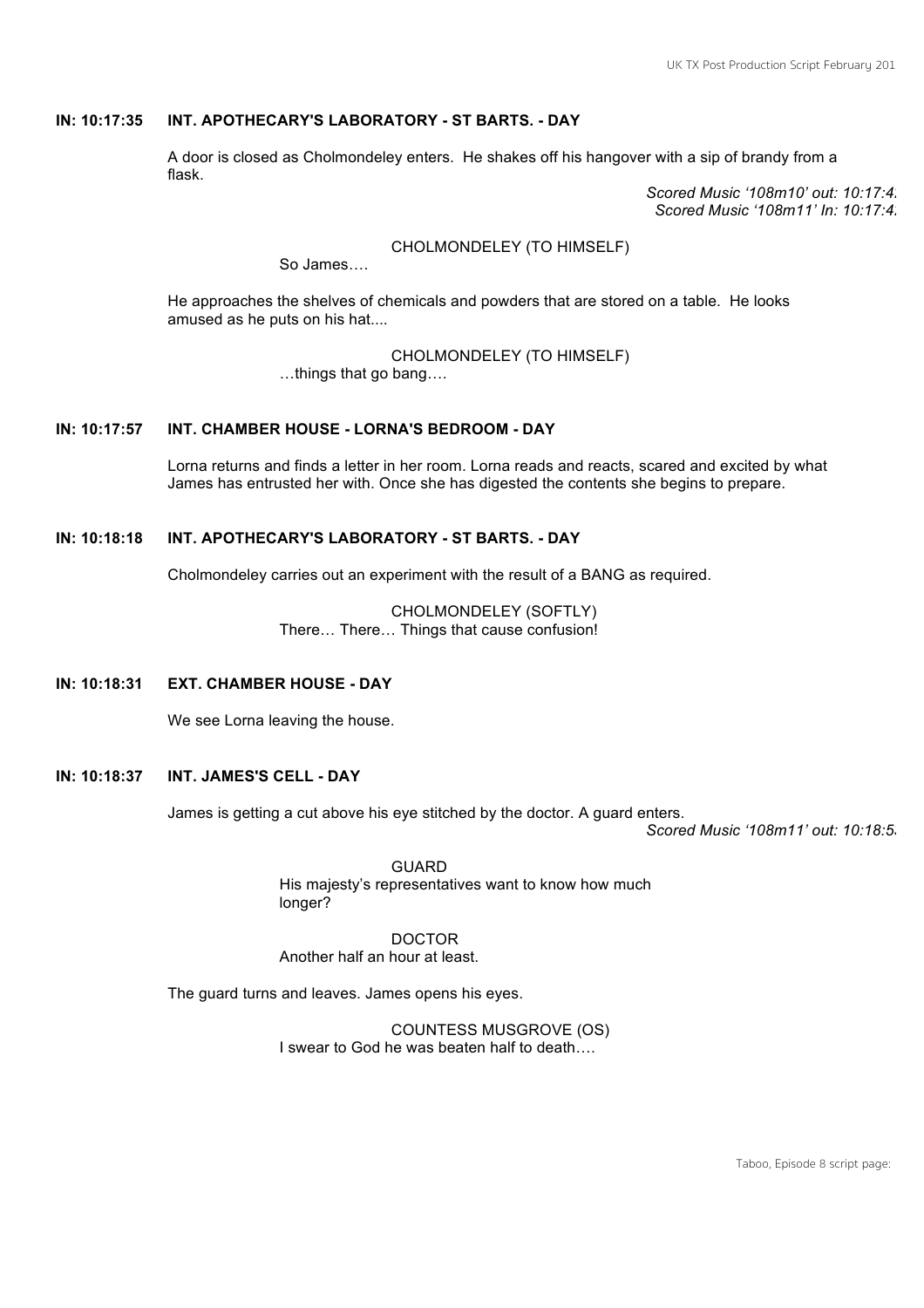# **IN: 10:18:58 EXT. COUNTESS MUSGROVE'S HOUSE - DAY**

Countess Musgrove is playing cards with two other ladies, LADY LITTLEWOOD (nickname KITTY) and LADY HAMILTON. They are drinking gin and the mood is sexy; gossipy. These are the wives of powerful men who Musgrove pumps for information about Government and naval movements.

# MUSGROVE

… before he yelped 'enough'!

**KITTY** Why do so many of them choose to be beaten?

#### MUSGROVE

Language 10:19:05 Power! One told me it's like pissing. You build up the power inside your belly and then you need to let it out and a good thrashing from a Countess does the trick apparently.

The ladies laugh as Countess Musgrove lays her cards on the table and sweeps up the money.

#### MUSGROVE (CONT'D)

Full house. (laughs) Shall we refer our opinions to Doctor Gin?

There is laughter.

At that moment the door opens. Heads hardly turn as they are expecting a servant. Instead it is Lorna. Musgrove is confused as Lorna strides toward the table, but she recognises her instantly, she is a spy after all, used to seeing all and knowing all. James is in the tower and now Lorna is here, Musgrove hides her panic behind bravado.

Lorna, hoping that she would find Musgrove alone, is equally panicked and hiding it. She approaches...

> LADY LITTLEWOOD Who on earth is that?

Lorna walks slowly into the room and stops....

LORNA Countess? I thought you would be alone.

Countess Musgrove looks at Lady Hamilton and Lady Littlewood mischievously....

MUSGROVE Well, as you can see I am not. What do you want?

LORNA Well, I believe we have an appointment.

MUSGROVE My only appointment is with intoxication.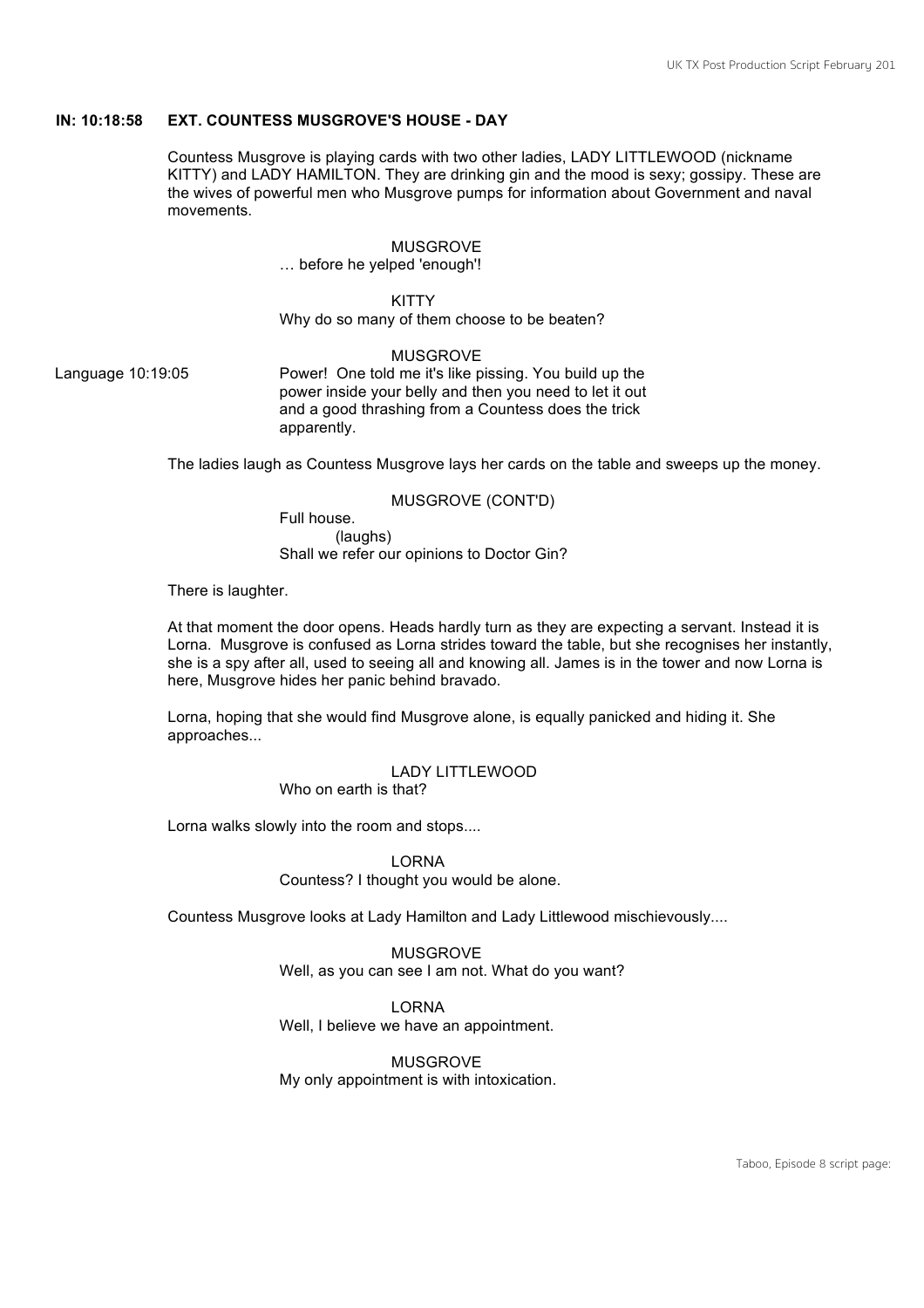Lady Hamilton and Lady Littlewood giggle. Lorna is prepared...

LORNA

As you may recall I represent a company which produces products which … restore and enhance female beauty.

Lorna speaks more softly...

#### LORNA (CONT'D)

And also certain feminine product, which you may prefer to discuss in private….

#### MUSGROVE

I *don't* recall....

Lady Littlewood interrupts softly...

#### LADY LITTLEWOOD

Pixie, perhaps as well as medicine for your poor worn out chuff, the lady may have something to repair a faulty memory?

Musgrove decides to be outrageous.

MUSGROVE Do you have a beauty product which would bag me an Admiral?

Lorna follows suit....

#### LORNA

I have a product which would allow you to accommodate an entire fleet. Without discomfort - Admiral and Rear Admiral.

The ladies like Lorna, and Countess Musgrove is impressed...

*Scored Music '108m12' In: 10:20:05*

# LORNA (CONT'D)

My products include paints and oils but in particular, powder.

At this word, Countess Musgrove looks directly at Lorna.

# LORNA (CONT'D)

…and for those of us, who have secrets. Marks….Blemishes…. We have ways of preserving those secrets. Those who use it will do almost anything for it, when their supply is exhausted. The name of the powder is Collonade.

A pause.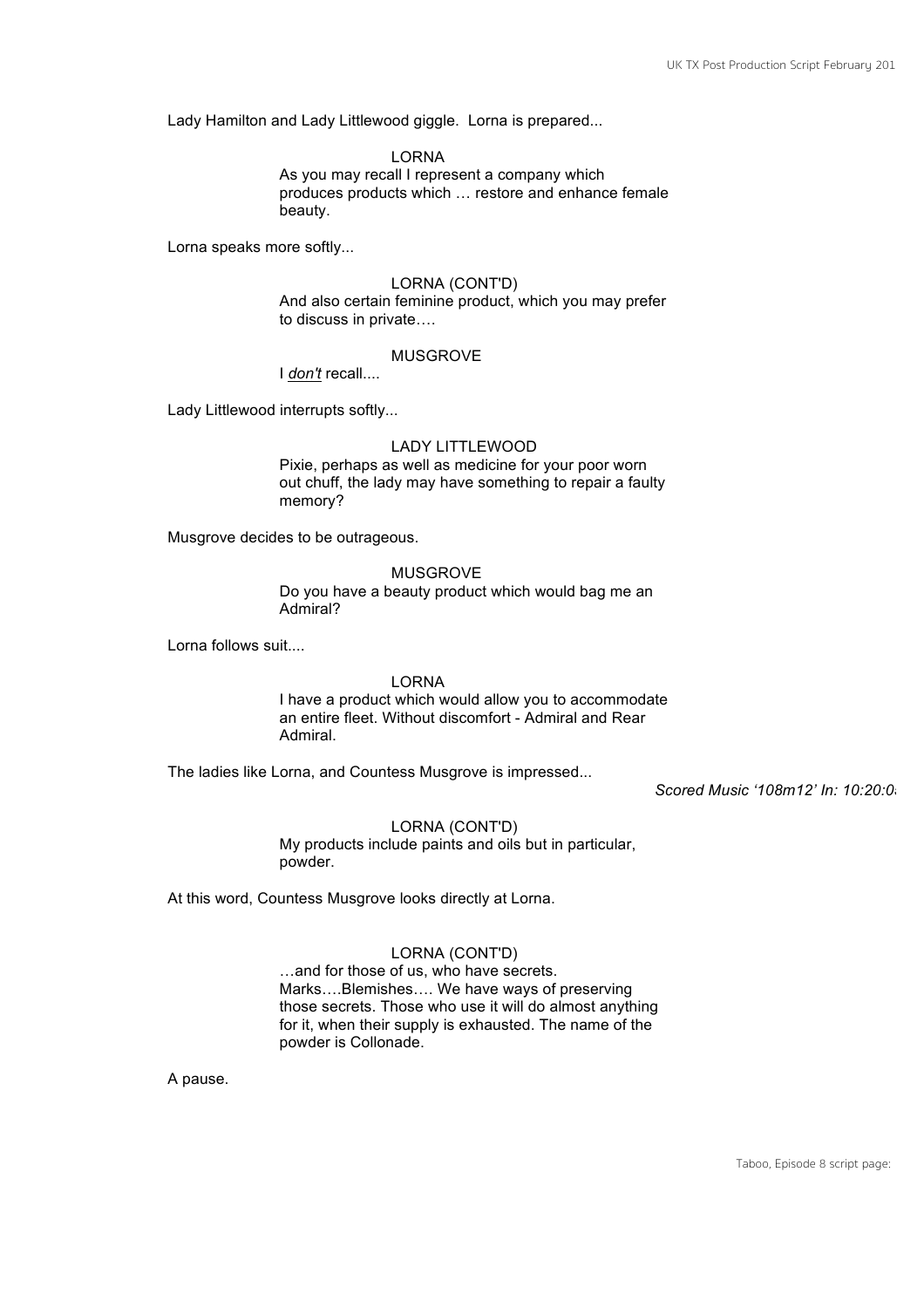We can see this name has shaken her...

#### MUSGROVE

And you have samples?

LORNA

Indeed… Perhaps I could show you in person how to apply it for best advantage.

There is apparent seduction in Lorna's eyes and Musgrove pretends to be seduced.

Musgrove smiles at Lorna.

MUSGROVE

Ladies… I will be back before the sandwiches!

Countess Musgrove heads toward the door and Lorna follows. Lady Littlewood whispers....

LADY LITTLEWOOD How dull life was before Musgrove.

# **IN: 10:20:51 INT MUSGROVE'S HOUSE - DAY**

Musgrove is angry, walking fast behind Lorna. Musgrove quickly shuts the door behind them and we see her remove a hidden knife from her sleeve.

Suddenly Musgrove pushes Lorna up against the wall and holds the knife at Lorna's throat.

MUSGROVE Language 10:20:58 What the fuck are you doing? Coming to my house and talking of powder.

> LORNA I work for James Delaney.

> > MUSGROVE

He's in the tower.

LORNA Not for long. He sails today.

Musgrove says nothing.

LORNA (CONT'D) And he requires the letter for safe passage. The codes for the flags….

Musgrove studies Lorna...

MUSGROVE And I get the Treaty in return?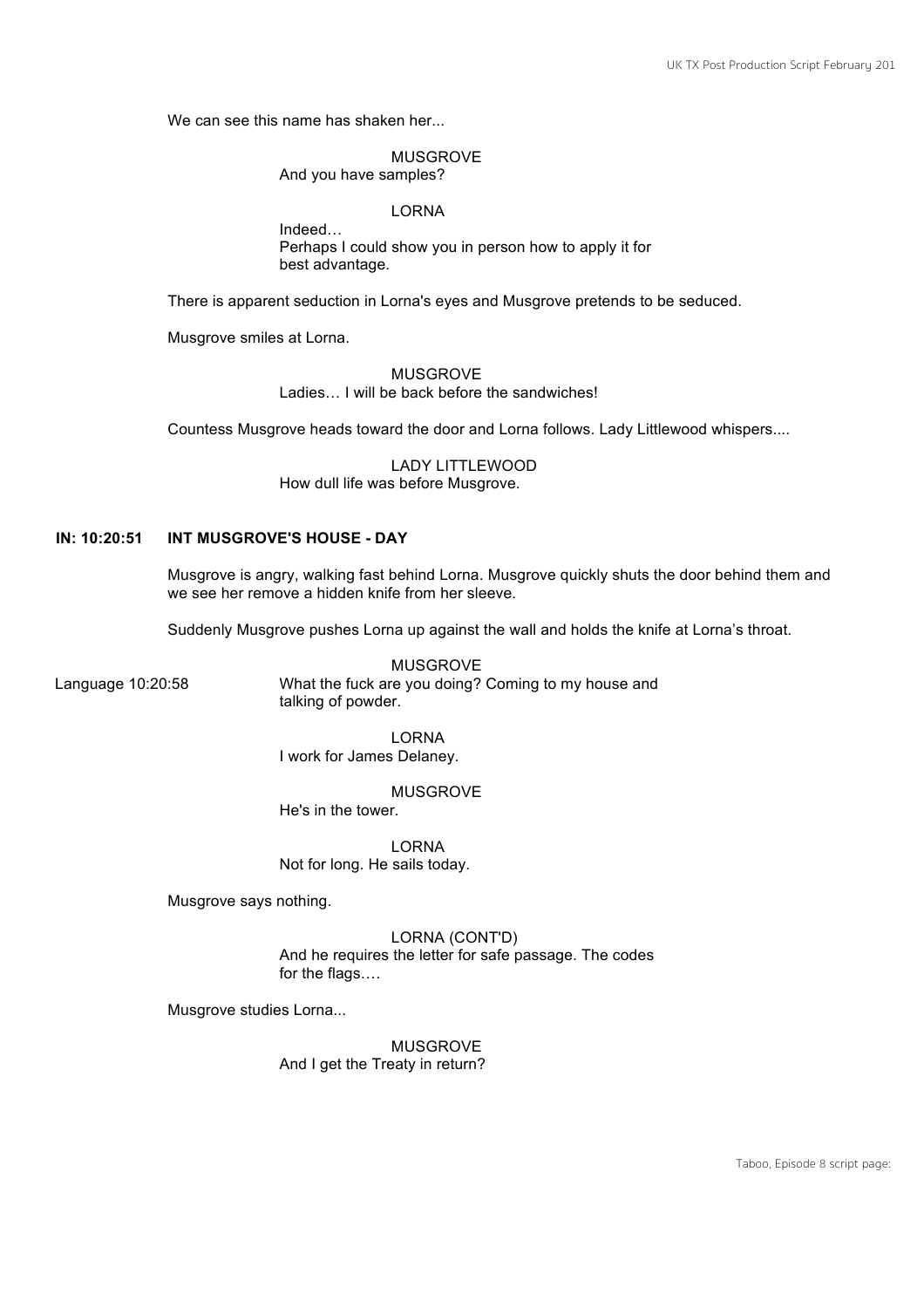# LORNA

No.

Musgrove slows and studies Lorna with menace. She pushes the knife closer to Lorna's throat.

LORNA (CONT'D) You see there's a letter which we will send to Solomon Coop. Revealing that you titillate and intoxicate on behalf of the Americans. If I fail to return it will be delivered by midday.

Musgrove lowers the knife slightly from Lorna's neck.

LORNA (CONT'D) James Delaney also says to tell Collonade that you do indeed have a leaky ship.

Musgrove lowers the knife completely from Lorna's neck and takes a moment to take in this news.

> LORNA (CONT'D) That he's found the leak and will fix it. As long as you cooperate!

Musgrove studies Lorna, not sure of how much she actually knows.

MUSGROVE

James?

A pause.

MUSGROVE (CONT'D) What are you to him?

LORNA I'm Mrs. Delaney.

MUSGROVE

His wife.

LORNA

No. His mother.

Lorna is triumphant as she holds Musgrove's look.

# **IN: 10:22:01 INT. TOWER OF LONDON, CELL - DAY**

The doctor is finishing his work, wrapping a bandage around one of James' damaged knees.

*Scored Music '108m12' out: 10:22:05 Scored Music '108m13' In: 10:22:05*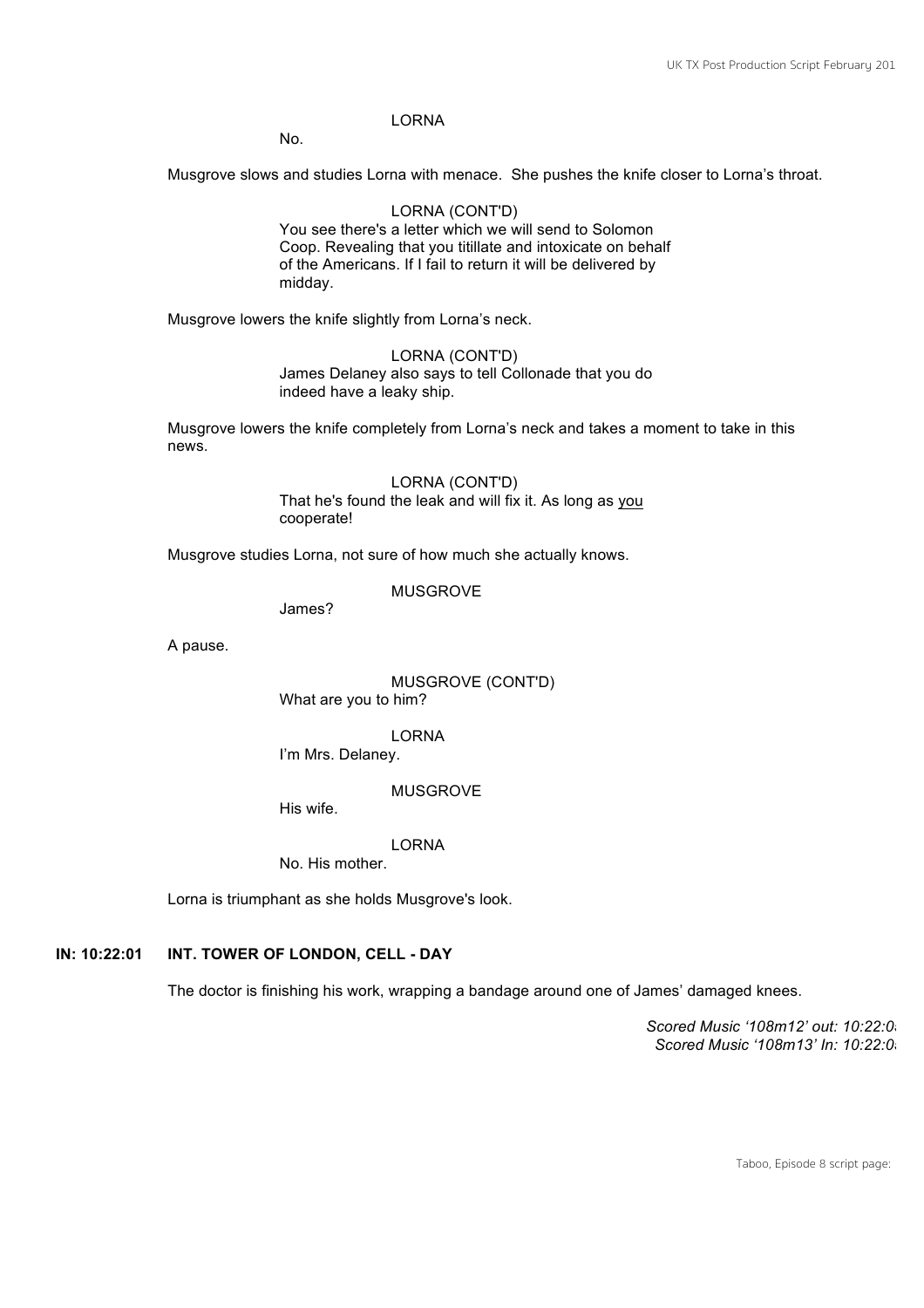# **IN: 10:22:10 INT. SIR STUART STRANGE'S OFFICE - DAY**

Strange is at his desk, spinning his pocket watch as time ticks by.

# **IN: 10:22:17 INT. TOWER OF LONDON, CELL - DAY**

James hears a voice singing from outside on the foreshore.

*Singing 'Oranges and Lemons' In: 10:22:05*

ROBERT (OS) *'Oranges and lemons say the bells of St. Clements...*

#### **IN: 10:22:24 EXT. TOWER OF LONDON, FORESHORE - DAY**

We see the outside of the tower and Robert, standing at the foot of it singing. His voice echoes over the river...

> ROBERT *You owe me five farthings say the bells of St. Martins...*

# **IN: 10:22:28 INT. TOWER OF LONDON, CELL - DAY**

On James reacting to the singing.

ROBERT (OS) *When will you pay me say the bells of Old Bailey.*

James half smiles. This is a sign that his instructions have been carried out.

# **IN: 10:22:34 INT. SIR STUART STRANGE'S OFFICE - DAY**

Strange turns as a clerk enters. Holds out a letter. Strange takes it and reads. We read the words with him...

> CLERK This just arrived for you, Sir.

> > STRANGE

Thank you.

#### **IN: 10:22:38 INT. TOWER OF LONDON, CELL - DAY**

On James reacting to the singing.

ROBERT (OS) *When I grow rich, say the bells of Shoreditch.* 

*Singing 'Oranges and Lemons' out: 10:22:43*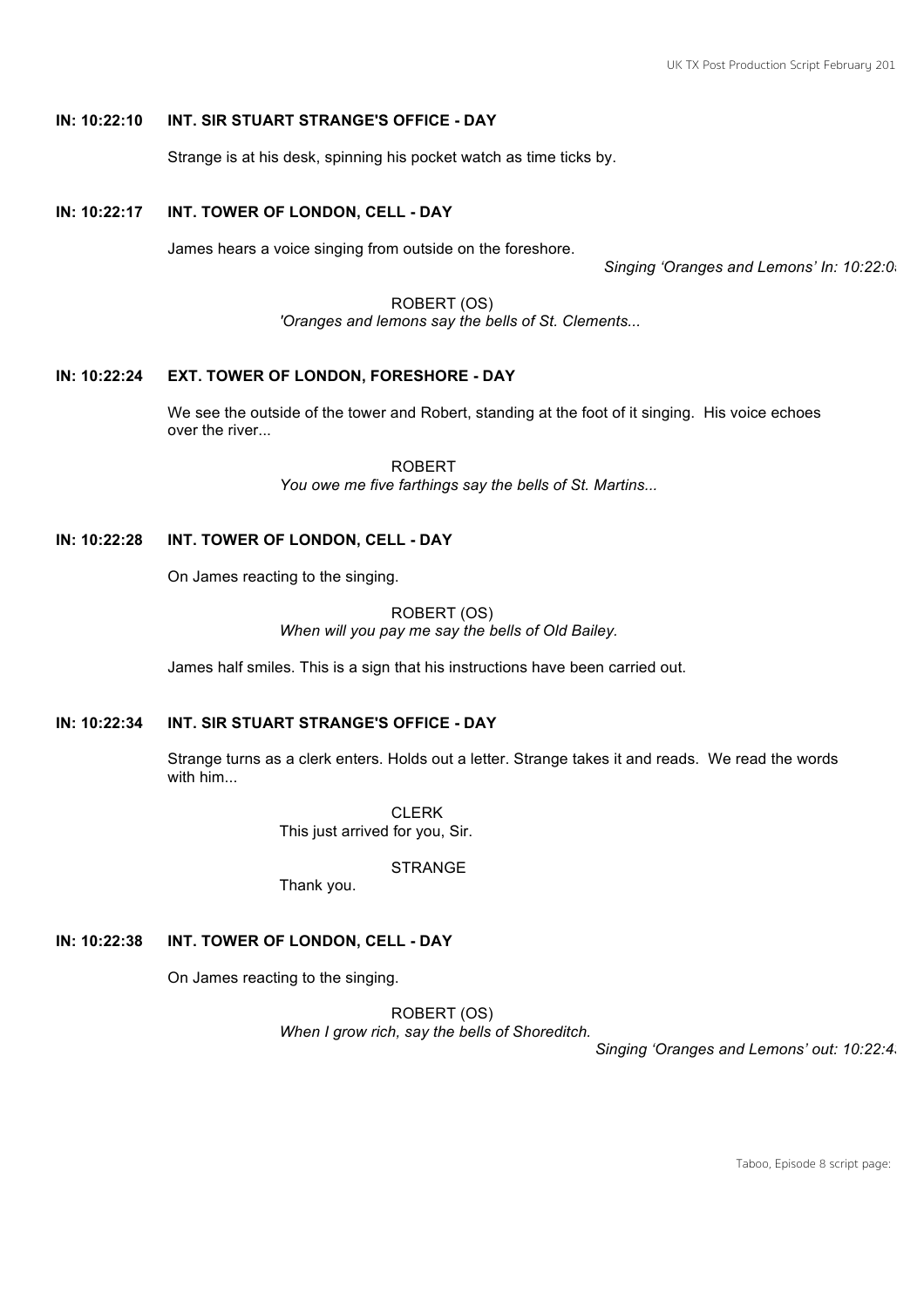# **IN: 10:22:43 INT. SIR STUART STRANGE'S OFFICE - DAY**

Strange reads the letter and smiles.

**STRANGE** The whores are freed.

**IN: 10:22:46 INT. TOWER OF LONDON, CELL - DAY**

James looks at the doctor.

JAMES

I'm ready.

DOCTOR No you're not. I'm not finished.

JAMES

I'm ready

# **IN: 10:22:56 INT. TOWER CORRIDOR - DAY**

Two guards hold James between them as they walk through the barred sunlight of a corridor….

GUARD

Come on!

#### **IN: 10:23:03 INT. HOLDING ROOM - TOWER OF LONDON - DAY**

The room is bathed in sunlight and flies drone. James is sitting in the seat opposite COOP.

COOP

So… er… Now the witness is sewn together...

Coop is smiling; almost triumphant that finally he will get the information he seeks from James.

COOP (CONT'D)

…we can begin.

James appears nonchalant; heavy chains around his neck, wrists and ankles.

COOP (CONT'D) Please confirm that you are James Keziah Delaney of Chamber House, Wapping Wall, London.

*Scored Music '108m13' out: 10:23:19*

James looks at Coop, he continues.

COOP (CONT'D)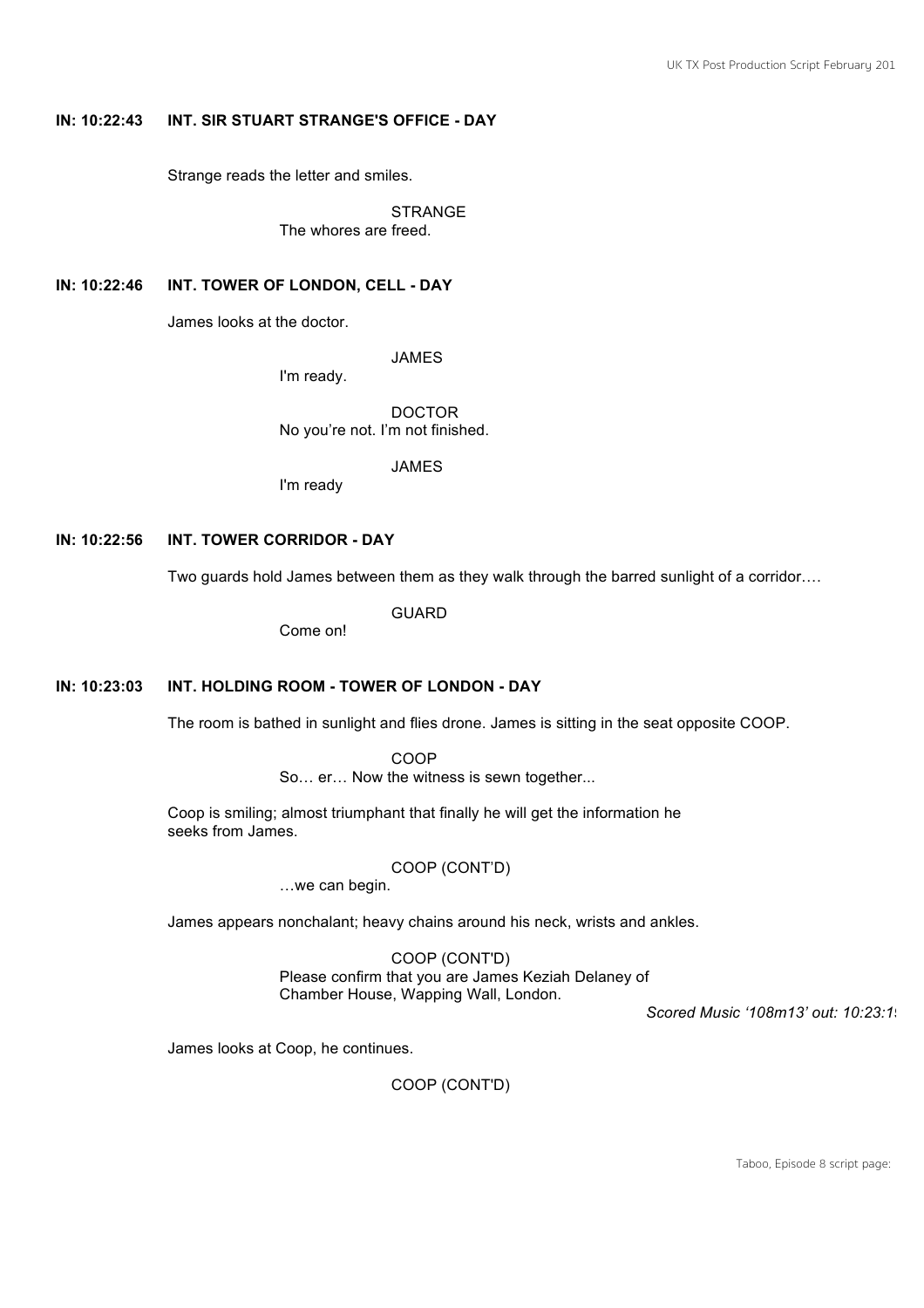Lately accused of conspiring with the members of the Secret Society of Correspondence against his majesty the King.

James says nothing. Coop detects the first hint of trouble...he continues...

COOP (CONT'D) And you have pledged to give us the names of the Americans who conspired with you and others unnamed to commit acts of treason within the confines of the city of London.

*Scored Music '108m14' In: 10:23:44*

The nibs all scratch on the parchment.

A pause. James begins to speak in Ashanti.

JAMES

(in Ashanti)

#### IT IS PRODUCTION'S INTENT NOT TO SUBTITLE TRANSLATION: I will break down their houses .

Coop reacts. Some clerks try to write the words and some quills hang in the air. All eyes are on James, staring straight ahead....

#### COOP

Mr. Delaney...

#### JAMES

# (in Ashanti)

IT IS PRODUCTION'S INTENT NOT TO SUBTITLE TRANSLATION: I will destroy everything.

Outside ravens are mobbing in response to James's chanting....

COOP

Mr. Delaney unless you give up the names of your coconspirators every single stitch they have just put into your flesh I will pull out myself with my finger nails...

JAMES

(in Ashanti)

IT IS PRODUCTION'S INTENT NOT TO SUBTITLE TRANSLATION:: This is how I started and I will end it the same way.

JAMES

# (in Ashanti)

IT IS PRODUCTION'S INTENT NOT TO SUBTITLE TRANSLATION:: This is how I started and…

Coop is getting very annoyed now and his temper is rising.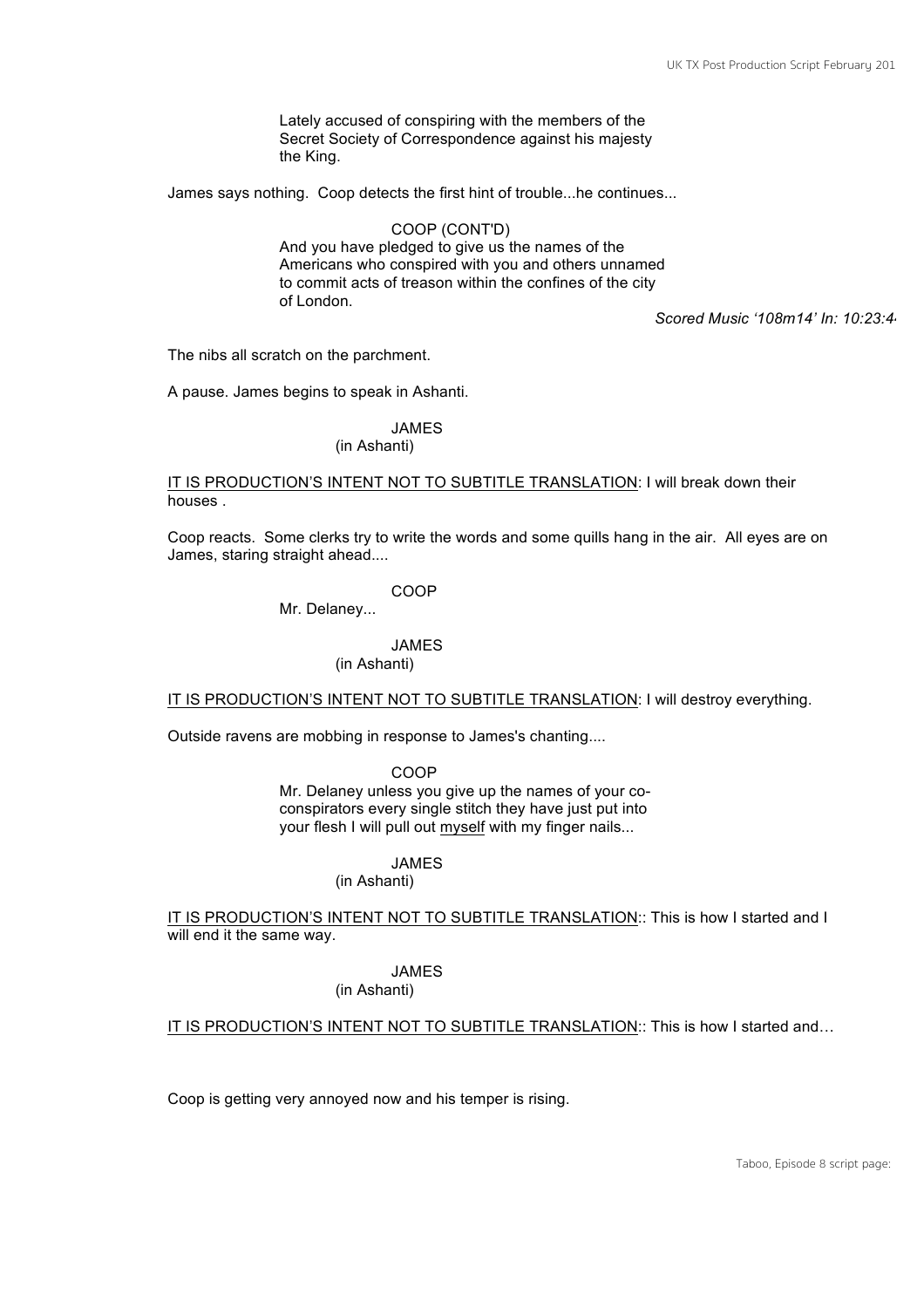COOP Give us the names or you will be racked!

#### JAMES

#### (in Ashanti)

IT IS PRODUCTION'S INTENT NOT TO SUBTITLE TRANSLATION: This is for my father. My testimony is complete…

> COOP I will squash your balls myself and make you eat the paste. You promised to give me those names!!...

A pause. James looks up at the window and then back at Coop. The silence in the room hangs heavy….

> JAMES Did I? Huh… I must of lied.

*Scored Music '108m14' out: 10:24:57 Scored Music '108m15' In: 10:24:57*

# **IN: 10:24:58 INT. APOTHECARY'S LABORATORY - DAY**

Cholmondeley creates an explosion.

#### **IN: 10:25:00 INT. HOLDING ROOM - TOWER OF LONDON - DAY**

On Coop, staring at James.

#### **IN: 10:25:02 INT. APOTHECARY'S LABORATORY - DAY**

A large conical flask at the end of a line of glass tubes suddenly explodes.

Cholmondeley blows out a taper.

#### **IN: 10:25:06 INT. HOLDING ROOM - TOWER OF LONDON - DAY**

On James.

JAMES I will tell you one thing though...

#### **IN: 10:25:08 EXT. BEDLAM HOSPITAL - DAY**

We are outside the crumbling exterior as two large dray wagons, huge heavy jointed beasts, rattle fast to a halt. They have East India company livery. They are pulled by shire horses and big horses at speed are terrifying.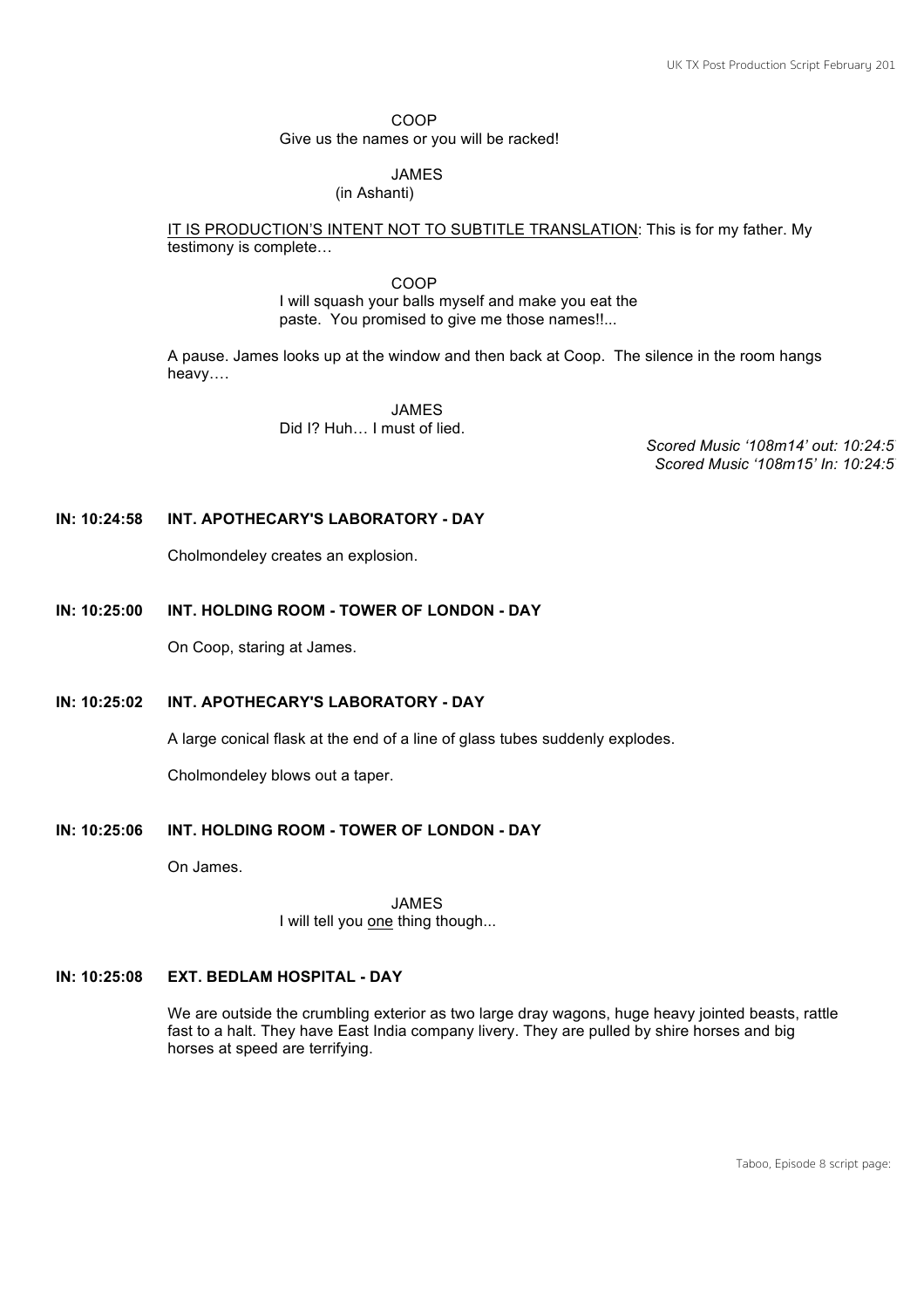The EIC uniformed drivers pull the horses to a halt and jump down from their wagons and run away. We stay with the empty wagons for a while. Then SKULL and BONES open the doors of Bedlam and hurry out to lead the shire horses inside the hospital yard.

> JAMES (OS) All the charges of treason brought against me…

# **IN: 10:25:13 INT. HOLDING ROOM - TOWER OF LONDON - DAY**

On James.

JAMES (CONT'D) …by the members of the East India Company…. they will be dropped ...

**IN: 10:25:18 INT. SIR STUART STRANGE'S OFFICE - DAY**

Strange takes the note and throws it on to his desk.

**IN: 10:25:19 EXT. BEDLAM HOSPITAL - DAY**

On James.

#### JAMES (CONT'D)

…before midday.

**IN: 10:25:20 INT. APOTHECARY'S LABORATORY - ST BARTS. - DAY**

Cholmondeley grabs his case and leaves.

**IN: 10:25:22 INT. HOLDING ROOM - TOWER OF LONDON - DAY**

Coop studies James.

JAMES (CONT'D) Witnesses vanish…. Testimonies… they burn.

**IN: 10:25:28 INT. ROOM - DAY**

Burning papers.

# **IN: 10:25:28 EXT. THAMES DOCK - DAY**

We see Wilton hurrying aboard a ship called 'The Good Hope'. He has files of papers under his arm. We see crewmen leaving the ship down a separate gang plank.

This ship will be our escape ship and we will see it again. For now Wilton approaches one of the masts. He pins the sheet to the mast and we read the word...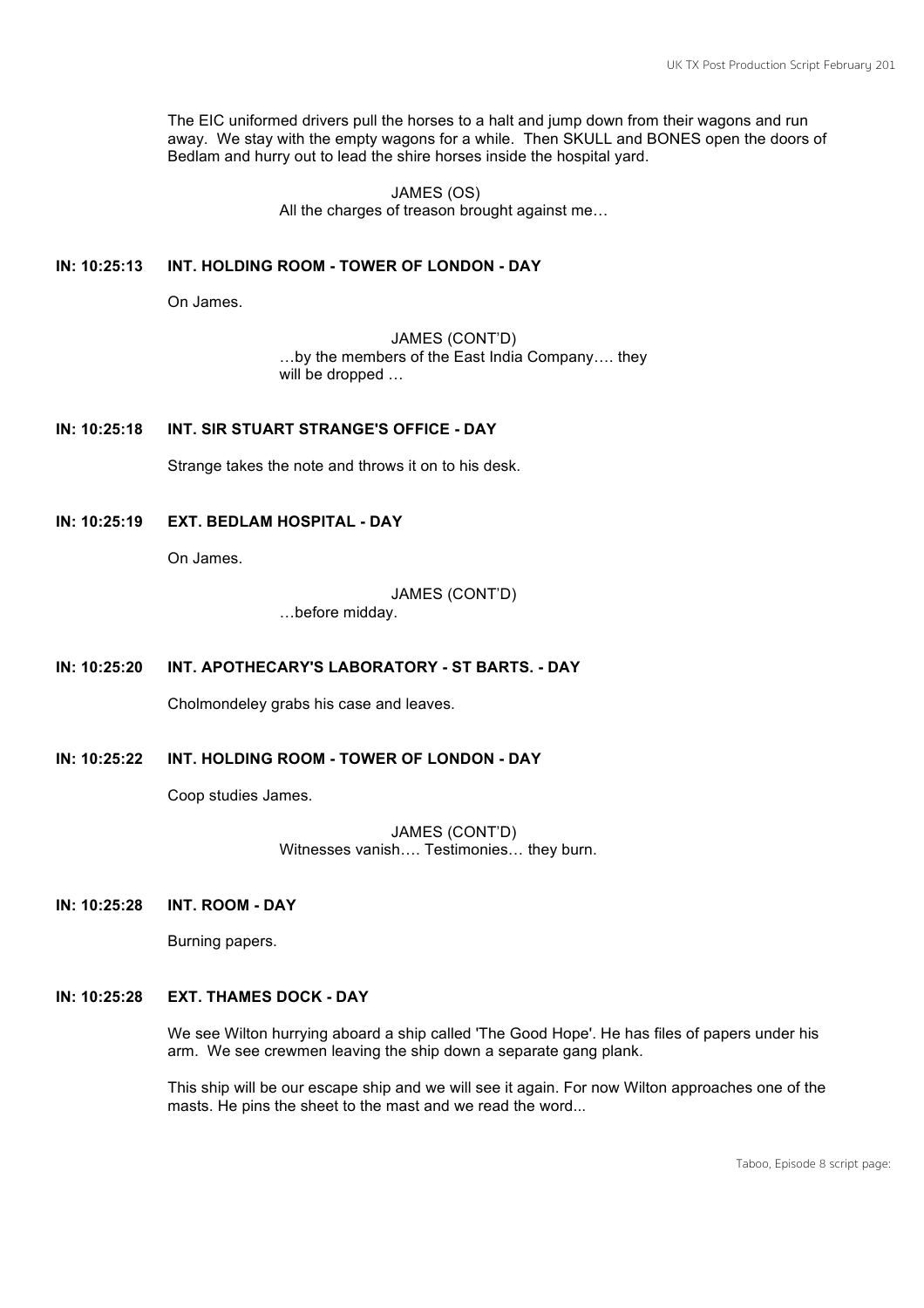*'Commandeered. By Virtue of Inspection by the East India Company'*

He then disappears below decks...

JAMES (OS) Demands will be met and pride will be swallowed…. And when morning becomes afternoon…

# **IN: 10:25:35 INT. HOLDING ROOM - TOWER OF LONDON - DAY**

James is unblinking.

# **IN: 10:25:36 EXT. BEDLAM HOSPITAL - DAY**

Barrels are loaded onto the carts and covered with tarpaulin before been driven away.

JAMES (OS) Then… I will become a free man.

# **IN: 10:25:41 INT. HOLDING ROOM - TOWER OF LONDON – DAY**

A raven is cawing from outside.

COOP How would you know that?

James gestures at the barred window.

JAMES The ravens just told me.

Coop is completely wrong footed. He is lost for words.

# **IN: 10:25:53 INT. PRINCE REGENT'S QUARTERS CORRIDOR - DAY**

Coop is hurrying down the corridor with purpose....

COOP (SOFTLY)

Language 10:25:54/55/56/57 Shit, shit, shit, shit ....

# **IN: 10:25:57 INT. TOWER OF LONDON CELL.**

Two guards giving back Delaney's clothes and taking his shackles off.

# **IN: 10:25:59 EXT TOWER OF LONDON - DAY**

The street gate of the tower is unlocked and opened. James steps out, a free man. Robert is waiting by a carriage. He jumps down and runs to greet James.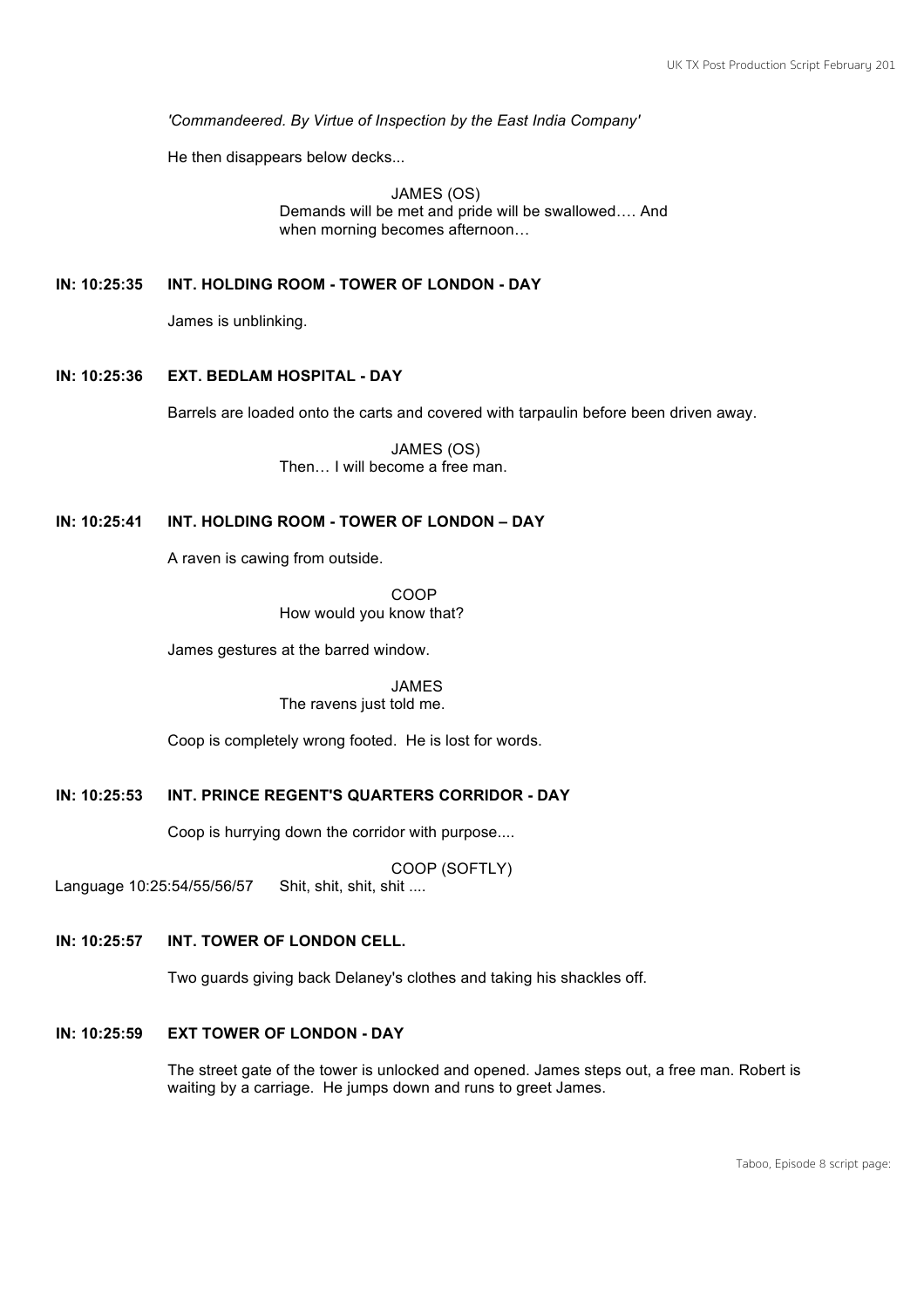# **IN: 10:26:03 INT. PRINCE REGENT'S PALACE, WINTER DINING ROOM - DAY**

Coop enters the room to find the Prince getting his portrait sketched.

REGENT (OS)

 $So...$ 

# **IN: 10:26:11 EXT. TOWER OF LONDON - DAY**

James hands Robert a letter.

JAMES

This is the last one.

ROBERT

Yes Sir.

# **IN: 10:26:15 INT. PRINCE REGENT'S PALACE, WINTER DINING ROOM - DAY**

Coop knows this is going to be the hardest confrontation of his life and he is prepared. He knows he must simply grit his teeth and try to sail through the hurricane. He also knows he is more likely to hang than succeed.

*Scored Music '108m15' out: 10:26:17*

#### PRINCE REGENT

I hear the case is altered.

COOP Indeed your Majesty. We have to release Delaney.

A pause. That the Prince knows something is awry already is neither help nor hindrance to Coop.

*Singing 'Yankee Doodle' In: 10:26:23 out: 10:26:41*

#### **IN: 10:26:22 INT/EXT. DOLPHIN SHACK - DAY**

Pearl, Helga, Godfrey, Atticus and some of Atticus gang are in the bar. All in their own world. The atmosphere is even more tense now with under played nervousness.

One of Atticus men has a make shift string instrument. He plays a bar of Yankee doodle.

Brace is sitting by a window by himself and sees something that makes him stand.

Pearl sings along.

PEARL Put a feather in his hat…

Pearl is silenced by a 'Ssh' from Helga and an angry look.

Nervous silence again. The sound of a bell ringing makes everyone look up.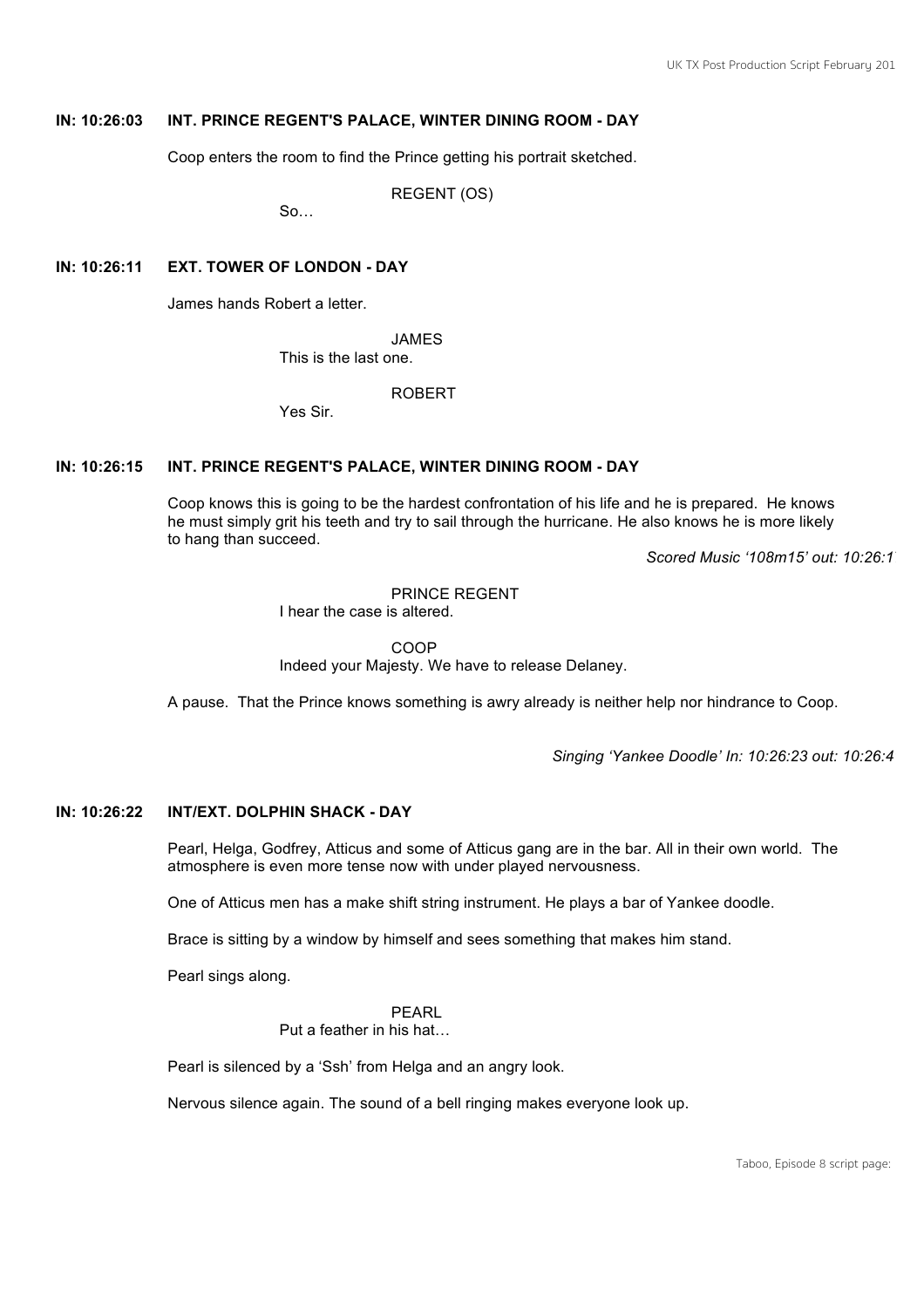It is the sound of a ship's bell and sailors shouting.

Brace outside is looking down the river.

*Over the rooftops we see the masts of the Good Hope gliding slowly towards the pier behind the Dolphin.*

*Scored Music '108m17' In: 10:26:43*

BRACE

# Aye. It will happen.

Atticus leads his gang out of the Dolphin.

# **ATTICUS**

On you Bill, yeah?!

He fires a warning shot in the air. His intention is to clear the towns people away.

*Scored Music '108m17b' In: 10:27:07* 

# **ATTICUS**

(shouts) Off my street!

There is screaming and general mayhem as the towns people run for cover and close their doors and windows. They sense that danger is coming.

# **ATTICUS**

(to Bill) On you…

BILL Brighton! Martinez! Shut the street down. We're expecting visitors! Everyone else.... You heard the man off the streets

Atticus' men start to barricade up the streets.

*Scored Music '108m17' out: 10:27:24*

# **IN: 10:27:25 INT. GEORGE CHICHESTER'S OFFICE, SONS OF AFRICA - DAY**

On Robert running down the street, weaving in and out of people.

# **IN: 10:27:28 INT. GEORGE CHICHESTER'S OFFICE, SONS OF AFRICA - DAY**

Robert runs down the corridor and knocks.

Chichester is sitting at his desk he hears a knock on his door. He gets to his feet quickly as Robert enters with a hand written note, which has Chichester's name on it.

**CHICHESTER** 

Yes.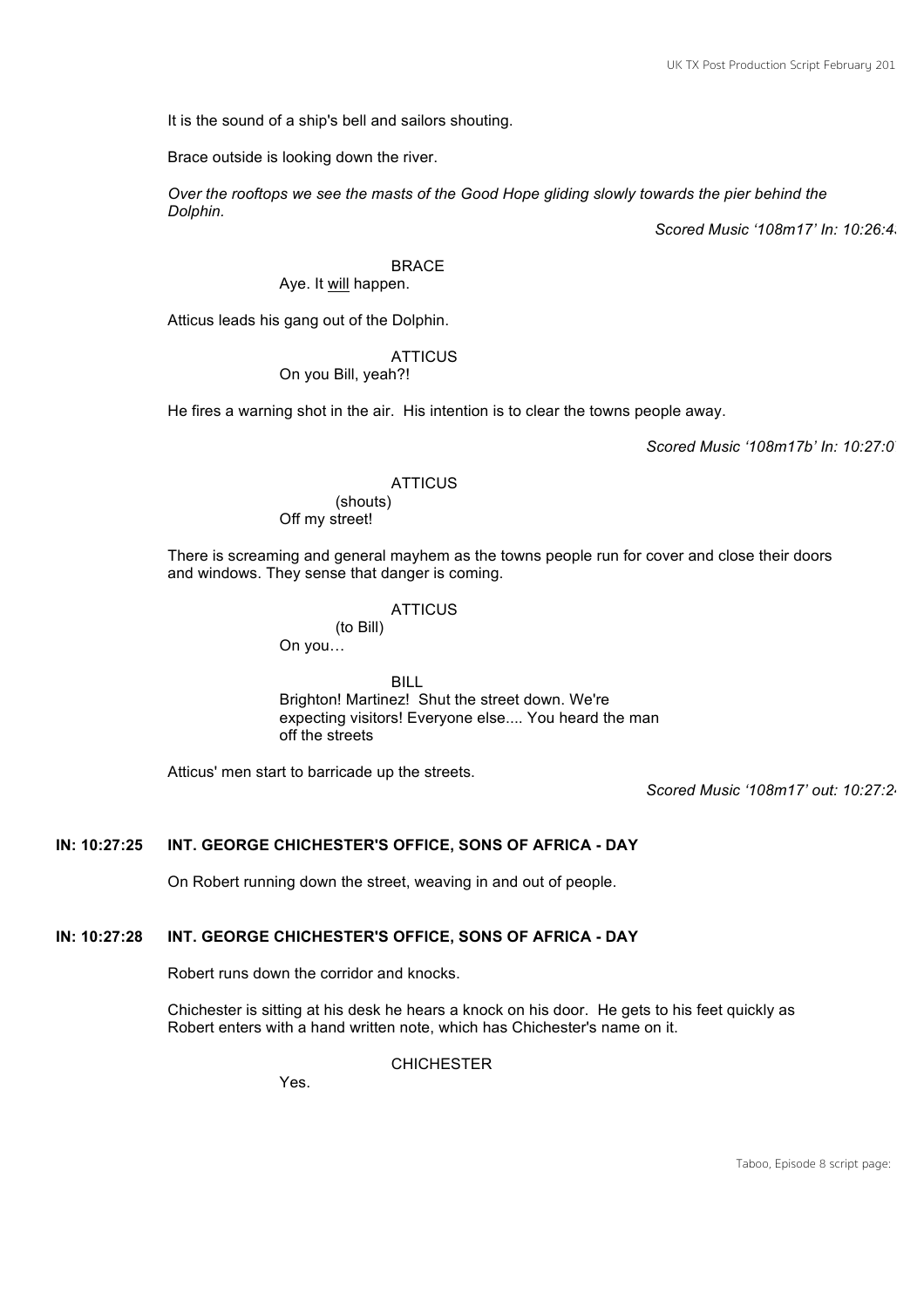#### ROBERT

From Mister Delaney.

Chichester can see it is too small to be what he was hoping for but even so he opens it with alacrity. He reads and reacts, slamming the letter onto the desk.

#### **IN: 10:27:50 EXT. CHAMBER HOUSE - DAY**

James walks slowly and with great pain through the gate. Back from the tower.

*Scored Music '108m17b' out: 10:27:54*

# **IN: 10:27:59 INT. JAMES'S HOUSE - DRAWING ROOM - DAY**

All is still and quiet. Then we find an envelope sitting on the hallway table, addressed to James.

We hear the front door open. James enters, and as he walks into the drawing room we can see that he is damaged from his treatment in the tower. James sees the envelope and recognises the handwriting.

He thinks about tearing the letter up. Flexes his fingers to do so. But instead he opens it. We come around. We read the first words.

> ZILPHA (V.O.) I am planning to journey to heaven James … I have realised the truth. My cage is my flesh, I can shed it.

> > *Scored Music '108m18' In: 10:28:20*

The letter continues but we don't see it, as we are back on James. It hits James like a hammer.

He sits heavily in the chair, still holding the letter. Then looks around him for answers, for some kind of intuitive understanding.

# **IN: 10:28:31 INT. GEARY HOUSE - ZILPHA'S BEDROOM - DAY**

Zilpha is seated at her bureau. She is writing the letter we are hearing.

ZILPHA (V.O.) The River Thames will take me to God. Death is just the turning of a key in a lock. Whether God will accept me is another matter, perhaps my husband will have spoken of my betrayal….

# **IN: 10:28:47 INT. JAMES'S HOUSE-DRAWING ROOM - DAY**

On James.

#### ZILPHA (V.O.)

Or perhaps my feelings for you, unforgiveable feelings for you will mean the Thames will take me to a different place. Whatever my destination, if you survive your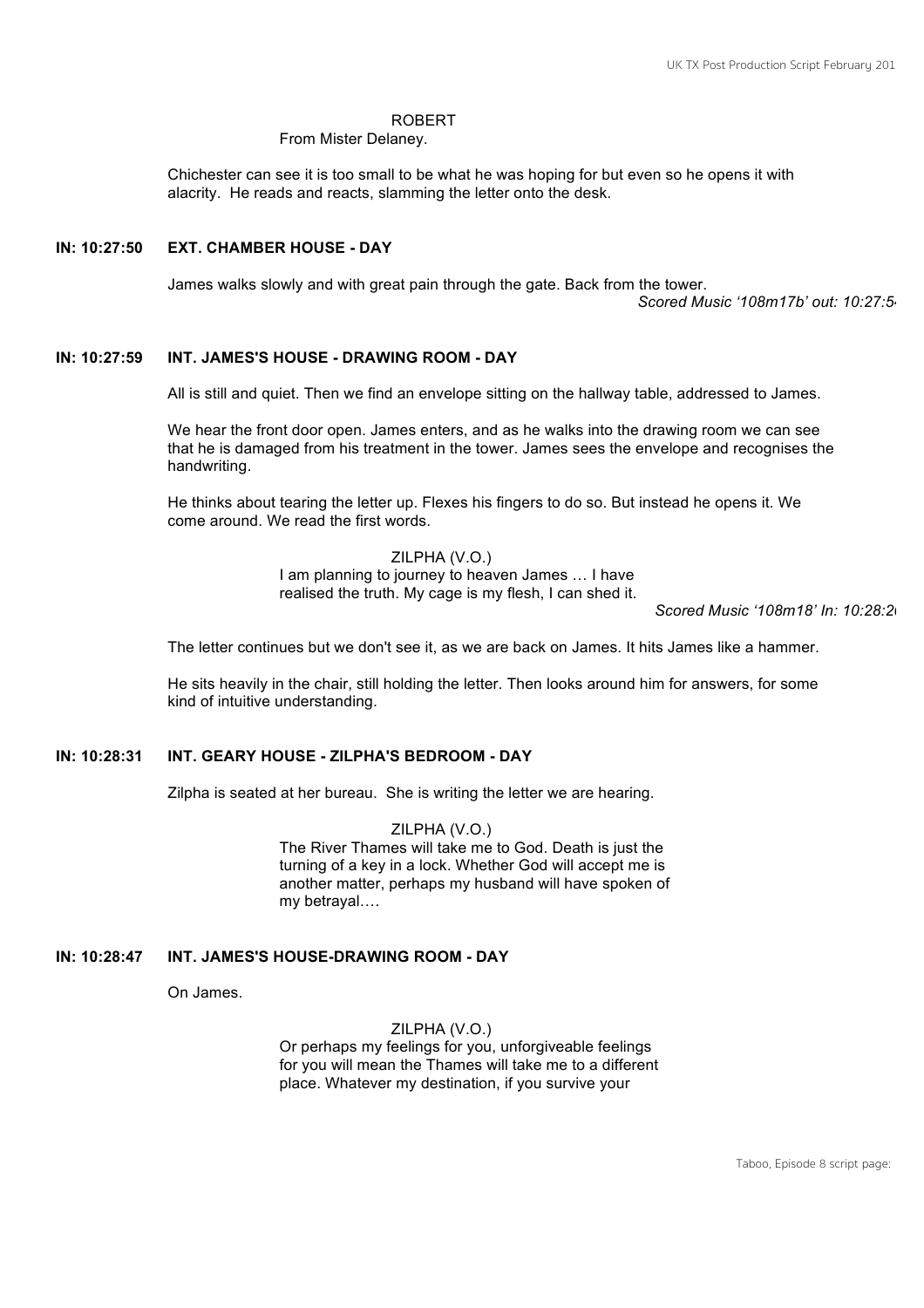recklessness please, keep some part of my soul inside your own…

James is shocked. He takes off his hat and puts the letter down.

*Scored Music '108m18' out: 10:29:09* 

#### **IN: 10:29:10 EXT. CHAMBER HOUSE - DAY**

We hold as some people pass by. Normal people having a normal day. Lorna comes flying through them. Adrenalin filled, a mixture of anger, relief and triumph. She bustles through the gate and up the steps.

#### **IN: 10:29:18 INT. CHAMBER HOUSE DRAWING ROOM - DAY**

Lorna comes running in holding a letter.

LORNA James! James! I have it. I have the safe passage. It damn near killed me. What are you doing? We should be leaving.

Lorna gathers her breath, but she notices James is not responding.

Lorna looks at him, cross. Needing some recognition, if not gratitude, for all she has been through. James remains silent. Beyond his usual taciturn silence. A desolation.

Then she realises something is wrong.

Lorna sees the note, takes it up and starts to read it. Then looks back at him immediately. Her heart is going out to him but she doesn't know how to show it.

She finishes the note. Looks at him, adrift in her own inability to help.

*Scored Music '108m18b' In: 10:29:57*

#### JAMES

If she were dead I would know it. I would hear her and I would feel it. As if there were a door open in this very house.

As Lorna looks down at the note. We see that she believes it to be true.

LORNA

Oh James...

JAMES

No...No…

James with tears in his eyes smiles faintly up at her, hoping against hope.

# **IN: 10:30:17 EXT. RIVER THAMES – FLASHBACK TO THE MORNING**

Zilpha jumping off the bridge and down into the water.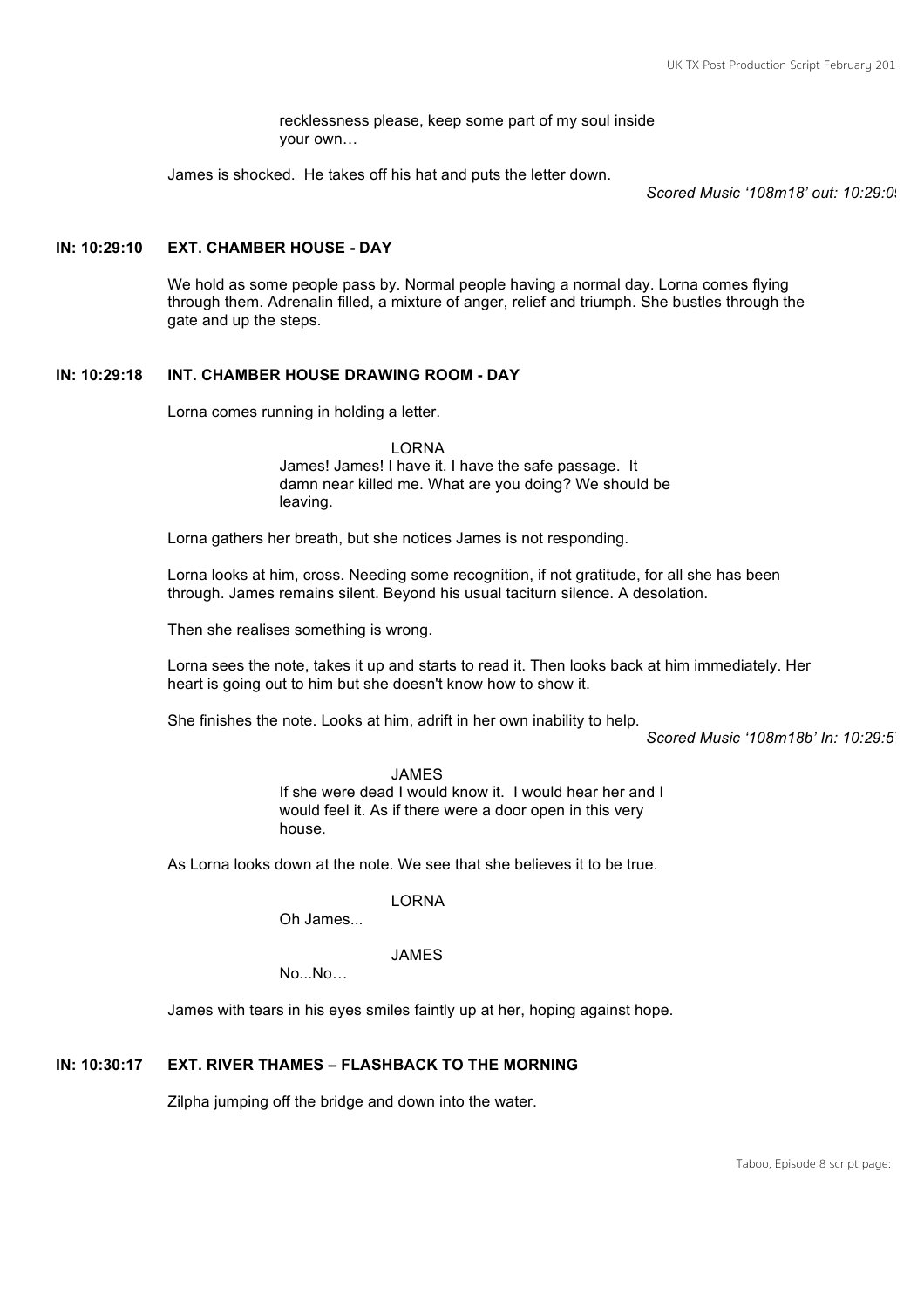# JAMES (V.O.) If she was in the river she would sing to me…

# **IN: 10:30:18 INT. CHAMBER HOUSE DRAWING ROOM - DAY**

Back on James.

# JAMES (CONT'D)

…and I would hear her.

He stops, hears himself through Lorna. He waits. Lorna looks to the letter...

LORNA

Her words are very certain.

A pause.

James is made of stone and Lorna has authority now. After a moment...

JAMES

How did I not know?

LORNA

Because the dead don't sing.

*Scored Music '108m18b' out: 10:30:45*

James peers at Lorna. She is not challenging him, she is hauling him aboard a different life. James is lost; conflict is fighting within him that Zilpha has killed herself without him knowing.

> JAMES If they don't sing then how do I hear them?

A pause.

LORNA That is a question to be asked and answered in America. Is it not?

Lorna sits and pretends to read a book.

LORNA (CONT'D)

The tides rising.

A pause.

LORNA (CONT'D) You've lots of people waiting for you. People who have given up everything for you James.

James looks away.

*Scored Music '108m18c' In: 10:31:22*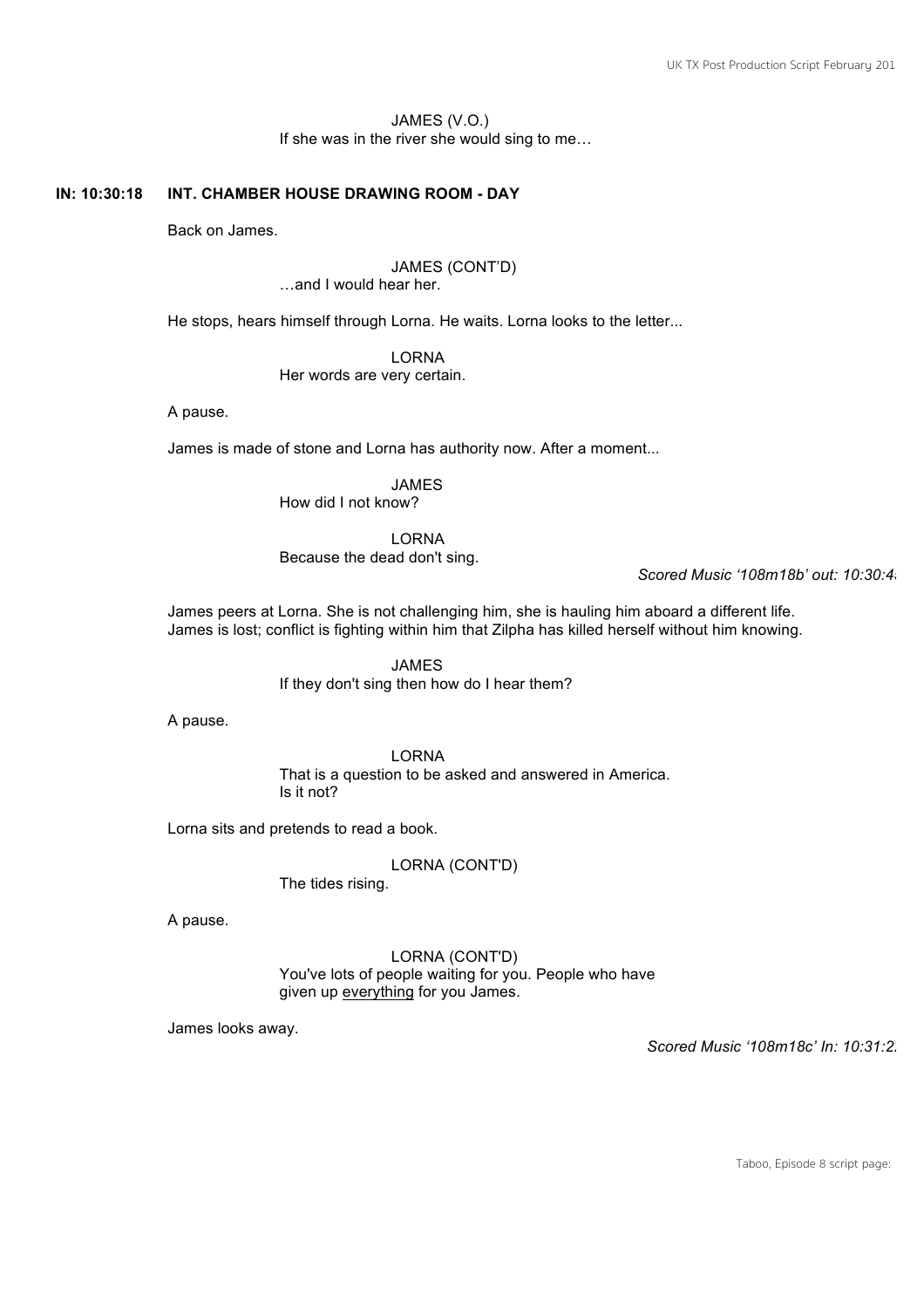#### LORNA (CONT'D) The tide ebbs she'll still be gone. The tide won't bring her back.

A pause.

LORNA (CONT'D) Language 10:31:42 You know we could just sit here in these rotting chairs in this shitty house….

She sighs. James is not responding to the direct approach.

LORNA (CONT'D) And die, like rats, like your father. (trying a softer approach) We ought to go to Nootka.

At this there is the briefest flicker of life in James' face. He is struggling with his emotions, unable to believe that Zilpha is dead. Lorna knows his death wish and she is using it.

> LORNA (CONT'D) If anything it's a fine day to die at sea.

James looks to Lorna and then slowly gets to his feet and leaves the room.

JAMES I've some unfinished business to take off. I'll be back. We'll board together.

He leaves. Lorna is relieved.

*Scored Music '108m18c' out: 10:32:39 Scored Music '108m19' In: 10:32:39*

# **IN: 10:32:41 EXT. WAPPING DOCKS, GATES - DAY**

Robert opens the gate and Skull and Bones drive the wagons, laden with kegs of gunpowder picked up from Bedlam but covered in canvas sheets into the dockyard.

As the wagons clatter into the yard and past the Dolphin Atticus directs the wagons towards The Good Hope.

> **ATTICUS** Straight to the ship. Come on boys… keep going. Straight through.

#### **IN: 10:33:05 INT. EIC CORRIDOR - DAY**

We find Chichester striding down the corridor. Two EIC doormen are in pursuit but he shrugs them off. We see he is a powerful man when he's angered. He bursts through a set of double doors.

> DOORMAN Sir. Sir… Excuse me sir… Sir, you can't just…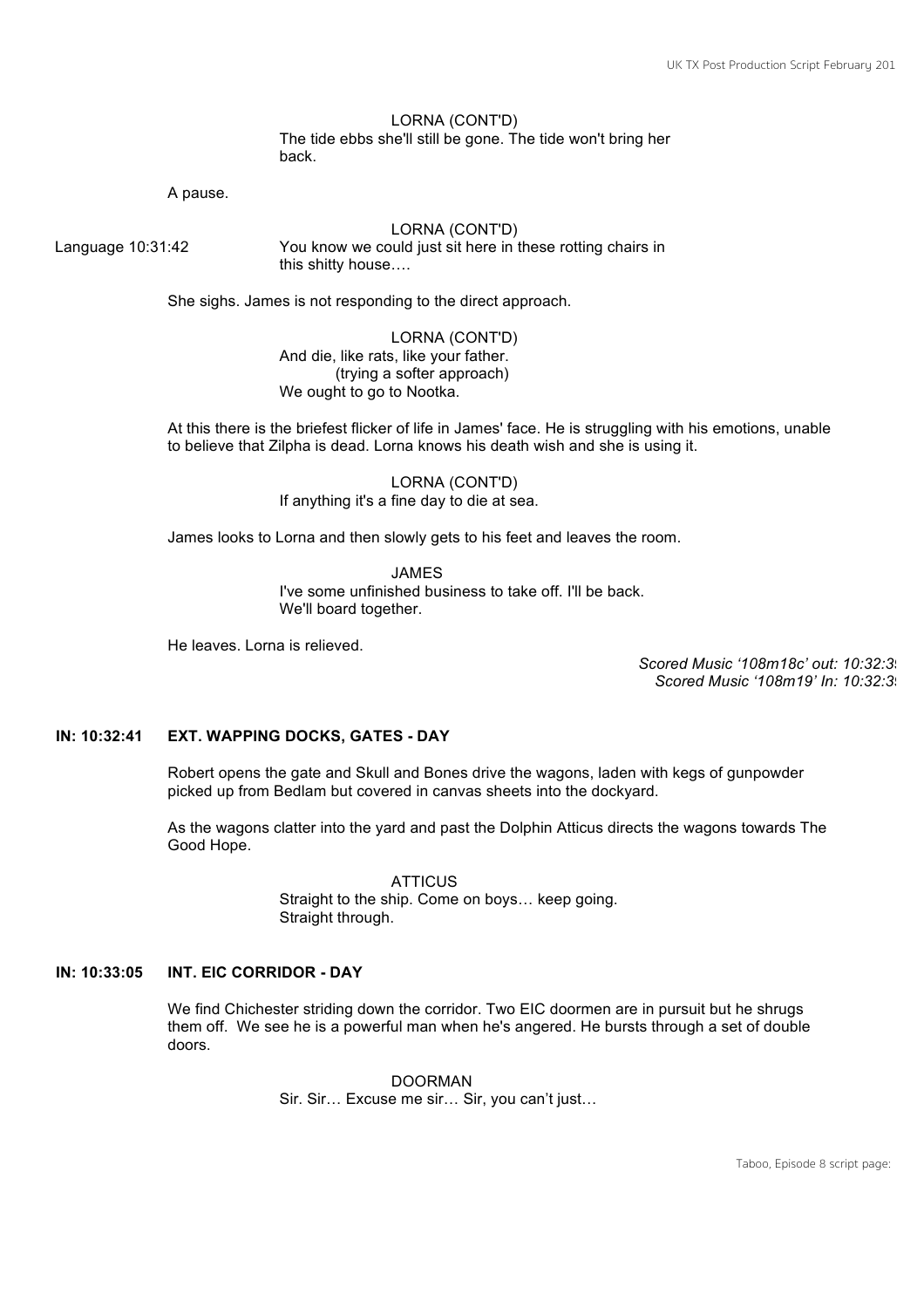#### **CHICHESTER**

Let me through.

#### **IN: 10:33:13 INT. SIR STUART STRANGE'S OFFICE - DAY**

Sir Stuart is at his desk. He hears the commotion outside. He guesses what it is and welcomes it. The door flies open and there is a scrum, with Chichester being held back.

*Scored Music '108m19' out: 10:33:25*

**STRANGE** Let him in. Let him in.

The doormen let Chichester go and he walks into Sir Stuart's office. Sir Stuart smiles....

STRANGE (CONT'D)

Mr. Chichester

Strange is placid...

#### STRANGE (CONT'D) How goes your investigation?

Chichester approaches.

# **CHICHESTER**

This will not stand!

Strange smiles and Chichester puts the letter onto Strange's desk.

**STRANGE** Oh but it will. It always does.

He looks up to Chichester....

# **CHICHESTER** Delaney would not make a deal with you.

Strange smiles knowingly to himself as he holds Chichester's gaze.

**STRANGE** The record will show that the EIC co-operated with your commission into the sinking of the Influence fully and without reservation.

Chichester takes this news in. Strange laughs.

STRANGE (CONT'D) You're an idealist. Delaney and I are realists.

A pause.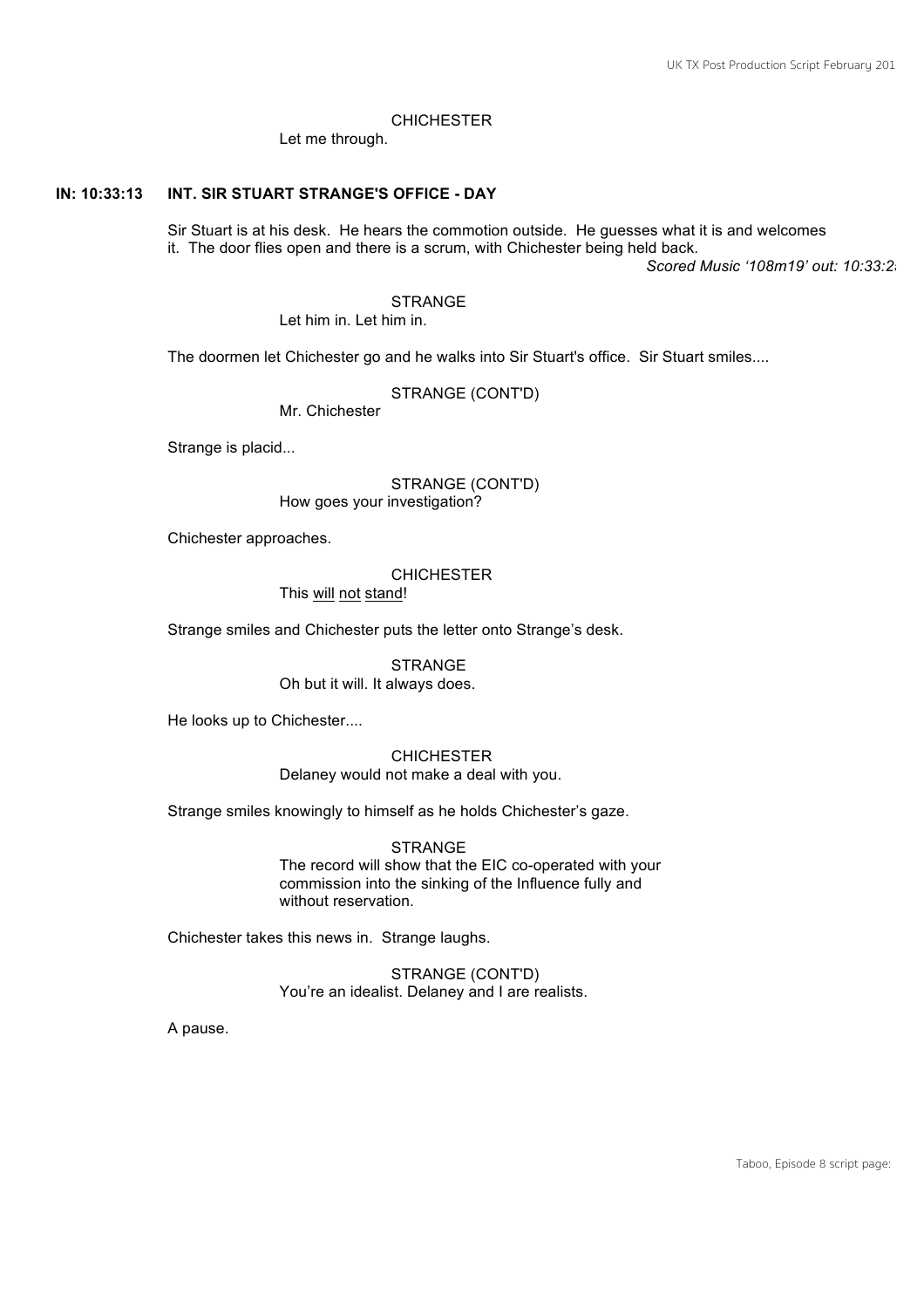#### STRANGE (CONT'D) But the difference between Delaney and me, is that I always make sure I have one last ace to play. Good day Mr. Chichester.

He passes the letter back across the desk to Chichester.

CHICHESTER I swear this will not stand.

Strange laughs.

# **IN: 10:34:14 INT. DUMBARTON'S OFFICE - DAY**

Dumbarton is checking some dyed cloths as James enters. Dumbarton looks up, he has been expecting James.

James hobbles towards him, and as he does he reacts to a flicker of pain.

DUMBARTON God… You look like you need laudanum.

Dumbarton produces a bottle form the shelf.

JAMES I have an hour… I need to be on the water by high tide.

DUMBARTON

You have a ship?

JAMES

Hmm…

Dumbarton offers the bottle...

# DUMBARTON (CONT'D)

This laudanum is diluted somewhat with burdock so that you can continue to function. But I doubt you would be able to steer a ship to America. You have people with you?

James takes a swig from the bottle.

*Scored Music '108m20' In: 10:35:31*

#### DUMBARTON (CONT'D)

Mr. Delaney, I'm sure that you're probably expecting me to hand you your letter of safe passage.

He smiles at James...

#### DUMBARTON (CONT'D)

But I'm afraid it isn't going to be that simple. Nothing in this war between cousins is simple. There is just a small hurdle that you have to leap over first.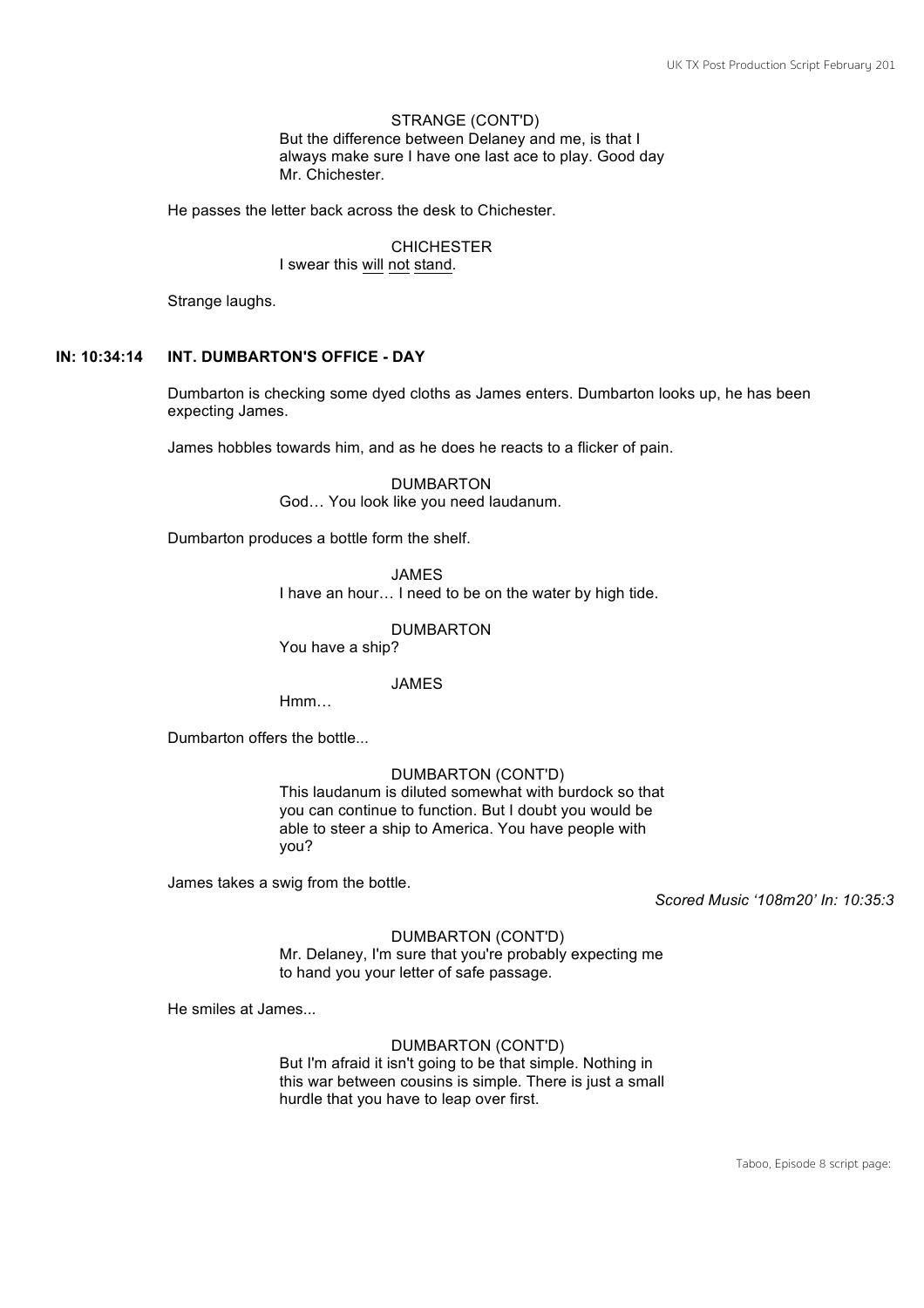He lays out a document for James to look at. James doesn't look down. Dumbarton urges him to look but James doesn't avert his eyes from staring into Dumbarton's. Dumbarton whispers.

# DUMBARTON (CONT'D)

Take a look.

James still doesn't divert his fixed gaze at Dumbarton but speaks with certainty.

JAMES It's a deed of transfer. Hmm?

A pause. Dumbarton is wrong footed. Still James doesn't avert his eyes.

JAMES (CONT'D) Transferring my title to Nootka Sound to the East India Company? And your friend, Stuart Strange..

Dumbarton is now astonished and deeply unsettled. James continues.

JAMES (CONT'D) When I first met you, you told me that a sheep can be meat, but it can also be wool.

A pause.

#### JAMES (CONT'D) At first the code eluded me. But then I realised, it's not even a code is it. You're simply somebody's meat, boy.

Dumbarton becomes uneasy.

#### JAMES (CONT'D)

You present yourself as an agent of the free States of America, like a good little sheep. But long since you've been dangled in front of the King of England by The East India Company..

A pause.

# JAMES (CONT'D)

Hmm? Now you're scrabbling, desperate, pulling your wool over everybodys eyes.

A pause.

# JAMES (CONT'D)

Possibly even your own.

Dumbarton's hand moves slowly toward his hip. He is now on uncertain ground in hostile territory. Dumbarton studies James and feels a deep unease.

> DUMBARTON Does it even matter?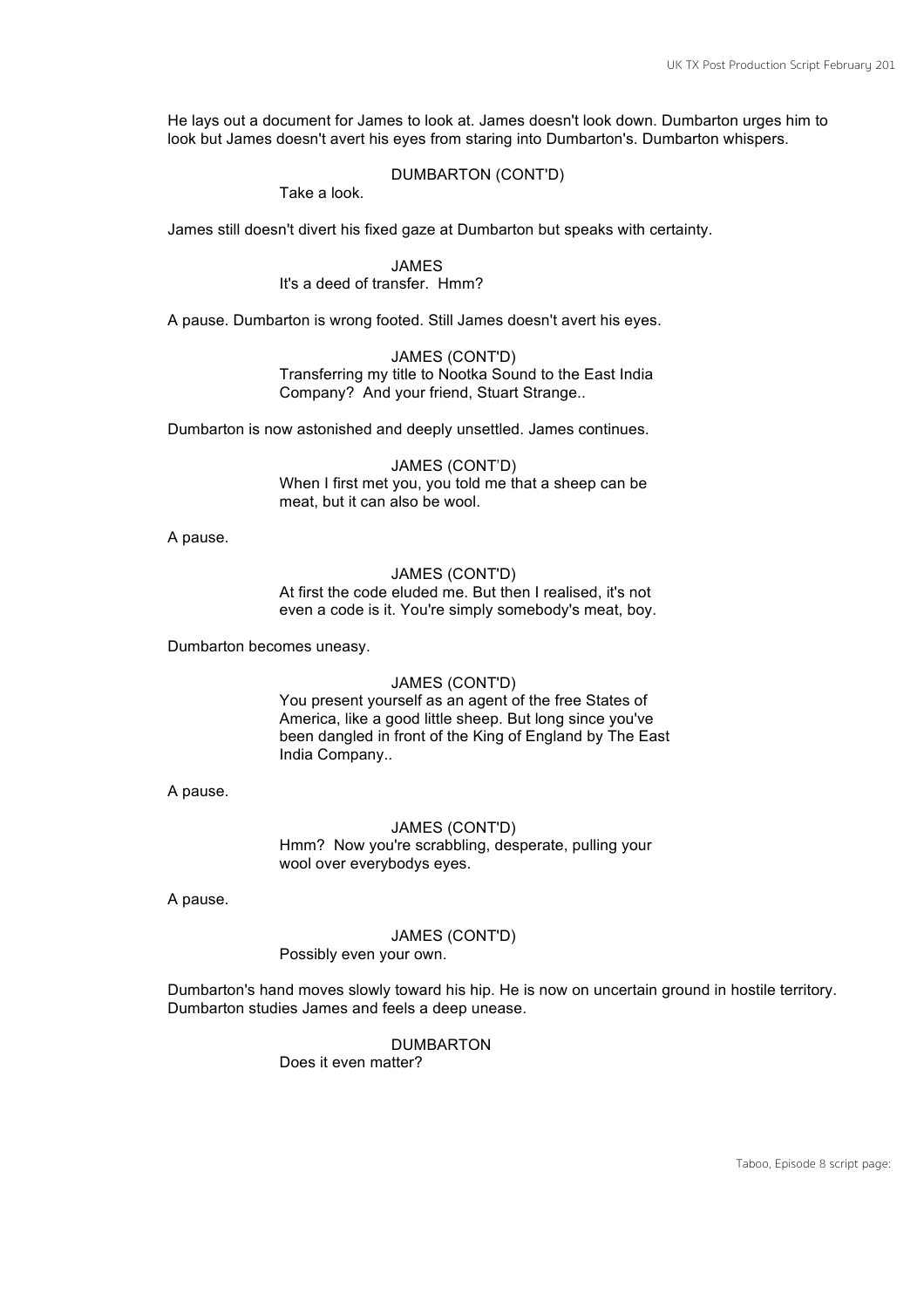#### JAMES

(as he slowly stands)

No.

#### DUMBARTON No one in this city has only one master.

JAMES

Pen...

James quick as a flash grabs Dumbarton's head and smashes it down on the table.

JAMES

I do.

James drags Dumbarton across the room.

Dumbarton is coming round. James tips the laudanum into his mouth, he splutters. James goes and gets a vat of blue dye and carries it towards Dumbarton. He then put his head into it, face down. We see the bubbles rising.

Then the bubbles stop.

James pats Dumbarton's back as he stands and stares out of the window. James is sensing something…

#### **IN: 10:38:16 FLASHCUT: ZILPHA IN THE WATER.**

ZILPHA (V.O.) James… You came back. You told me you loved me.

JAMES

My sister…

# **IN: 10:38:29 FLASHCUT: ZILPHA KISSING JAMES UNDER WATER. ZILPHER FLOATING DEEPER DOWN WITH HER EYES OPEN.**

ZILPHA (V.O.) James. You shall see me again.

#### **IN: 10:38:38 FLASHCUT: ZILPHA IN THE WATER.**

James is leaving, slowly he climbs the stairs.

Dumbarton has now been hung up, his stomach area cut open and his arms out as if crucified, amongst his flags.

#### **IN: 10:39:07 EXT. ST. BARTS - DAY**

James leaves the hospital.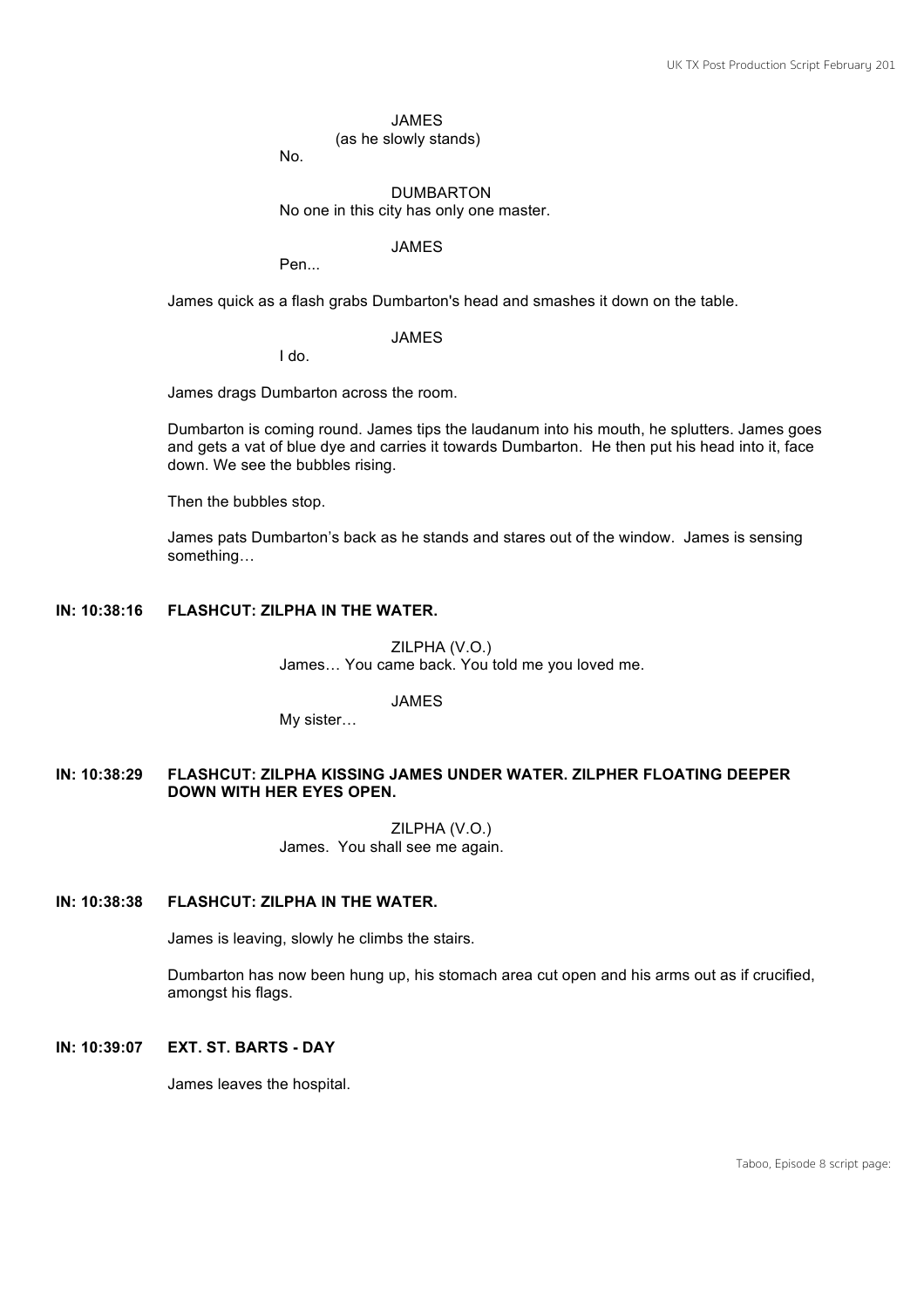#### **IN: 10:39:12 INT. WAPPING DOCKS, GATES - DAY**

Robert runs to the gate and finds Cholmondeley, who is carrying his leather suitcase, and another smaller case; he has come prepared.

*Scored Music '108m20' out: 10:39:14*

He gives Robert one of the cases to carry.

ROBERT

Yes sir…

CHOLMONDELEY

Both hands… Good boy.

He walks with Robert towards the Dolphin. He stops to admire the sight of the Good Hope moored on the quay...

> CHOLMONDELEY (CONT'D) Has he bothered to employ anyone who can actually sail that thing?

Robert laughs.

# CHOLMONDELEY (CONT'D)

No sparks, no flames, no inflammatory comments. I am covered in explosives.

#### **IN: 10:39:45 EXT. THE GOOD HOPE QUAY – DAY**

The wagons are parked up by the ship and Skull and Bones are waiting to load the gunpowder. Wilton is stepping off the deck and walks across the gang plank. French Bill arrives as the skeleton crew which delivered the ship are hurrying away. Wilton takes French Bill to be in charge.

> MAN (OS) Come on! Load her up!

WILTON. Where is Delaney?

# FRENCH BILL

Busy.

Wilton hands French Bill some papers...

#### WILTON

She is now under the flag of the Honourable East India so you will have no hindrance. Tell Mr. Delaney … he may have won this small battle, but justice will be delivered to him by God!

French Bill nods his head to Wilton and quickly pulls his pistol from his belt...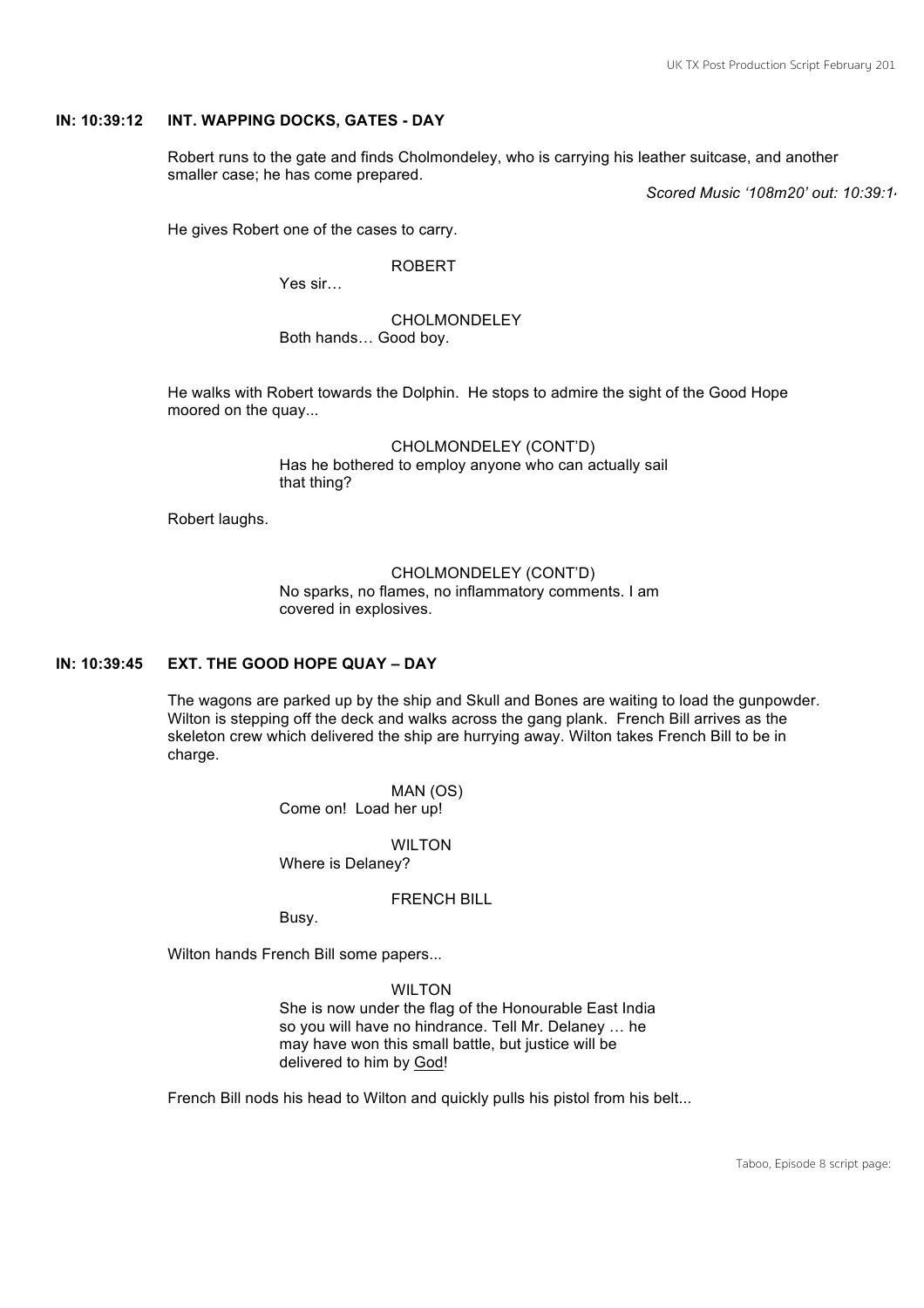*Scored Music '108m22' In: 10:40:21*

# FRENCH BILL

Kind regards from Stuart Strange.

French Bill takes aim and shoots Wilton dead. Skull and Bones look stunned but French Bill has a firm expression.

> FRENCH BILL (CONT'D) Get the body in the river. Get the powder on the ship.

Skull and Bones slowly start to do as they are told.

FRENCH BILL (CONT'D)

Move!

MAN Language 10:40:31 Come on, shift your arse... Get it loaded now. Oi! Get it loaded…

French Bill walks away, along the dock.

# **IN: 10:40:37 INT. PRINCE REGENT'S PALACE, WINTER DINING ROOM - DAY**

The Prince looks at Coop.

*Scored Music '108m22' out: 10:40:45*

PRINCE REGENT How is your religion these days, Coop?

COOP

My what?

PRINCE REGENT Your religion. Your faith.

Coop is wrong footed but replies evenly.

COOP After many years in your service it is in rags and tatters your highness.

PRINCE REGENT And have you spoken about all this with God?

Coop doesn't reply for a while. Finally...

COOP Well I err, discuss things with my wife. In bed.

PRINCE REGENT Well I talk to God. I spoke to him just now.

A pause.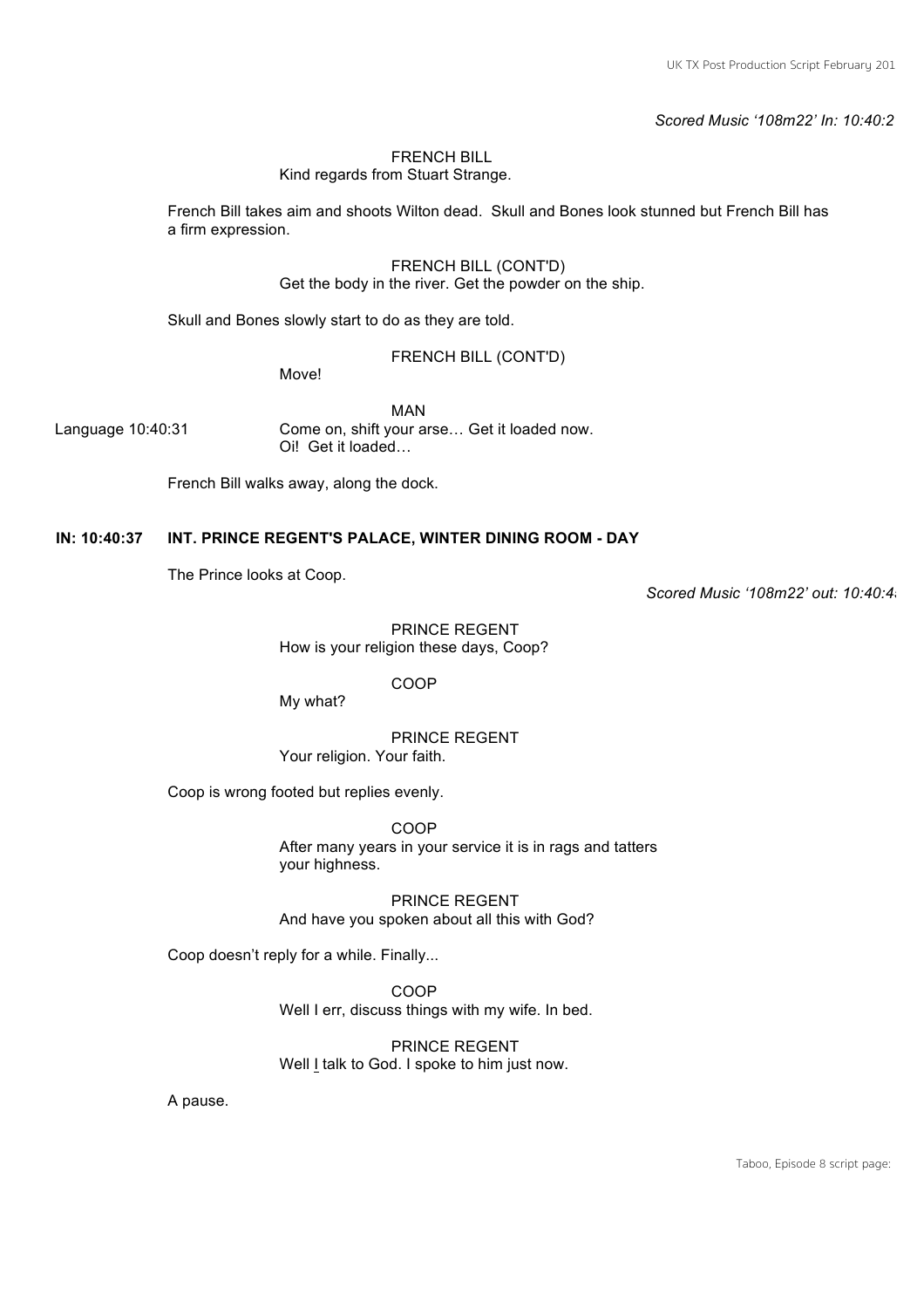# COOP

And what did God say?

The Prince takes a moment...

# PRINCE REGENT Conversations between Monarchs and God are

private…

The Prince smiles...

*Scored Music '108m23' In: 10:41:08*

#### PRINCE REGENT (CONT'D) …but I will give you the gist of it.

A pause.

# PRINCE REGENT (CONT'D)

Language: 10:41:14 Due to this monumental balls up, everyone must hang. East India. Americans, Irish, French. Dogs, cats, rabbits. Why not? Whores, Priests...

Coop decides he must speak over the Prince.

COOP Your highness there is little doubt in my mind that senior directors at the East India have made a deal with Delaney....

PRINCE REGENT Language 10:41:29 Clerks, fitters, sailors, heroes of Waterloo, chimpanfucking-zees....

The Prince is as insane as Delaney. He has now lost patience and lost reason.

He is enraged.

PRINCE REGENT (CONT'D)

Language 10:41:32 Just fucking kill him!

Coop stays calm.

COOP

If he dies, then Nootka goes to the Americans as per his will.

He bellows...

# PRINCE REGENT

Language 10:41:36/37/38/41 Fuck Nootka! Fuck wills! Fuck treaties! I am the head of fucking State and by the command of His Majesty. ....

His voice echoes and he concludes softly....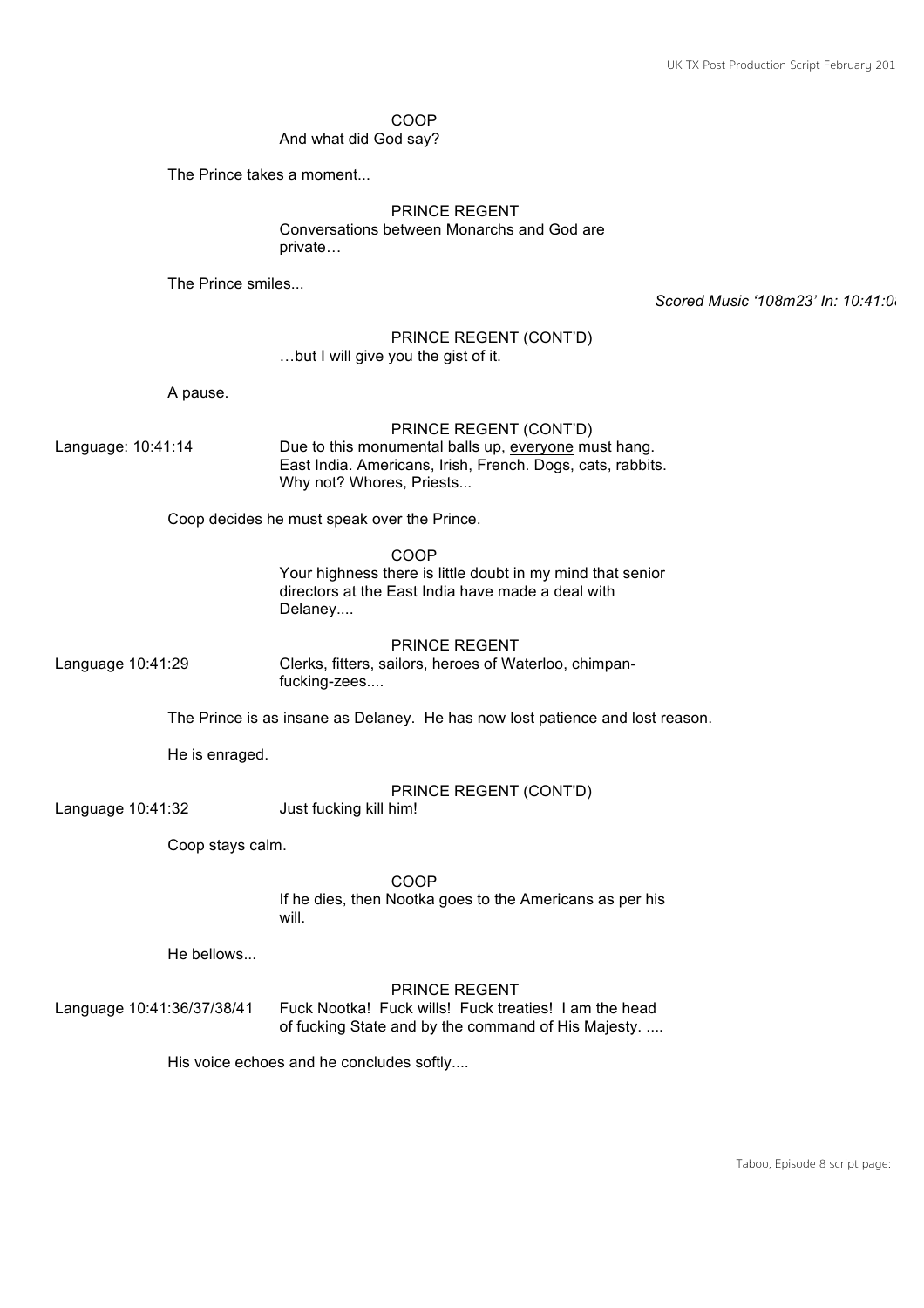#### PRINCE REGENT (CONT'D)

Kill him.

Ultimately Coop has no choice but to obey or lose his head. We hear drums beating…

# **IN: 10:41:50 EXT. LONDON STREET. - DAY**

A group of dragoons ride at speed...

WOMAN (grabbing her child) Come on Mary, out of the way.

# **IN: 10:41:59 EXT. THE DOLPHIN - DAY**

Lorna is with James. They have just arrived from Chamber House.

LORA Where are you keeping everyone?

JAMES

(points) In there.

LORNA

Right.

Lorna does as she's told. James walks towards Atticus.

**ATTICUS** 

You good?

Lorna walks into the Dolphin as James nods in reply to Atticus.

ATTICUS (OS) Fifteen minutes until high tide.

# **IN: 10:42:22 INT. DOLPHIN - DAY**

Lorna enters The Dolphin to find Godfrey, Helga and Pearl looking fearful. Lorna has a moment of misgiving, suddenly terrified of her own decision.

# **IN: 10:42:32 EXT. LONDON STREETS - DAY**

The line of dragoons ride at speed through the streets....

**IN: 10:42:38 EXT. WAPPING DOCKS, GATES. DAY.** 

James checks the plans with Atticus.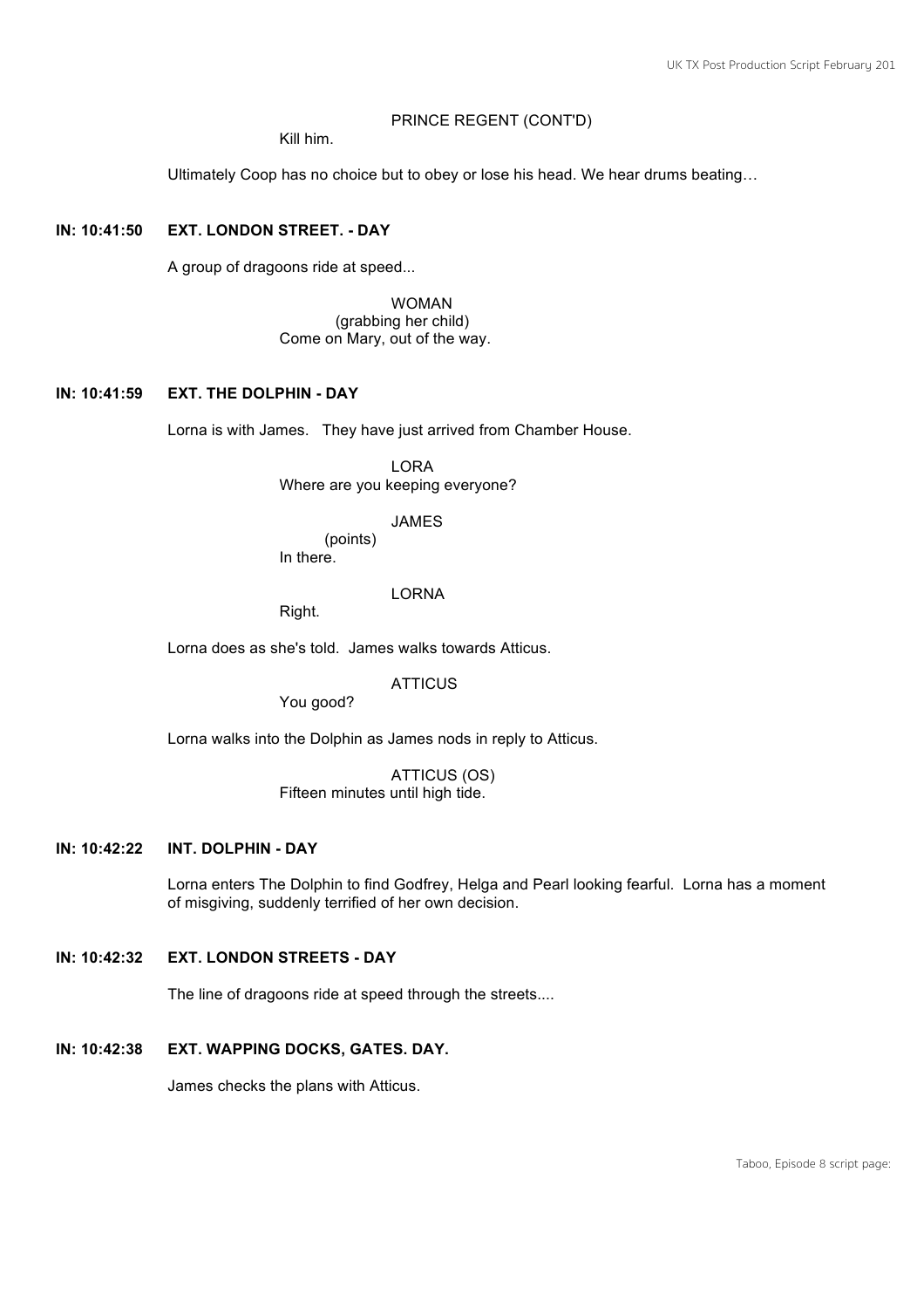# JAMES

So, charges?

#### **ATTICUS**

Language 10:42:43 Yeah. Yeah. The chemist. Oh he's a nightmare, Cole will kill him with his own cock, if he's not shot today.

JAMES

Can't kill him.

# **ATTICUS**

Why?

JAMES We need him. He's the doctor. (beat) Is the powder on the ship?

**ATTICUS** Fifty five kegs onboard, fifteen on the dock and err, two in the water.

# JAMES

Right. Well when we are sixty and ten. I need you to take the pilgrims and put them on the ship. Before the ebb…

James has seen Brace, a still point in frantic activity. Brace having listened to these instructions, turns and starts walking towards the Dolphin.

> JAMES (CONT'D) Where are you going?

Brace stops and turns as James walks towards him.

BRACE To explain the plans.

JAMES I don't want you to tell them the plans.

Without a blink.

# JAMES (CONT'D)

Besides you're not coming.

A pause. Brace is astonished and slowly it is sinking in.

#### BRACE

What?

James adds...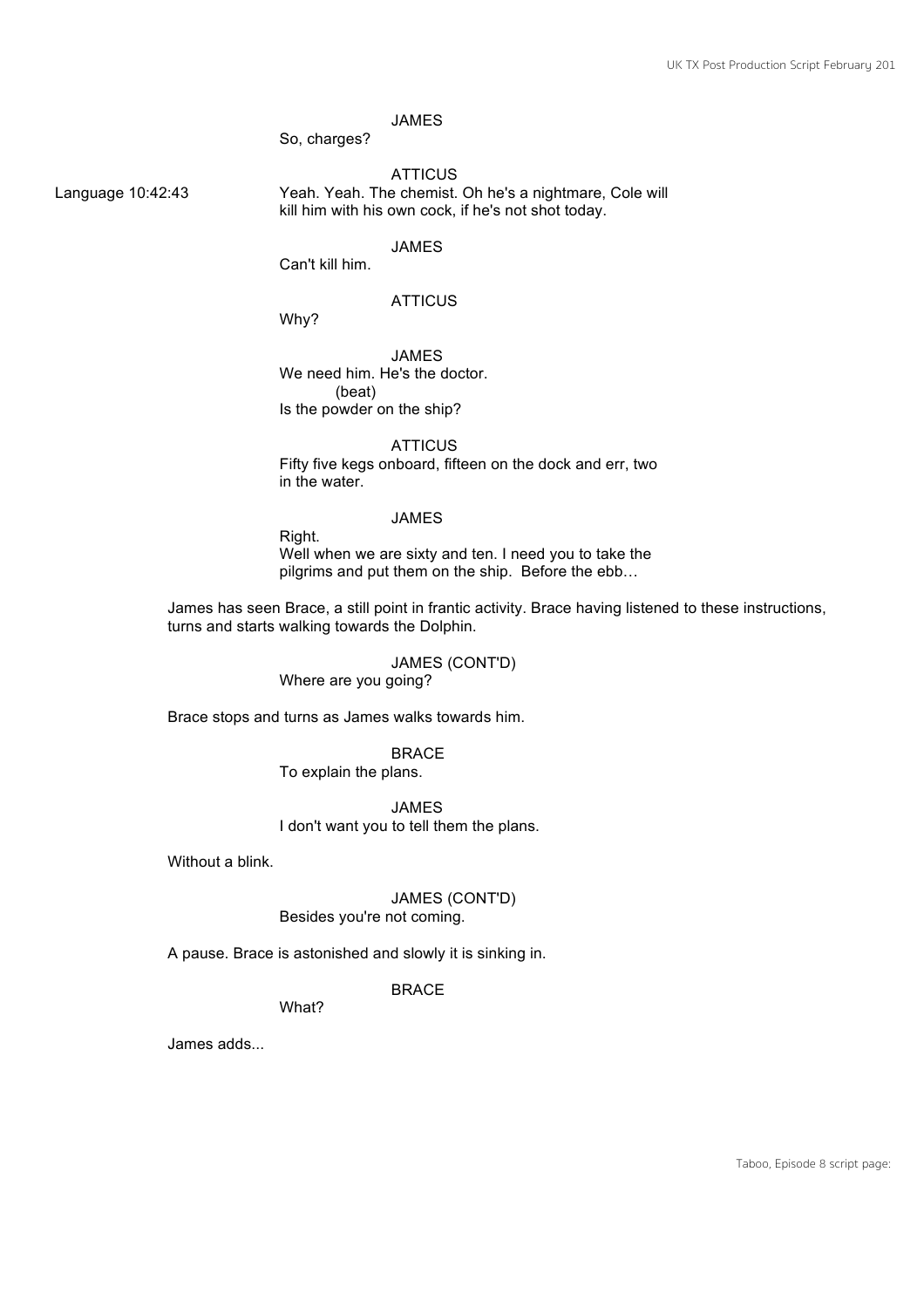#### JAMES

Brace you have always being my father's man, in my fathers world. We're headed to my mother's now.

Brace holds James' gaze his eyes swimming, trembling slightly.

BRACE James, tell me this too is mercy. I'm an old man, I would never survive. Tell me that's the reason?

A pause. Ultimately James is cruel.

#### JAMES

Brace, you were not born for freedom. You wouldn't know what to do with it. It would torture you. Now go home, Everything belongs to you now.

Brace is about to speak Robert skids round the corner.

ROBERT The soldiers are here!

JAMES

Atticus! Bill!

James abandons Brace without a look. Atticus starts organizing things.

Brace is left as he watches James go; his entire life devoted to the man who now walks away.

**ATTICUS** Right, Robert… Get down there… tell them to hurry up with that cargo. Quick!

Robert runs towards the ship.

Brace, clearly bereft, takes this all in as he moves out of the way but in his mind, his action is certain.

> ATTICUS (OS) Keep moving, all of yer… Fast!

MAN Alright, you heard him… Move…

Around the corner on the dockside, Men are loading the gunpowder onto the ship. Robert runs to the men.

> ROBERT The soldiers are coming. Hurry up.

MAN Come on… Chop chop.. let's go!

Cholmondeley is setting his explosives…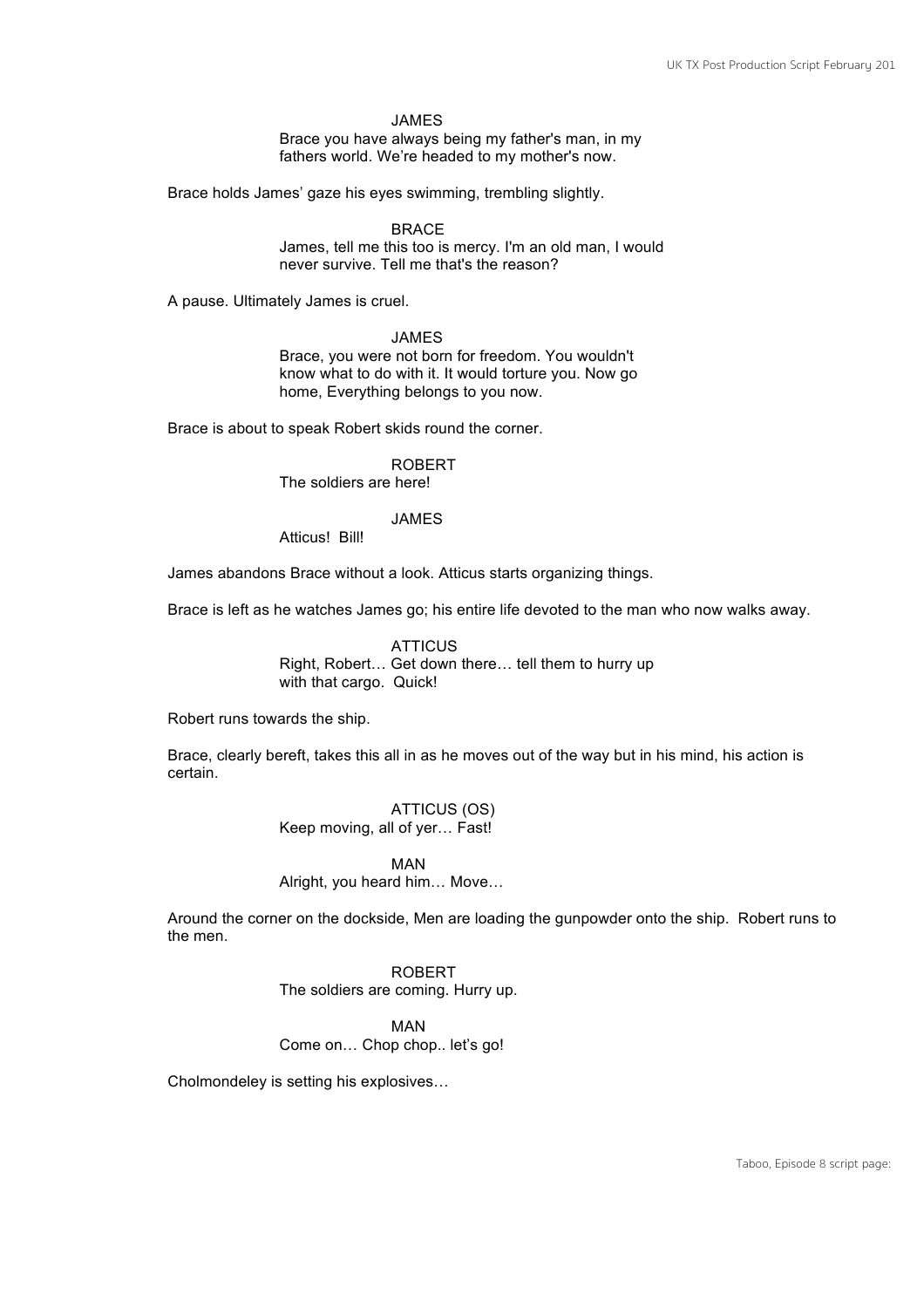#### **IN: 10:44:16 EXT. DOCK TUNNEL TILBURY - DAY**

The Dragoons advance down the tunnel, towards the closed gates

#### **IN: 10:42:18 EXT. WAPPING DOCKS, GATES. DAY.**

James' men hide behind the barricades.

**Halt!** 

# **IN: 10:44:22 EXT. DOCK TUNNEL TILBURY - DAY**

The Dragoons approach the closed gates and stop at them.

SOLDIER

The soldiers at the front slowly open the gates wide and one walks slowly through them.

## **IN: 10:44:37 EXT/INT. DOCKYARD/DOLPHIN, WAPPING WALL.THE GOOD HOPE SHIP (INTERCUT) - DAY.**

Cholmondeley is ready to set off his explosives.

The guards enter the dockyard.

James' men hide behind the barricades. We can hear their breathing.

The guard looks around the dockyard for signs of movement.. It is deserted. He turns back to his men and signals for them to move forward.

As the soldiers start to move forward, Cholmondeley sets off the first explosive. There is a huge explosion at the gates, killing those soldiers who were just walking through the entrance. We hear the screams of those who are injured.

Lorna jumps at the sound of the explosion.

Pearl gets to her feet.

James moves forward carrying muskets, followed by Cole and French Bill.

On Godfrey in the Dolphin.

There is confusion and smoke in the tunnel… Some dragoons are staggering, bells ringing in their ears. We glimpse dead soldiers and limbs blown off.

James, Cole and French Bill kneel at the tunnel entrance, taking aim at the redcoats in the tunnel.

James, Cole and French Bill fire their guns into the tunnel.

Cholmondeley runs forward, throwing in smoke grenades to create a smoke screen.

James, Cole and French Bill fire again. We see soldiers fall to the ground dead.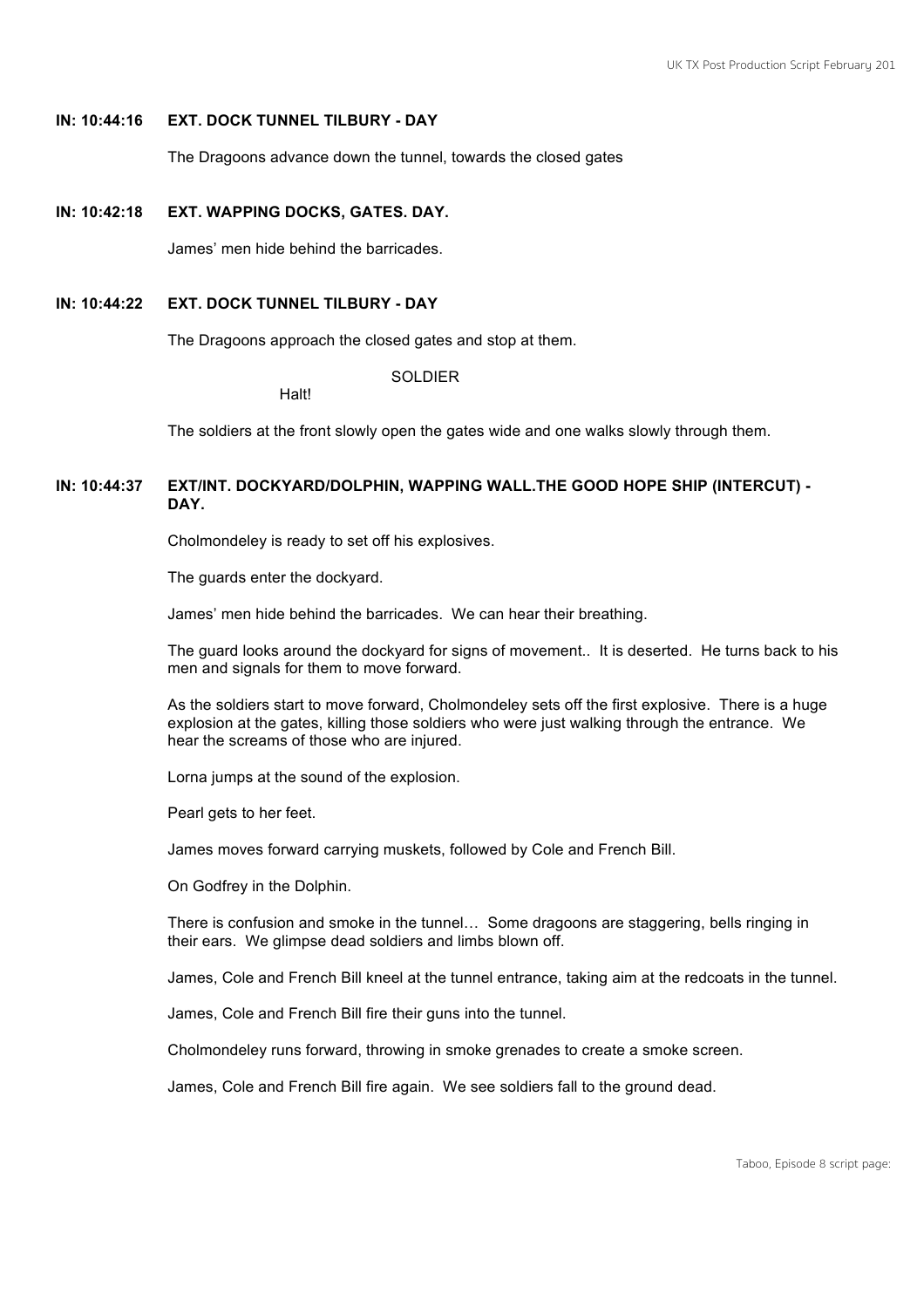# GUARD (OS)

Men, regroup.

On Lorna.

James and his men run back behind the barricades. James turns, looks to the archway as he checks his pocket watch.

We can hear the soldiers shouting, trying to gather themselves together.

James looks across at Brace standing behind the barricade armed with two pistols.

Pearl inside the Dolphin is holding a pistol.

James nods at Atticus, who takes a quick look over his barricade towards the tunnel.

Bill comes to James.

*LG Pulse In: 10:45:46* 

BILL

Tide's about to turn, James.

JAMES

Go and get them, put them on the ship now, Move it.

The guards storm the dockside. Brighton prematurely fires her gun at them.

ATTICUS

Not yet!

*LG Pulse out: 10:46:27* 

The fighting begins.

On Godfrey as the door to the Dolphin is opened by French Bill.

BILL Everybody out. Come on! Move!

The human cargo hurry out of The Dolphin, led by Bones and towards the boat.

The redcoats storm the barricade and hand to hand combat begins.

Brighton is stabbed by a soldier, who in turn is shot dead by Atticus.

The human cargo arrives at the ship and boards as quick as they can.

BONES Come on now. Move. Move. Get on there, quick.

LORNA

Come on.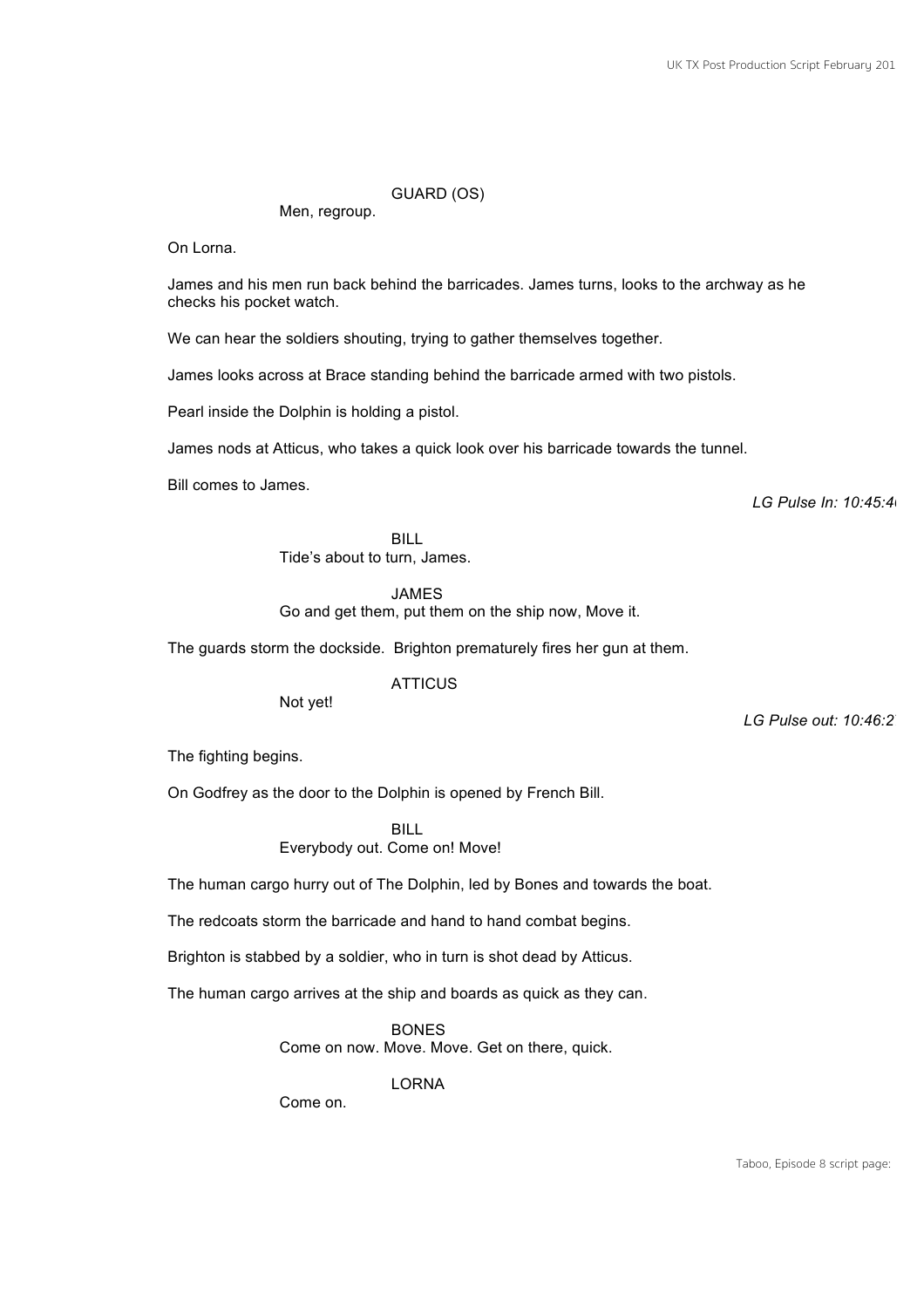Helga realizes she has dropped her gun.

**HELGA** 

Wait…

**BONES** 

Leave it. Leave it!

As she runs back to get it, she is shot dead in the back by a soldier. Pearl screams.

*LG Pulse In: 10:47:21*

# PEARL

HELGA!

Bones holds her back as she tries to go and help Helga. He then pushes her back onto the ship.

LORNA

Go! Go!

Lorna has a pistol and shoots the soldier who shot Helga.

Back on the dockside the fighting continues. Atticus is slashed by a sword but turns and stabs the redcoat with his knife.

*LG Pulse out: 10:47:44*

Lorna gets clipped on her left shoulder by another soldier and is floored. Pearl crawls across the deck to help her.

The fighting is intense now. James fires his gun, Atticus receives a serious head wound.

Cholmondeley throws his grenades at the redcoats but as other redcoats return fire, they hit some powder near him and it explodes, throwing him into the air.

James sees Cholmondeley and runs over with Atticus. He is seriously injured and they drag him to safety.

**ATTICUS** 

Bill!

As they drag the injured Cholmondeley to the ship they are shot at by other redcoats. James and Atticus drop his body on the courseway and dive for cover behind some boxes.

Language 10:48:26/28 Fuck! Fuck!

**ATTICUS** 

James sticks his head round the corner, the recoats take aim and fire, just missing him. Bill runs round the corner, gets shot at, dives for cover behind the body of Cholmondelely.

> JAMES (mouthing) How many?

Bill holds up his fingers. Three.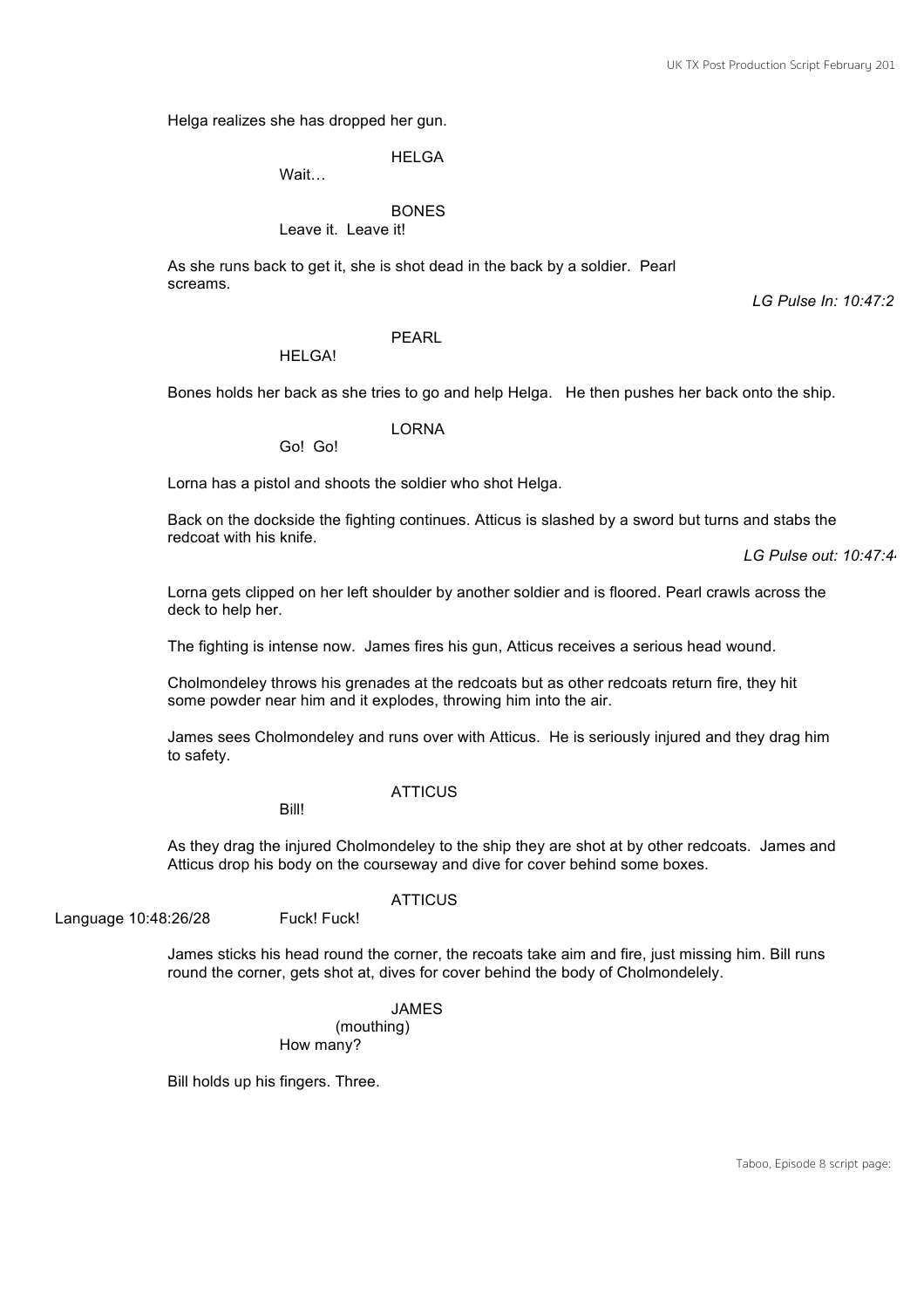Just as a soldier starts to advance on their position, Cole suddenly comes around the corner. He throws a smoke bomb at the soldiers and then marches down the dockside firing. James and Atticus use this diversion to follow Cole along the quayside.

**ATTICUS** 

Bill!

Scored Music '108m23' out: 10:49:3

Bill gets up and drags the prostrate body of Cholmondeley, following James, Atticus and Cole towards the ship.

On the dockside the fighting continues. More redcoats arrive through the archway.

Martinez is shot dead.

Back on the quayside, James shoot a soldier dead. James, Cole, Atticus and Bill (still dragging Cholmondeley) board the ship.

We see soldiers running through the mud, heading towards the ship.

The gang plank is pulled on board and the ship sets sail.

Soldiers fire at the ship from the quayside.

Out on the ship, in full sail, heading down the Thames and out to sea.

#### **IN: 10:49:48 INT. COOP'S OFFICE - DAY**

Solomon Coop is reading a hand written military report of the action. He has no expression as he turns a page. He speaks softly...

**COOP** 

Language 10:50:00 Fuck.

Then he looks up.

#### **IN: 10:50:02 INT. EAST INDIA COMPANY OFFICES - DAY**

Sir Stuart Strange walks down the corridor towards his office.

CLERK

Sir…

Strange nods at the clerk, acknowledging the greeting.

#### **STRANGE**

Hmmm.

He is smiling.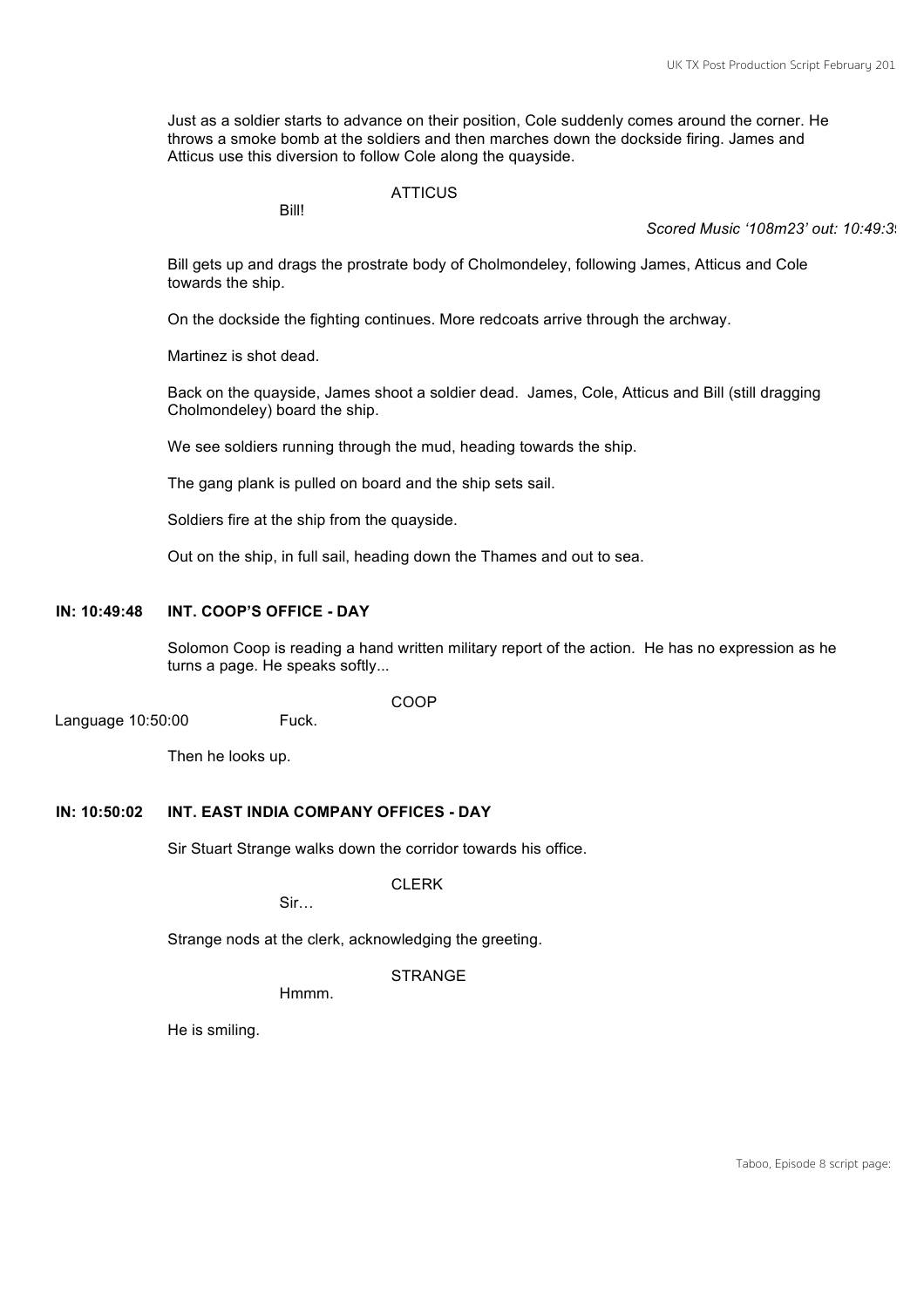# **IN: 10:50:08 INT. STUART STRANGE'S OFFICE - DAY**

Sir Stuart enters and takes a big breath of relief as he sees a leather tube on his desk. A clerk enters.

**STRANGE** 

Aha… My final ace…

CLERK Still no word from Wilton or Pettifer Sir.

**STRANGE** Ah. Perhaps they left early for the weekend.

Strange looks up and smiles.

STRANGE (CONT'D) As will I, I think. How did this get here?

The clerk is about to leave but Strange picks up the address label.

CLERK Some errand boy delivered it, Sir. From a… Doctor Dumbarton…. said you'd be expecting it?

Strange reads the label, it is addressed to him...from Dr. Dumbarton….

Strange is smiling. This is the expected 'deed of transfer' of the Nootka Land, to the EIC.He can be oblique and amused in front of his servant.

STRANGE

Tea I think.

CLERK

Tea sir?

*Scored Music '108m24' In: 10:50:39* 

**STRANGE** 

Language 10:50:39 Yes. All the tea in China. And a strip of land at the arse of a pig.

> Strange chuckles and his Clerk laughs too as he turns to leave the room. Strange sits at his desk.

> > **STRANGE**

And an end to this business at last.

He pulls the leather cord around the tube to open it….

# **IN: 10:50:47 EXT. EAST INDIA COMPANY OFFICES. DAY**

BOOM. We see the windows of the EIC offices blown out by the bomb that was in the tube. Fire spreads quickly through the room.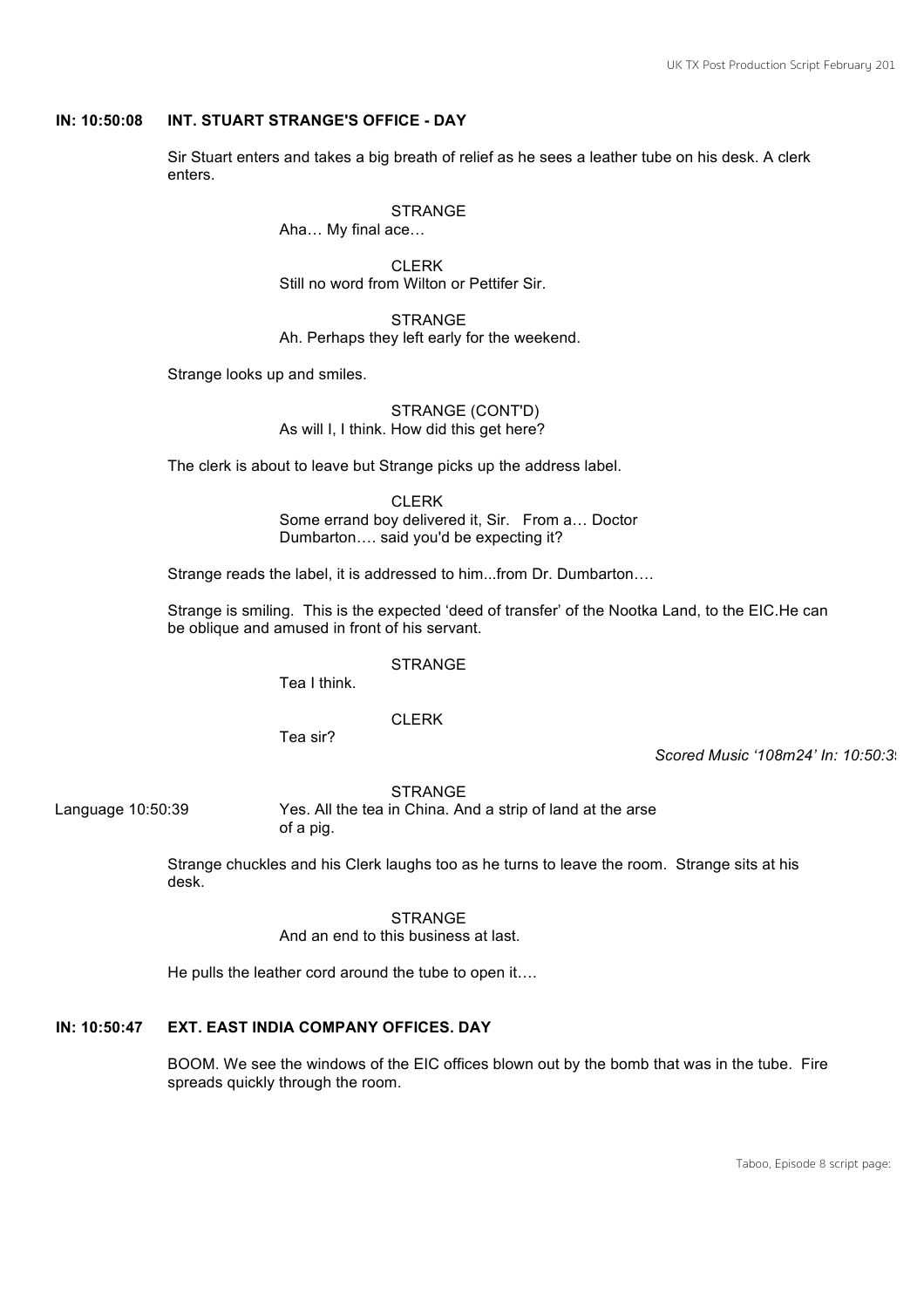#### **IN: 10:50:57 EXT. CHAMBER HOUSE**

Establisher.

# **IN: 10:51:04 INT CHAMBER HOUSE - DAY**

We hear the front door opening and then closing.

**CHICHESTER** 

Hello?

Chichester appears in the hallway, looking around. There is no answer from anyone in the house. He heads into the drawing room where he sees Brace sitting.

*Scored Music '108m29' In: 10:51:2* 

CHICHESTER Forgive me, the door was open.

Brace doesn't respond.

CHICHESTER (CONT'D) I just received a note.

Still, Brace says nothing. Chichester walks slowly towards him.

CHICHESTER (CONT'D) Mr. Delaney said he had left his account of the sinking of the Cornwallis. And the account of the East India clerk, Godfrey.

A pause. The dog at Brace's feet whines.

CHICHESTER (CONT'D) It said I would find it in his room.

At last Brace nods.

CHICHESTER (CONT'D) Which one is his room?

BRACE His room is the attic. The one looking out to the river.

Brace finally turns to look at Chichester, who nods at him before turning and climbing the stairs to the attic room.

Brace with tears in his eyes looks down at the dog.

BRACE

Hey….

Brace chuckles and starts to pet the dog.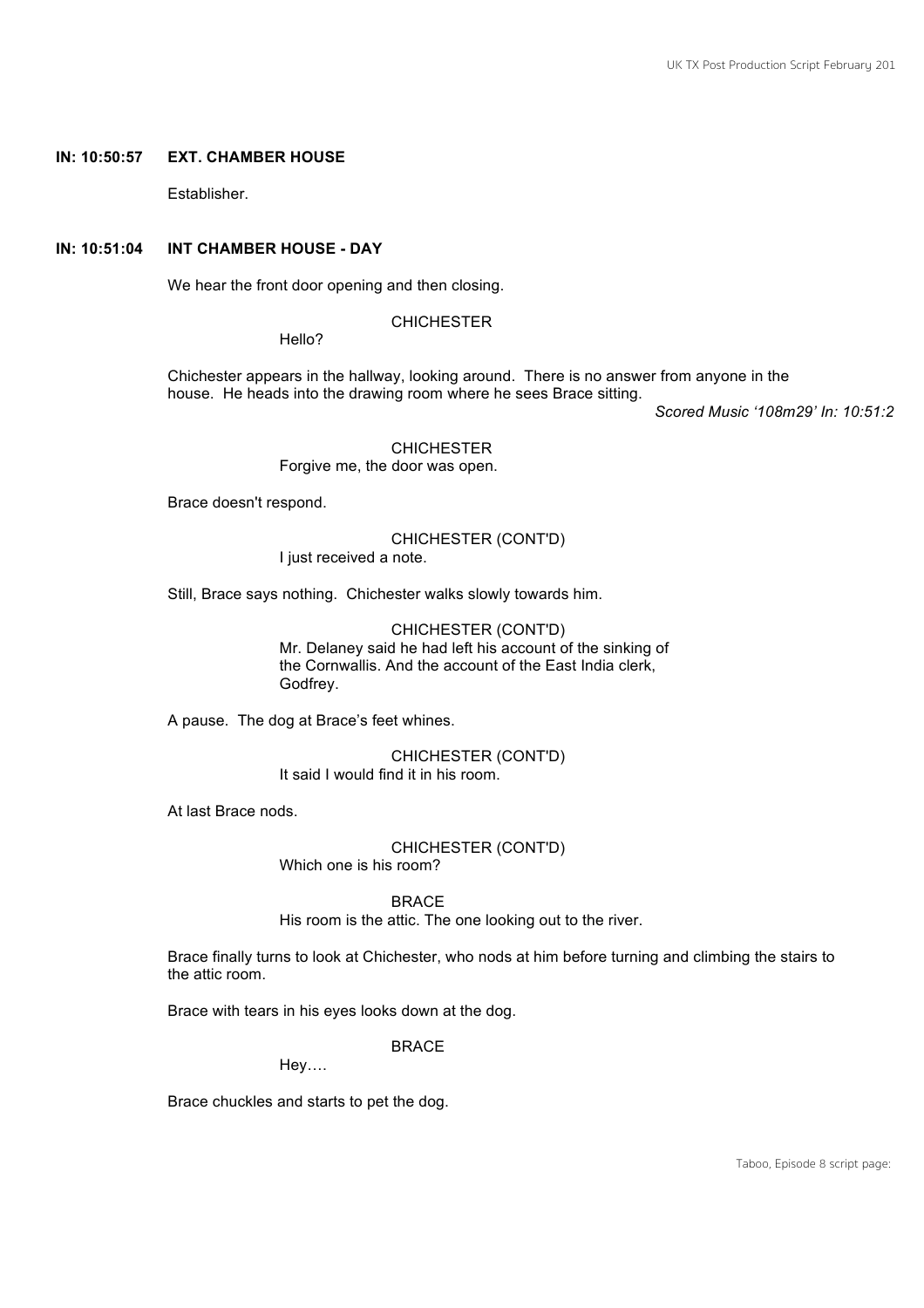# **IN: 10:52:23 INT. STAIRS/JAMES'S ATTIC ROOM - DAY**

Chichester runs up the stairs.

#### **IN: 10:52:28 INT. CHAMBER HOUSE - DAY**

Brace strokes the dog as it jumps up on his knee, licking his new master's face.

# **IN: 10:52:35 INT. JAMES'S ATTIC ROOM - DAY**

All is as James left it. Chichester enters and finds two hand written accounts isolated on the desk. He goes to the desk and reads the cover....

*Scored Music '108m24' out: 10:52:41*

'*I James Keziah Delaney do declare that the following statement reports a true account of the events leading up to the sinking of The East India Company ship The Cornwallis…*'

He finds Godfrey's document underneath. He nods his head, sighs with relief and looks out over the river.

*Scored Music '108m30' In: 10:53:04 Scored Music '108m29' out: 10:53:13*

# **CHICHESTER**

Justice..

# **IN: 10:53:15 EXT/INT. THE GOOD HOPE - DAY**

Establishers of the ship sailing.

James heads below deck, where what is left of the human cargo are situated.

Pearl meets his eyes. She is watching over an injured Lorna. He walks towards Lorna, passing Robert.

James stays with Lorna for a moment, he touches her gently... not wanting to hurt her. She watches James as he cares for her.

#### CHOLMONDELEY (OS)

Maria?

James turns to the other truckle bed at the sound of Cholmondeley speaking. Cholmondeley is badly burnt. Godfrey is tending him; holding his hand.

Godfrey tries to soothe Cholmondeley who is not in a good way, the day has taken it's toll and we should worry about his survival.

*Scored Music '108m30' out: 10:55:10*

**GODFREY** 

Yes.

James walks back to the top deck.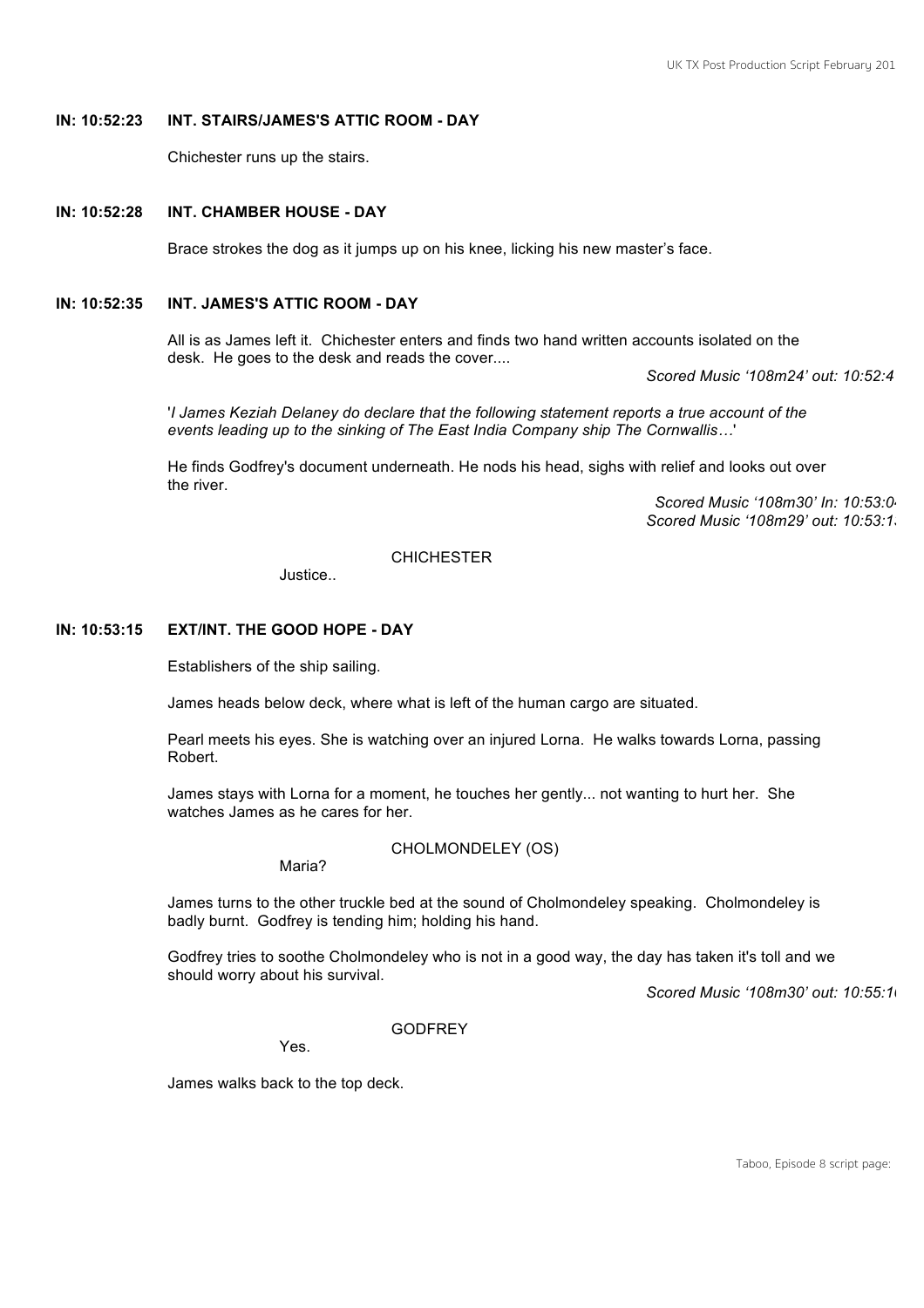Godfrey is tranquil, as he tries to quieten Cholmondeley down.

CHOLMONDELEY You have such, such beautiful fingers …Maria…

GODFREY

Yes.

CHOLMONDELEY … I'm sorry for what I did to you. I'm sorry.

GODFREY

You are forgiven.

#### CHOLMONDELEY

Thank you.

Atticus is steering the ship, James approaches and Atticus gives the wheel to French Bill.

**ATTICUS** 

Take the helm.

BILL

Aye… Aye...

Atticus walks towards James and they stand on the deck together.

**ATTICUS** She's a good old girl.

#### JAMES

Hmmm…

#### **ATTICUS**

America then?

JAMES No. Ponta Delgada in the Azores. I need to see a man called Collonade.

**ATTICUS** I thought the gunpowder was for the Americans?

A pause.

*Scored Music '108m31' In: 10:55:30*

JAMES

We are Americans.

James turns to look at Atticus who nods in agreement.

We go out on James' look...

The ship lowers the union jack flag and raises the stars and stripes as it sails away from England across the ocean.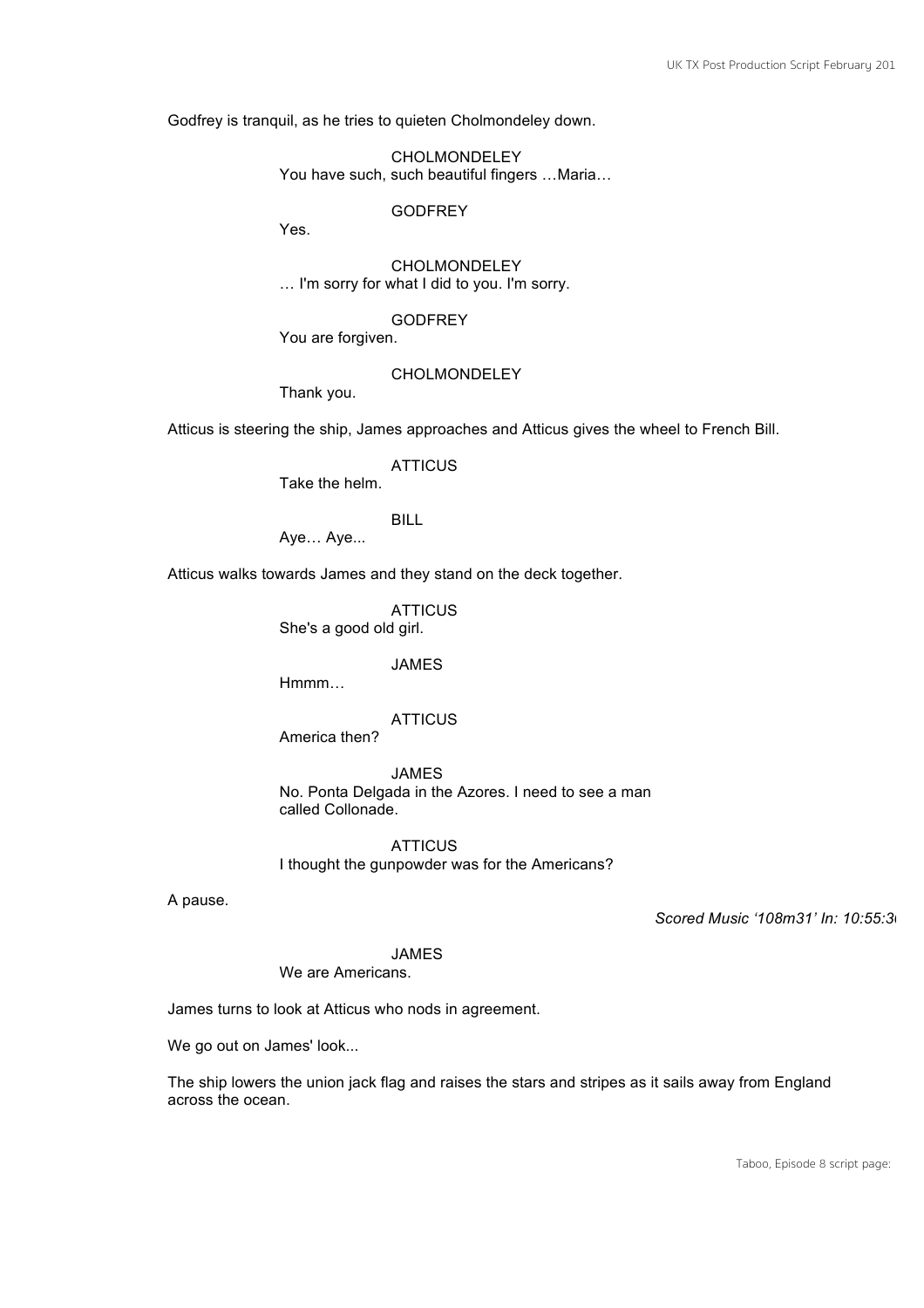*Scored Music '108m31' out: 10:56:13 Scored Music 'End titles' In: 10:56:12*

**IN: 10:56:13 END CREDITS**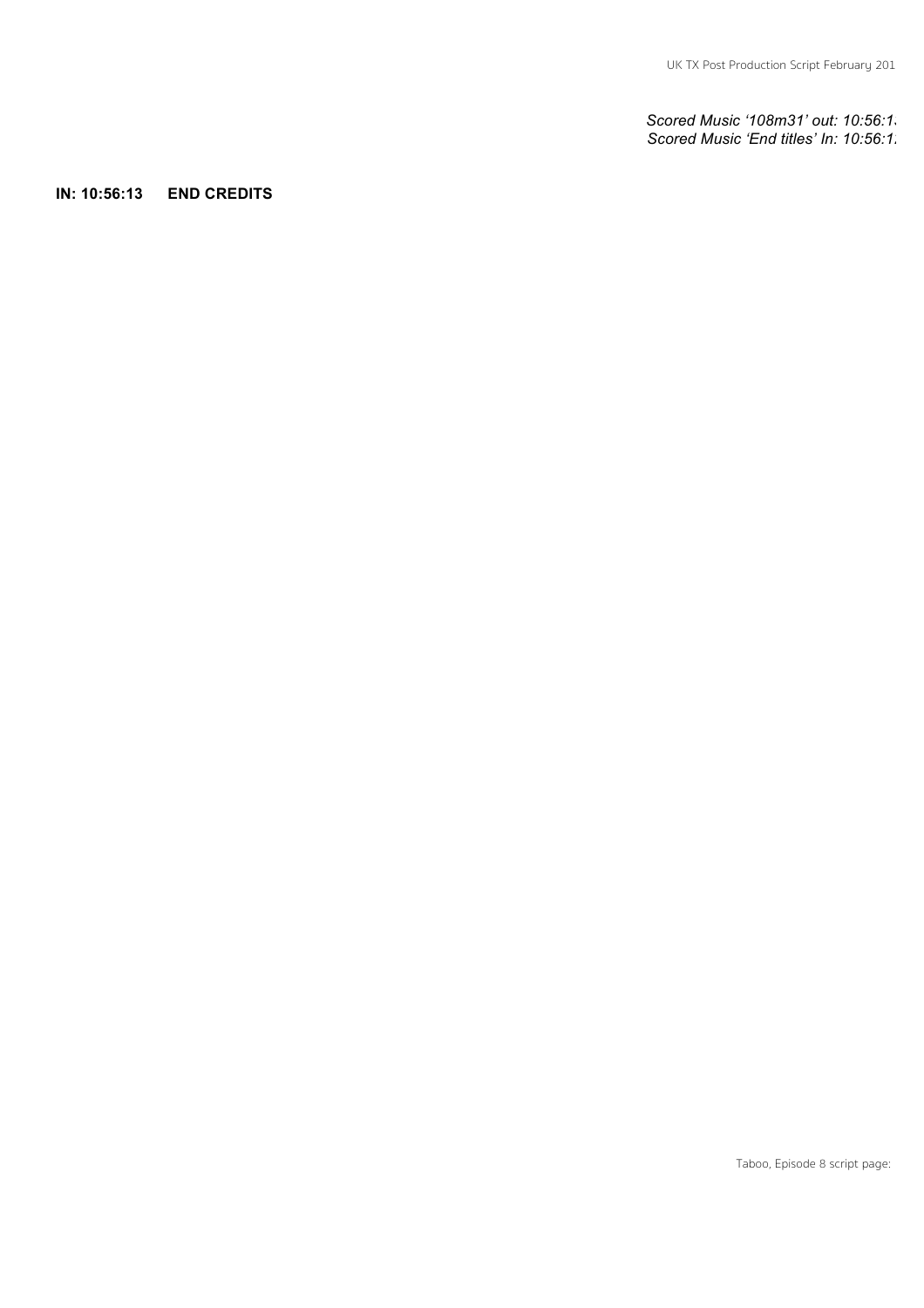| <b>Creative Consultants</b>                                                                                                                                                                                                                         | <b>EMILY BALLOU</b><br><b>BRETT C. LEONARD</b>                                                                                                                                                                                                                                                                                        |  |  |  |
|-----------------------------------------------------------------------------------------------------------------------------------------------------------------------------------------------------------------------------------------------------|---------------------------------------------------------------------------------------------------------------------------------------------------------------------------------------------------------------------------------------------------------------------------------------------------------------------------------------|--|--|--|
| Cast in order of appearance                                                                                                                                                                                                                         |                                                                                                                                                                                                                                                                                                                                       |  |  |  |
| Zilpha<br>James Keziah Delaney<br>Sir Stuart Strange<br>Martinez<br>Godfrey<br>Robert<br>Lorna Bow<br><b>Brace</b><br>Cholmondeley<br>Atticus<br>Pettifer<br>Wilton<br>Pearl<br>Helga<br>Solomon Coop                                               | <b>OONA CHAPLIN</b><br>TOM HARDY<br><b>JONATHAN PRYCE</b><br><b>DANNY LIGAIRI</b><br><b>EDWARD HOGG</b><br><b>LOUIS SERKIS</b><br><b>JESSIE BUCKLEY</b><br>DAVID HAYMAN<br>TOM HOLLANDER<br><b>STEPHEN GRAHAM</b><br>RICHARD DIXON<br><b>LEO BILL</b><br><b>TALLULAH ROSE-HADDON</b><br><b>FRANKA POTENTE</b><br><b>JASON WATKINS</b> |  |  |  |
| 2                                                                                                                                                                                                                                                   |                                                                                                                                                                                                                                                                                                                                       |  |  |  |
| <b>Tower Guard</b><br>French Bill<br>Cole<br>Temple<br>Surgeon<br><b>Countess Musgrove</b><br>Lady Littlewood<br>Lady Hamilton<br>Musgrove's Butler<br>Strange's Clerk<br><b>Prince Regent</b><br><b>Brighton</b><br>George Chichester<br>Dumbarton | <b>JAMES OLIVER WHEATLEY</b><br><b>SCROOBIUS PIP</b><br><b>ROBERT PARKER</b><br><b>LEWIN LLOYD</b><br><b>TOM GODWIN</b><br><b>MARINA HANDS</b><br>ELIZABETH CONBOY<br><b>SUSAN KYD</b><br>RAJ GHATAK<br><b>JAMES GREAVES</b><br><b>MARK GATISS</b><br><b>FIONA SKINNER</b><br><b>LUCIAN MSAMATI</b><br><b>MICHAEL KELLY</b>           |  |  |  |
| 3                                                                                                                                                                                                                                                   |                                                                                                                                                                                                                                                                                                                                       |  |  |  |
| Second Assistant Director<br><b>Crowd 2nd Assistant Director</b><br>3rd Assistant Director<br>Stand Ins                                                                                                                                             | <b>BEN HARRISON</b><br><b>GARY RICHENS</b><br><b>JOE PAYNE</b><br><b>AMY JONES</b><br><b>LUKE HAMPTON</b>                                                                                                                                                                                                                             |  |  |  |
| <b>Production Manager</b><br><b>Production Coordinator</b><br><b>Assistant Production Coordinator</b><br><b>Transport Captain</b>                                                                                                                   | <b>DARIN McLEOD</b><br><b>ROBERT PRICE</b><br><b>AMELIA SOUTHGATE</b><br><b>MARK BEETON</b>                                                                                                                                                                                                                                           |  |  |  |
| <b>Script Editor</b><br><b>Script Supervisor</b>                                                                                                                                                                                                    | <b>NATALIE MALLA</b><br><b>CAROLINE O'REILLY</b>                                                                                                                                                                                                                                                                                      |  |  |  |

Taboo, Episode 8 script page:

 $2D<sub>1</sub>$ 

CARD 2

CARD 3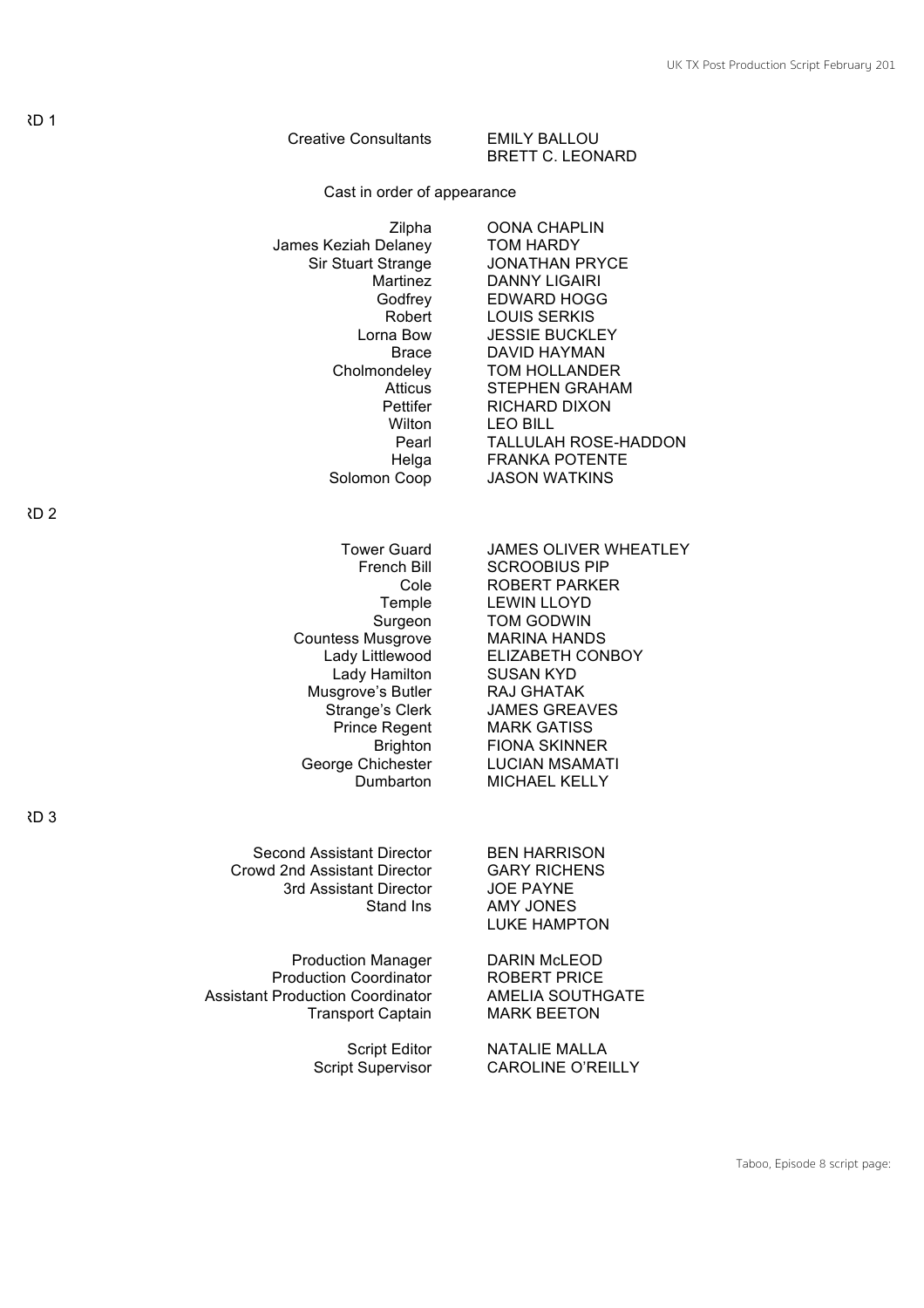B Camera Operator CHRISTOPHER BAIN

2nd Unit Director of Photography CARLOS DE CARVALHO<br>derwater Director of Photography MARK SILK Underwater Director of Photography

Standby Rigger JAY BURR Genny Operator ALAN MILLAR

Supervising Art Director LUCIENNE SUREN Standby Art Director SUSIE BATY<br>Graphic Designer DANIEL BURKE Assistant Graphic Designer Art Department Assistant HARRIET CLARIDGE

Production Buyer LIBBY MORRIS

Prop Storeman

Dressing Props

Construction Manager SAM LORIMER Standby Carpenter LEE HOSKEN

Animal Coordinator EMMA DALE Horses Supplied by STEVE DENT LTD

Focus Pullers RUSSELL KENNEDY TIM MORRIS Clapper Loaders AARAN LEACH ADRIAN STEPHENS DIT LUIS REGGIARDO<br>Video Operator PACU TRAUTVETT Video Operator PACU TRAUTVETTER<br>
2nd Unit Director TIM BRICKNELL **TIM BRICKNELL** 

Key Grip JAMES PHILPOTT B Camera Grip JAC HOPKINS

Gaffer BRANDON EVANS Best Boy PETER DAVIES Electricians DALE EVANS ANDREW GREEN

Art Director JOS RICHARDSON Graphic Designer DANIEL BURKE<br>Graphic Designer CHRIS MELGRAM

Set Decorator MIKE BRITTON Assistant Set Decorator CANDICE MARCHLEWSKI Assistant Buyer MARLOW HOPE Drapes Master LAURENT FERRIE Scenic Artist **JAMES GEMMELL** 

> Prop Master ROB MACPHERSON<br>op Storeman OLIVER DANCE Standby Props **GRAHAM ROBINSON MATT WELLS<br>ERIC SAIN**

Standby Painter HANNAH MILES

Boom Operator STEVE HANCOCK Sound Assistant JAMES SAWYER

Special Effects COLIN GORRY EFFECTS Marine Coordinator RICHARD CARLESS Horse Master HAYDN WEBB

 $2D<sub>4</sub>$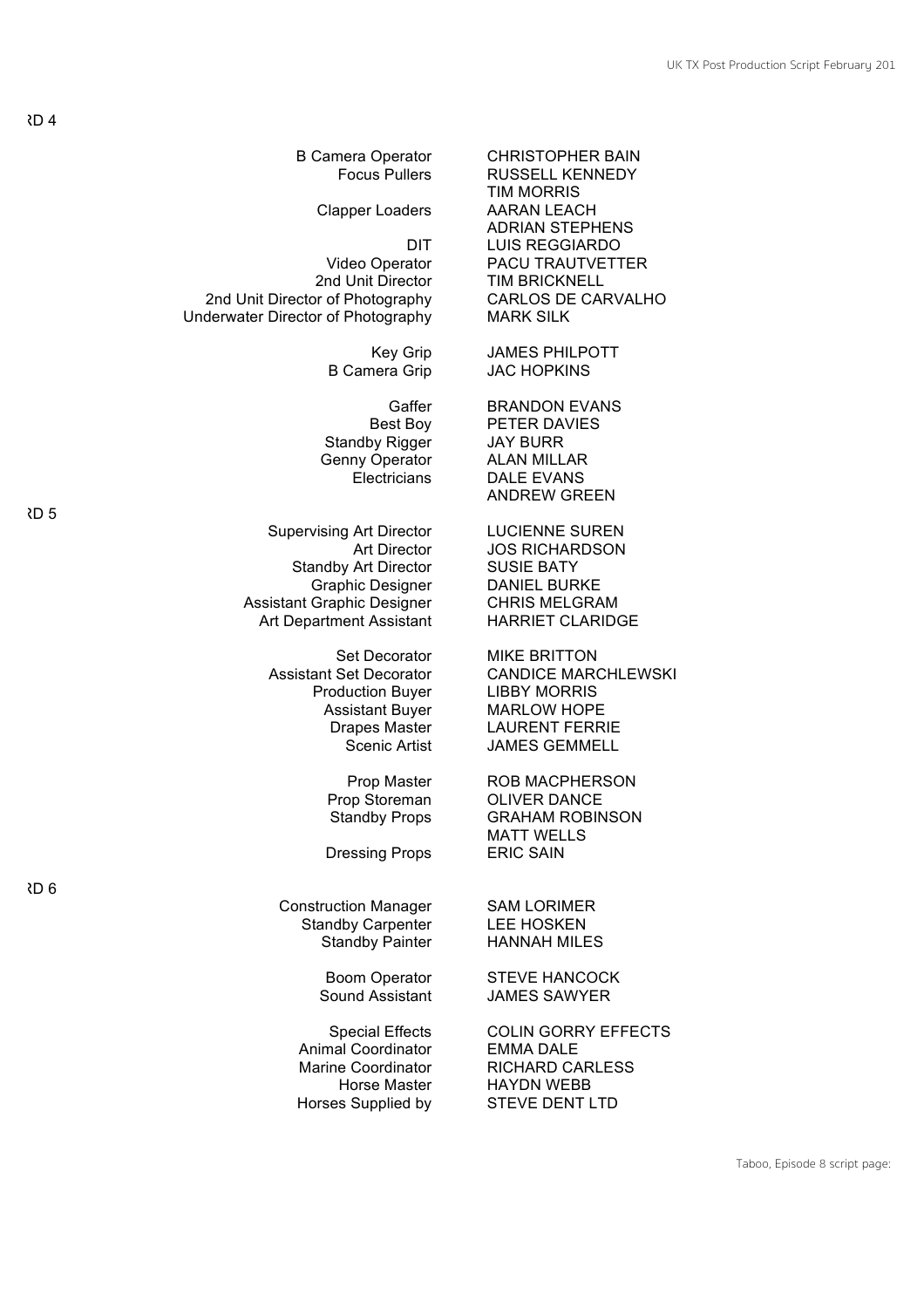| <b>Specialist Extras</b>                                                                                                            | <b>HELP FOR HEROES</b>                                                                                             |
|-------------------------------------------------------------------------------------------------------------------------------------|--------------------------------------------------------------------------------------------------------------------|
| <b>Aerial Film Services</b>                                                                                                         | <b>ARENA AVIATION</b>                                                                                              |
| Unit Publicist                                                                                                                      | <b>IAN THOMSON</b>                                                                                                 |
| रD 7                                                                                                                                |                                                                                                                    |
| <b>Assistant Costume Designer</b><br>Crowd Costume Supervisor<br><b>Costume Standbys</b><br><b>Costume Cutter</b>                   | <b>CLARE VYSE</b><br><b>JENNIFER LANDER</b><br><b>EMMA WOOD</b><br><b>JOHN LAURIE</b><br><b>GAYLE PLAYFORD</b>     |
| Crowd Hair & Make Up Supervisor<br>Hair & Make Up Artists<br>Make Up & Prosthetics Assistant                                        | <b>RACHEL BUXTON</b><br><b>BEATRIZ MILLAS</b><br><b>LIDIJA SKORUCAK</b><br><b>LARA PRENTICE</b>                    |
| रD 8                                                                                                                                |                                                                                                                    |
| <b>Production Accountant</b><br>1st Assistant Accountant<br><b>Payroll Accountant</b><br><b>Accounts Assistant</b>                  | LOUISE O'MALLEY<br><b>JESSAMYN KEOGH</b><br><b>JOANNA ALLSOP</b><br><b>CASSIE GEORGE</b>                           |
| <b>Supervising Location Manager</b><br>Location Manager<br>Unit Manager<br><b>Location Coordinator</b><br><b>Location Assistant</b> | <b>TOM HOWARD</b><br><b>DUNCAN LAING</b><br><b>CLINT BRENCH</b><br><b>SAOIRSE KNIGHT</b><br><b>LAUREN CHAMBERS</b> |
| Location Manager - Cornwall                                                                                                         | <b>CARN BURTON</b>                                                                                                 |
| Researcher                                                                                                                          | <b>LUCY DOW</b>                                                                                                    |
| Twi Language Consultants<br>NAOMI FLETCHER, ANTHONY DWOMO, AKWASI AMPONSAH<br>From THE CULTURAL GROUP                               |                                                                                                                    |
| <b>Stunt Coordinators</b>                                                                                                           | <b>JULIAN SPENCER</b>                                                                                              |
| <b>Stunt Performers</b><br>RD 9                                                                                                     | <b>GARY ARTHURS</b><br><b>SEAN ADAMES</b><br><b>KATY BULLOCK</b>                                                   |
| <b>Creative Consultant, Editing</b>                                                                                                 | <b>BEVERLEY MILLS</b>                                                                                              |
| <b>First Assistant Editor/VFX Editor</b>                                                                                            | <b>VICTORIA WEBBLEY</b>                                                                                            |
| <b>First Assistant Editors</b>                                                                                                      | LINDSEY WOODWARD<br>AGGELA DESPOTIDOU                                                                              |
| Second Assistant Editor                                                                                                             | <b>KATE McCOID</b>                                                                                                 |
| <b>Assembly Editors</b>                                                                                                             | <b>SERKAN NIHAT</b><br><b>RAPHI HILL</b>                                                                           |

Taboo, Episode 8 script page:

KARENJIT SAHOTA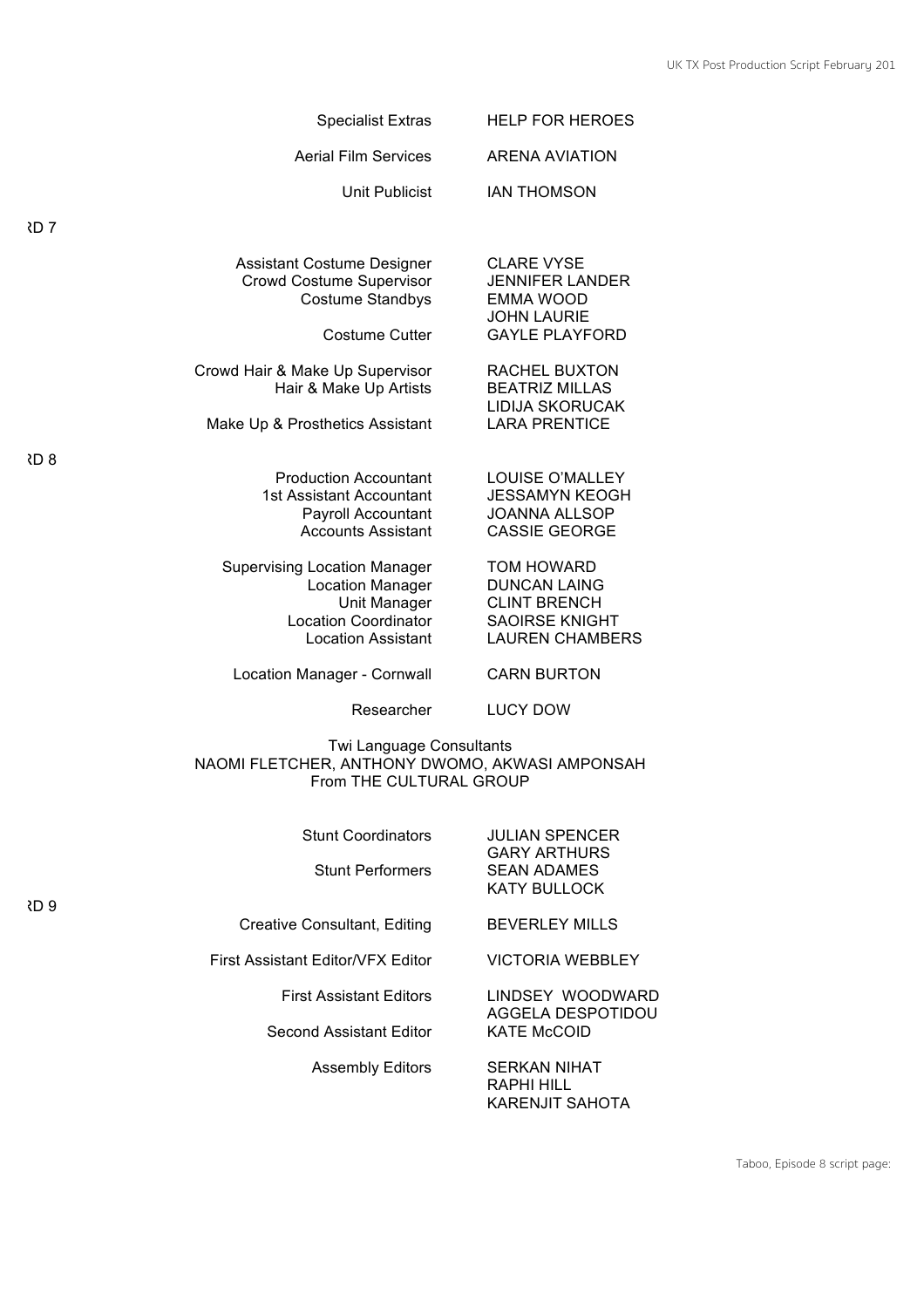Post Production Coordinator Post Production Paperwork

Digital On-Line Editor Digital Intermediate Producer JONATHAN COLLARD

Sound Post Supervising Sound Editor/Re-Recording Mixer Sound Effects Editors

> Re-Recording Mixer STUART HILLIKER Assistant Re-Recording Mixer

> > Loop Group

VFX Executive Producer VFX Executive Supervisor VFX Supervisor VFX Producer VFX Coordinator VFX Production Assistant

Additional Visual Effects VFX Supervisor Production Manager

Programme Associates, Scott Free DONNA CHANG

Development Executive, Hardy Son & Baker TALLULAH FAIRFAX

Assistant to Ridley Scott EMMA JOHNS Development Assistant, Scott Free EMILY IREDALE Assistant to Tom Hardy NATALIE HICKS Assistant to Steven Knight <br>Assistant to Tim Bricknell (JOSEPH ATKINSON Assistant to Tim Bricknell

NADIYA LUTHRA MANDY MILLER

Music Editors LAURENCE LOVE GREED JOE RUBEL

Additional Music DANIEL ELMS

Picture Post **GOLDCREST POST PRODUCTION** Digital Colourist ROB PIZZEY<br>Il On-Line Editor SINÉAD CRONIN

BOOM POST, LONDON LEE WALPOLE<br>ANDY KENNEDY SAOIRSE CHRISTOPHERSON Dialogue Editor JEFF RICHARDSON Foley Recordist ANNA WRIGHT<br>Foley Artist CATHERINE TH **CATHERINE THOMAS** RORY DE CARTERET

SYNC OR SWIM

Visual Effects BLUEBOLT LUCY AINSWORTH-TAYLOR ANGELA BARSON HENRY BADGETT TRACY McCREARY SAMUEL DUBERY THEO BURLEY

> LENSCAREFX SASCHA FROMEYER LEONID KARACHKO

Main Title Design METHOD STUDIOS

MATTEO DE CASTELLO

CARD 10

CARD 12

CARD 11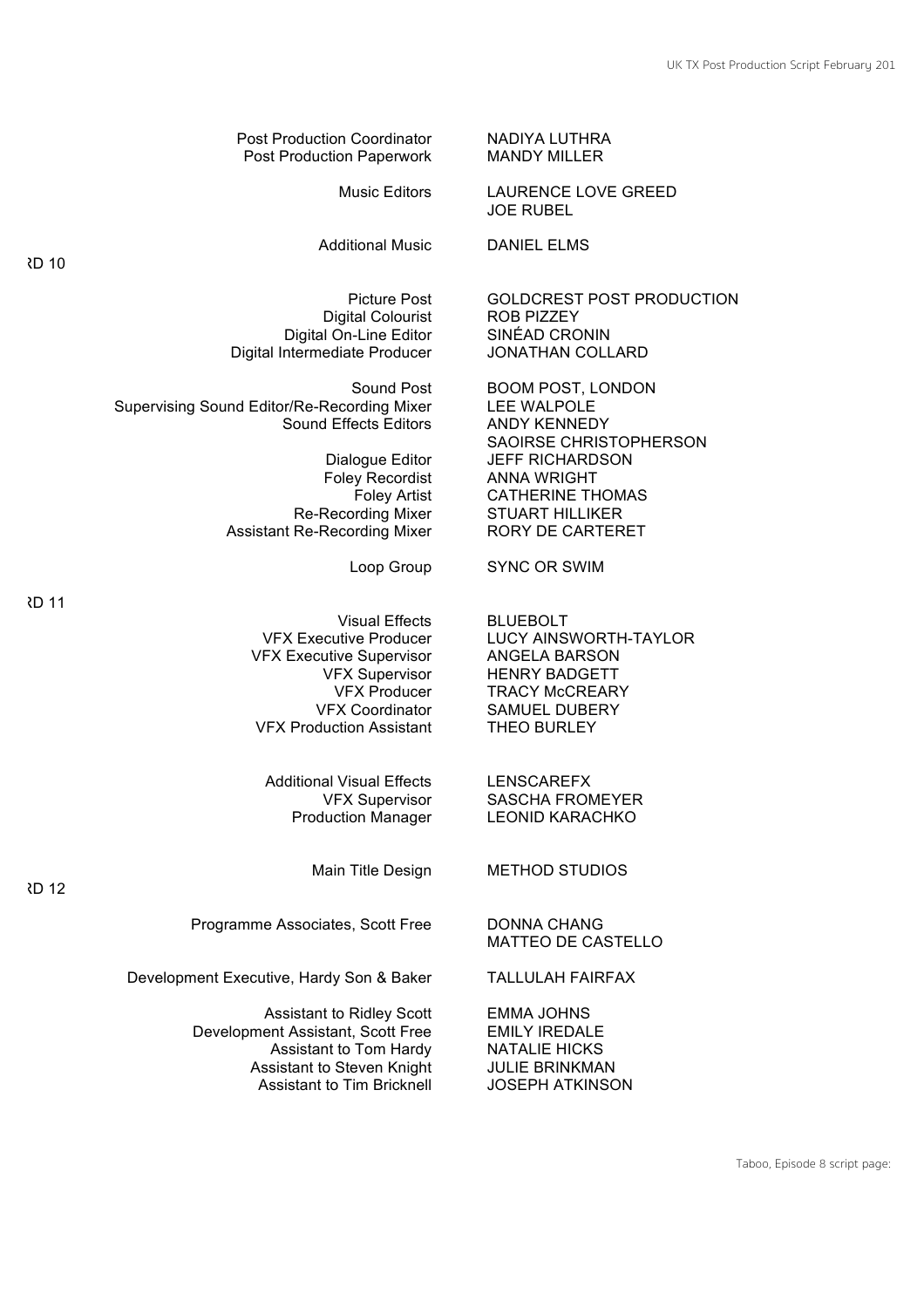#### The producers would like to give an assurance that no animals were harmed in the making of this programme

| <b>CLARE MACLEAN</b>                           | Post Production Supervisor                  | RD 13 |
|------------------------------------------------|---------------------------------------------|-------|
| <b>JOANNA EATWELL</b>                          | <b>Costume Designer</b>                     |       |
| <b>JAN ARCHIBALD</b>                           | Hair Designer                               |       |
| <b>ERIKA OKVIST</b>                            | Make Up & Prosthetics Designer              |       |
| <b>AUDREY DOYLE</b>                            | Make Up & Prosthetics Designer to Tom Hardy |       |
| <b>FRASER BARBER</b>                           | <b>Production Sound Mixer</b>               |       |
| <b>OLLY ROBINSON</b>                           | <b>First Assistant Director</b>             |       |
| <b>NINA GOLD</b><br><b>LAUREN EVANS</b>        | Casting by                                  | RD 14 |
| <b>TORI PARRY</b>                              | Line Producer                               |       |
| <b>MAX RICHTER</b>                             | Composer                                    |       |
| <b>KATIE WEILAND</b>                           | Editor                                      |       |
| <b>SONJA KLAUS</b>                             | <b>Production Designer</b>                  |       |
| <b>MARK PATTEN</b>                             | Director of Photography                     |       |
| <b>CHIPS HARDY</b>                             | <b>Consulting Producer</b>                  | RD 15 |
| TOM LESINSKI<br><b>STEWART TILL</b>            | <b>Executive Producers for Sonar</b>        |       |
| <b>ERICA MOTLEY</b><br><b>JENNA SANTOIANNI</b> | Co-Producer for Sonar                       |       |
| <b>LIZA MARSHALL</b>                           | <b>Co-Executive Producer</b>                |       |
| <b>MATTHEW READ</b>                            | <b>Executive Producer for BBC</b>           |       |
| <b>CARLO DUSI</b>                              | <b>Executive Producer for Scott Free</b>    |       |
|                                                |                                             |       |

**RD 16**